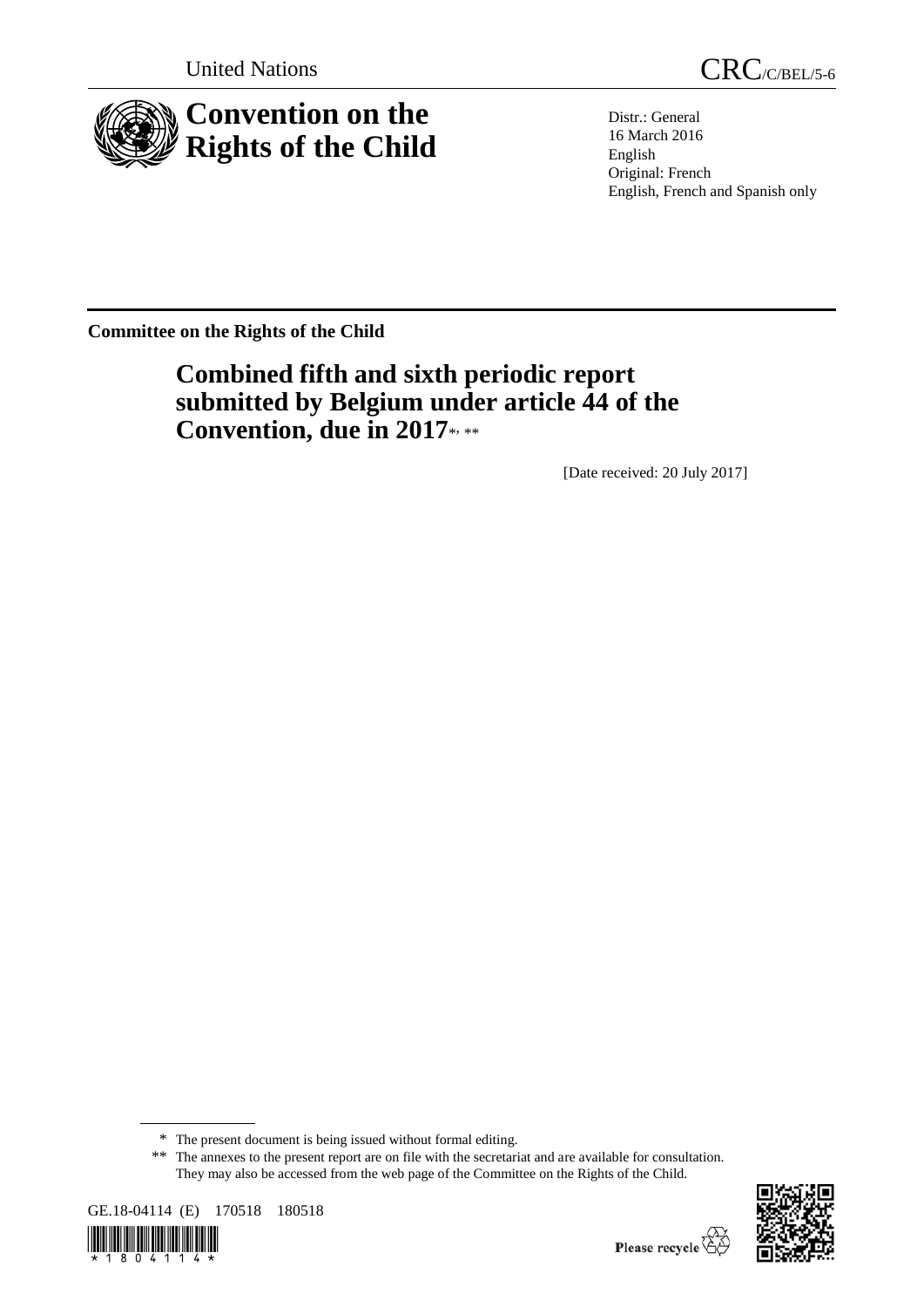## Contents

| Ι.    |                                                                           |                                                                                      |  |
|-------|---------------------------------------------------------------------------|--------------------------------------------------------------------------------------|--|
|       | A.                                                                        |                                                                                      |  |
|       | В.                                                                        |                                                                                      |  |
|       | C.                                                                        |                                                                                      |  |
|       | D.                                                                        |                                                                                      |  |
|       | Ε.                                                                        |                                                                                      |  |
|       | F.                                                                        |                                                                                      |  |
|       | G.                                                                        |                                                                                      |  |
|       | Η.                                                                        |                                                                                      |  |
| П.    |                                                                           |                                                                                      |  |
|       | А.                                                                        |                                                                                      |  |
|       | В.                                                                        |                                                                                      |  |
|       | C.                                                                        |                                                                                      |  |
| III.  |                                                                           |                                                                                      |  |
|       | A.                                                                        |                                                                                      |  |
|       | В.                                                                        |                                                                                      |  |
| IV.   |                                                                           |                                                                                      |  |
|       | А.                                                                        |                                                                                      |  |
|       | <b>B.</b>                                                                 |                                                                                      |  |
|       | C.                                                                        |                                                                                      |  |
|       | D.                                                                        |                                                                                      |  |
|       | Е.                                                                        |                                                                                      |  |
| V.    |                                                                           |                                                                                      |  |
|       | А.                                                                        |                                                                                      |  |
|       | В.                                                                        |                                                                                      |  |
| VI.   |                                                                           |                                                                                      |  |
|       | A.                                                                        |                                                                                      |  |
|       | <b>B.</b>                                                                 |                                                                                      |  |
|       | C.                                                                        |                                                                                      |  |
| VII.  |                                                                           | Implementation of the Optional Protocol to the Convention on the Rights of the Child |  |
| VIII. | Implementation of the Optional Protocol on the involvement of children in |                                                                                      |  |
|       |                                                                           |                                                                                      |  |
|       |                                                                           |                                                                                      |  |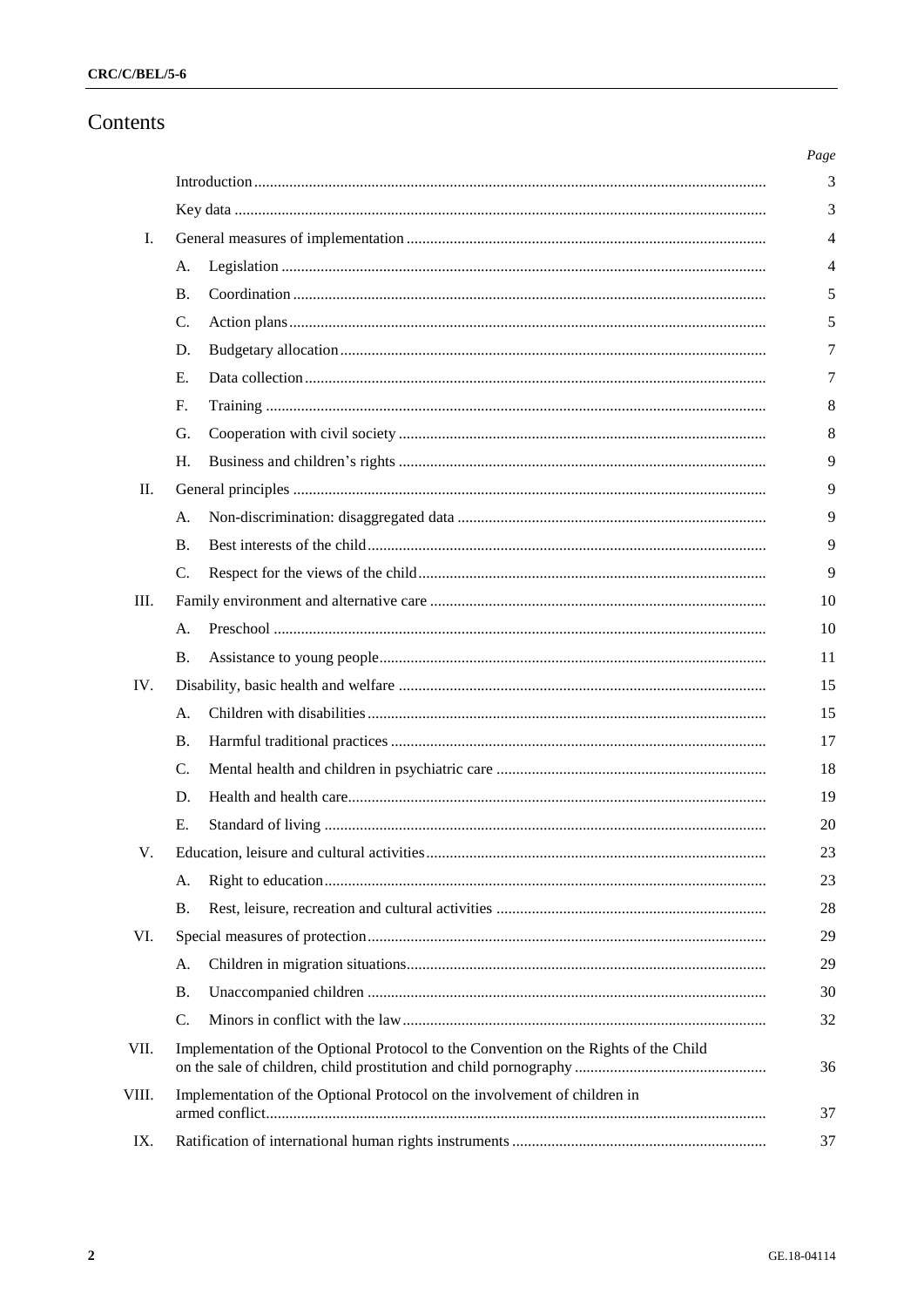## **Introduction**

1. Belgium has the honour to submit its combined fifth and sixth periodic report to the Committee on the Rights of the Child, containing information on follow-up to the concluding observations on Belgium adopted in 2010 and on developments in the implementation of the Convention on the Rights of the Child and its Optional Protocols from July 2010 to June 2017.

2. The drafting of the report was coordinated by the secretariat of the National Commission on the Rights of the Child, in close collaboration with the members of the intergovernmental body of the Commission and based on the contributions of the public authorities. The views of civil society have been sought through its representation on the independent advisory body of the Commission.

3. The length of the report was significantly limited by the revised guidelines for periodic reports. It is now impossible to do justice to all the developments concerned with the rights of the child in Belgium. In view of the indivisibility of those rights, the Commission's advisory body suggested that seven priority themes should be highlighted, with a focus on vulnerable groups: migration, poverty, participation in obligatory assistance, assistance to young persons and mental health, disability, education and justice.

4. This suggestion was taken up by the intergovernmental body, which added an eighth theme: an integrated policy on the rights of the child. These themes constitute the basis of this periodic report. Belgium will be pleased to provide additional information to the Committee on questions submitted in advance of the hearing and at the hearing itself.

5. The draft report was presented to the Commission's advisory body in February 2017. Public and formal advice resulting from the discussions in this body concluded, inter alia, that the draft report should provide a more systematic indication of areas for improvement and the obstacles encountered in that regard, and should also clarify whether the budgetary allocation was sufficient to ensure the full implementation of the instruments adopted in the area of the rights of the child. The Commission's intergovernmental body took note of the remarks and the draft report was adapted accordingly.

6. It should be recalled that after six successive State reforms, Belgium has evolved into a single federal structure (see common core document). There is no hierarchical distinction between federal and federated entities (Communities and Regions). The implementation of the Convention and its Protocols is ensured by the various levels of government, depending on their areas of competence.

## **Key data**

## **[CRC/C/BEL/CO/3-4, para. 22; CRC/C/OPSC/BEL/CO/1, para. 8]**

7. It is difficult to gauge the effectiveness of the rights of the child at a glance. However, statistical data are a valuable tool for monitoring, as long as they are properly contextualized.

8. In response to the Committee's concluding observations on data collection at the national level, the Commission developed national indicators on the rights of the child through a participatory approach involving government, representatives of civil society and researchers. Some 40 indicators were selected to provide a clearer picture of the extent to which the rights of the child are or are not realized throughout the country, from the point of view of the child him/herself.

9. The indicators are annexed to this report and are intended to meet the Committee's request for statistical data, while focusing on the most relevant data for Belgium. They are referred to concisely throughout the report.

10. It is important to remain alert to the reality behind the figures. While Belgians are pleased that 8 out of 10 young people consider that they are in good or excellent health and that 99 per cent of children receive the appropriate vaccines before they are 6 months old (S1 and S4), one quarter of the children surveyed reported one or more health problems per day.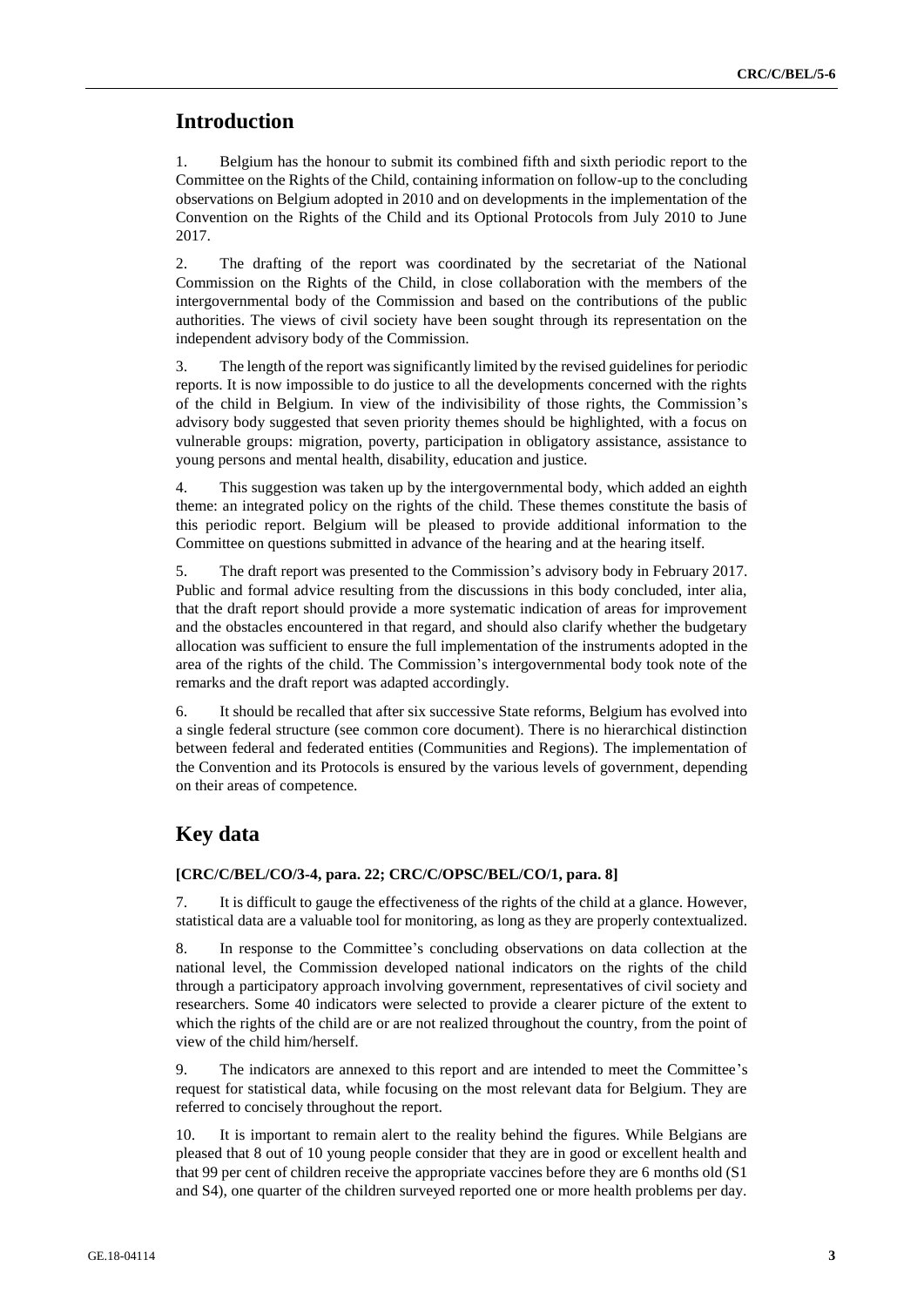Although 9 out of 10 students feel comfortable at school (E5), and the enrolment rate is close to 100 per cent (E1), the figures point to persistent challenges, including inequality.

11. The socioeconomic level is correlated with the majority of the indicators, such as those on the knowledge acquired at school and attendance (E8) at specialized schools (E3). The origin of children is also a factor of inequity.

The work on indicators was guided by the best interests of the child, children's participation and non-discrimination. And although almost 90 per cent of the children are generally very satisfied with their lives (B1), Belgium has not lost sight of the remaining 10 per cent.

13. At the outset of the exercise, the Commission was mindful of the fact that some data were missing and that the effectiveness of all rights could not be measured. Indeed, children, who are among the most vulnerable, are still too often overlooked by data collection. This has been highlighted, and as such refers to areas where action is needed in Belgium. The Commission has therefore launched specific surveys in 2017, including of children in migration situations and in the closed sections of public youth protection institutions.

## **I. General measures of implementation**

## **A. Legislation**

## **[CRC/C/BEL/CO/3-4, para. 12] Guaranteeing that legislation is in accordance with the Convention**

14. In early 2012, the Knowledge Centre on the Rights of the Child (KeKi) assessed the child impact report at the request of the Flemish Authority (CRC/C/BEL/3-4, paras. 29–30). The study called for greater integration of the report into the legislation impact analysis. These recommendations were taken into account and a specific checklist was developed, along with an instruction manual. The Flemish poverty test introduced in 2014 is also part of the legislation impact analysis.

#### *Legislative changes*

15. Only those laws that are not discussed below are described here.

16. Under the sixth State reform (2011–2014), certain matters relating to juvenile justice and family benefits were turned into matters for the Community.

#### **[CRC/C/BEL/CO/3-4, paras. 34, 38]**

17. In 2009, the constitutional right of every child to respect of his/her moral, physical, psychological and sexual integrity was complemented by general principles emanating from the Convention, namely, the right of all children to express their views in all matters affecting them, the right to benefit from measures and services that contribute to their development and primary consideration of the best interests of the child in all decisions affecting them (art. 22 bis).

#### **[CRC/C/BEL/CO/3-4, para. 65c]**

18. Since 2014, the right to family benefits has been enshrined in article 23 of the Constitution as an integral part of the right to live a life consistent with human dignity.

19. The Act of 5 May 2014 makes it possible for a co-parent in a female homosexual couple to establish filiation in the same way as for the father.

20. The Act of 30 July 2013 establishes the Family and Youth Court, composed of a trial chamber dealing with family civil matters related to family litigation; a youth chamber for minors at risk or in conflict with the law, which will include a specific section for minors no longer under the jurisdiction of the youth court; and a chamber for out-of-court settlements. The objective is to achieve greater legal certainty. The judges and prosecutors of this court will receive special training.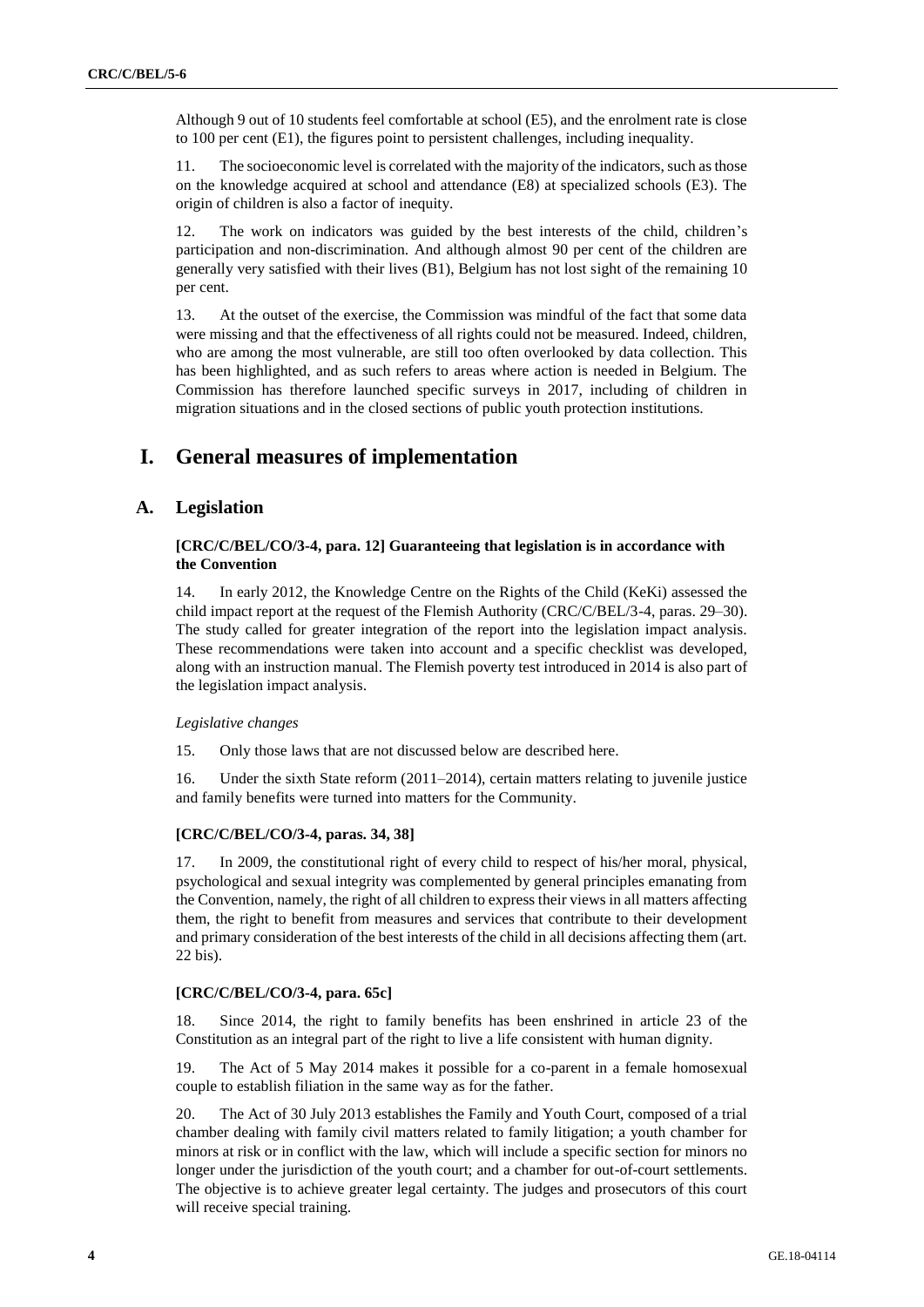## **B. Coordination**

### **[CRC/C/BEL/CO/3-4, para. 14]**

21. In June 2015, the Commission was reformed in order to clarify its dual mission of "support to Governments" and "independent advice", as well as the roles played by its various members (civil society, professionals, representatives of administrative bodies, ministers and Governments).

22. Two bodies were established. The intergovernmental body, composed of members with voting rights, deals with intergovernmental mandates. The advisory body, composed of members with a consultative role, and autonomous, provides independent advice. Each of these bodies meets on a regular basis with a view to ensuring greater policy synergy. The Bureau of the Commission is now composed of members of both bodies, ensuring greater coordination.

23. Since the reform, the advisory body has rendered five public notices, including: children in migration situations, national indicators on the rights of the child, priority areas of concern during the drafting of the combined fifth and sixth periodic report of Belgium on the implementation of the Convention and the draft report, and relinquishment of jurisdiction.

## **C. Action plans**

#### **[CRC/C/BEL/CO/3-4, paras. 16 and 36] Action plans on the rights of the child**

24. Taking into account the distribution of competences relating to the rights of the child, the federated entities have developed action plans on the basis of participatory processes. Reference to their implementation will be made throughout this report.

25. In order to implement the Committee's concluding observations, the Flemish youth policy 2011–2014 has been complemented by the (second) Flemish action plan on the rights of the child for 2011–2014, which includes the following fields of action: coordination and indicators, education and information on the rights of the child, participatory process, violence and child abuse, child poverty and equal opportunities, health and well-being.

26. The Flemish Authority is striving for an integrated policy on the rights of the child and young people that covers all areas with an impact on the lives of children and young people up to 30 years of age. The rights of the child as enshrined in the Convention and its Optional Protocols constitute the legal and ethical framework for that policy. On the basis of the decree on a new policy on the rights of young people and children (2012), the Flemish Government must submit to Parliament an integrated policy plan which describes how the Committee's concluding observations are being heeded not later than one year after the start of each legislative session. These strategic plans are monitored through an interim report and a final report including indicators, which are presented to the Flemish Parliament and the Commissioner for the Rights of the Child. In addition, reports are prepared each semester on 23 priority actions. Civil society is involved through the permanent study group on the rights of the child and youth policy (CRC/C/BEL/3-4, para. 36).

27. For 2015–2019, an integrated policy plan on the rights of children and young people was approved with a framework of goals based on the following priority themes: poverty, sustainability, being young, mobility, education, participation, space, well-being, housing, work and cultural education. These objectives are limited in time, have been translated into action and are monitored by indicators. The plan has also been aligned with other crosscutting policies. The rights of vulnerable children are further protected by the Flemish action plan on combating poverty (with a focus on child poverty and families with young children), the horizontal action plan for equal opportunities, the horizontal plan for a policy on integration and the Flemish action plan on the prevention of radicalization conducive to extremism and terrorism.

28. The objectives of the plan were based on the discussion of key priorities held in 2013 with the participation of about 100 young people, youth workers, researchers, strategic actors and stakeholders. A child-friendly web-based version of the plan has also been developed,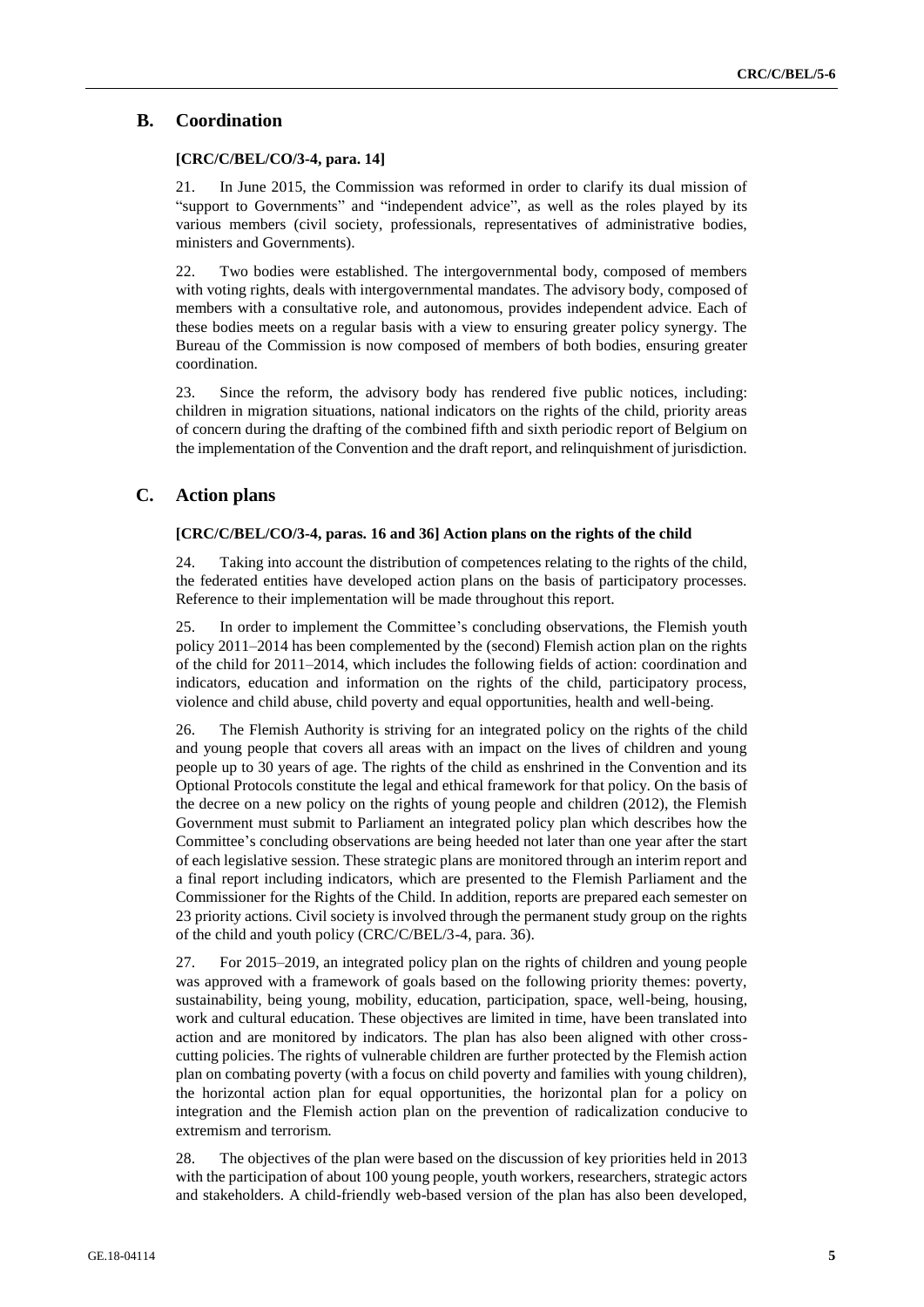and short films have been produced featuring interviews of children aged 13–17 years in order to interpret the plan in a child-friendly manner.

29. By decree, since 2004 the French Community has been tasked with preparing a triennial report of the Government to Parliament on the implementation of the Convention (CRC/C/BEL/3-4, para. 43). In the Walloon Region, there is no regulatory framework in this regard. In 2011, the Governments of the Walloon Region and the French Community jointly adopted an action plan on the rights of the child for 2011–2014, based on three pillars: administration of the rights of the child; information, training and education on the rights of the child; and combating social inequality and discrimination. It was defined in terms of strategic objectives, broken down into operational objectives contained in a detailed timetable. The plan was the subject of rigorous monitoring and mid-term and final evaluations by a standing group monitoring the Convention, consisting of representatives of the Government, competent authorities and civil society.

30. During the process of consulting with children on the preparation, monitoring and evaluation of the 2011–2014 action plan, 250 children were informed about the substance of the Convention and persuaded to speak about issues that affect them. The resulting recommendations gave the Government food for thought in its preparation of the next plan. This experience is likely to be repeated in the action plan on the rights of the child for 2015– 2019.

31. Taking into account the evaluation of the action plan for 2011–2014, the French Community has adopted an action plan for 2015–2019 based on the same three priority pillars. Some measures, including measures dealing with equal opportunities, are also closely linked to the anti-discrimination action plan for 2014–2019 of the French Community.

32. The Walloon Region has adopted a new action plan on the rights of the child for 2016– 2019, which was developed in collaboration with the French Community. It focuses on three areas: access to rights (to combat social inequality and discrimination); information, training and education on the rights of the child; and participation and the administration of the rights of the child (dissemination of the plan, including to children). Strategic objectives broken down into operational objectives have been defined within these areas, covering as many as 76 projects. There is ongoing cooperation on the plan with the French Community and many cross-cutting areas involving all the ministers of the Government of the Walloon Region.

33. In the German-speaking Community, the decree to support youth leadership (2011) provides that each legislature should adopt and implement an interdisciplinary strategic plan for youth. The strategic plan for youth for 2016–2020 identifies living areas for young people and sets out specific objectives for improving their situation. The Youth Council is part of the steering committee for the plan.

### **[CRC/C/BEL/CO/3-4 para. 65 b] Plans to combat child poverty**

34. The national action plan to combat child poverty for 2013–2014, which extends beyond the borders of the Communities and Regions, marked the first time such a plan was developed in Belgium from a rights-of-the-child perspective, focusing specifically on combating child poverty. It was based on three key strategic areas: access to adequate resources, access to quality services and opportunities, and participation of children. There was particular emphasis on horizontal and vertical partnerships between the different strategic areas and levels of authority.

35. The strategic objectives of the third federal anti-poverty plan (2016–2019) include the reduction of child poverty.

36. Several plans with an impact on child poverty were also developed by the Communities and Regions.

#### **[CRC/C/BEL/CO/3-4, paras. 42–43]**

37. Both the national action plan for 2015–2019 to combat all forms of gender-based violence and the national action plan for 2013–2016 on women, peace and security through the implementation of Security Council resolution No. 1325 contain several specific measures for the protection of the rights of the child, including measures on honour-related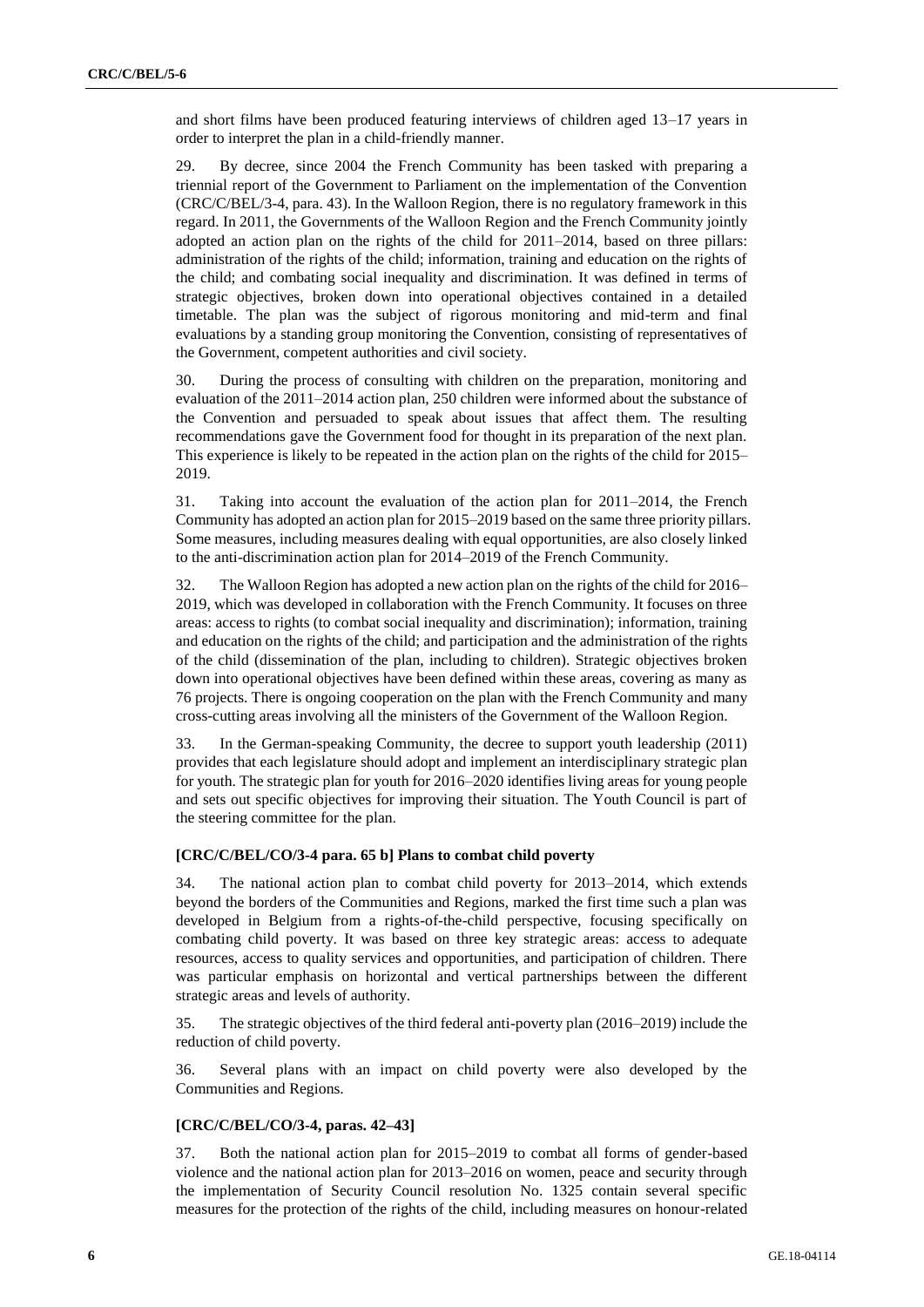violence, forced marriages (child brides), sexual violence, violence within couples, victims of "loverboys", divorce, violence against children, equal access to justice and support services. A section of the 2013–2016 action plan focuses on the protection of girls against all forms of violence, including sexual violence.

38. At the Flemish level, collaboration between professionals in youth welfare, childcare, education, youth and sports to promote and protect the physical, psychological and sexual integrity of minors has resulted in the creation of a centralized helpline (1712) on violence and abuse of children and on raising awareness against sexual abuse and cyberbullying.

39. In the German-speaking Community, in 2014 a manual on handling cases of suspected or observed sexual abuse of minors was drafted for psychosocial actors. In 2016 it was extended to include academic actors.

#### **[CRC/C/BEL/CO/3-4, para. 81]**

40. For the periods 2008–2012, 2012–2014 and 2015–2019, Belgium implemented national action plans to combat human trafficking, which included paying special attention to the vulnerability of minors and unaccompanied foreign minors.

## **D. Budgetary allocation**

#### **[CRC/C/BEL/CO/3-4, para. 20; General comment No. 19]**

41. Since 2010, the first steps have been taken to consider the feasibility of "child budgeting".

42. Within the framework of the action plan on the rights of the child for 2011–2014, the feasibility of mapping the budgets allocated by the Flemish Authority for improving the situation of children so as to target them more effectively was discussed.

43. The 2015–2019 action plan of the French Community highlights the need to assess the feasibility of child budgeting. An exploratory study was commissioned to identify international best practices in child budgeting and, with reference to the lessons learned from these experiences, to develop guidelines for the implementation of similar mechanisms.

44. The 2016–2019 action plan of the Walloon Region provides for monitoring this research to determine the feasibility of such a project.

## **E. Data collection**

## **[CRC/C/BEL/CO/3-4, para. 22; CRC/C/OPSC/BEL/CO/1, para. 8]**

45. In addition to data collection at the national level, the Communities have also pursued previous initiatives (CRC/C/BEL/3-4, paras. 119–128) and developed new ones.

46. The Flemish monitor of the rights of the child was launched in 2014. It provides a snapshot of the living conditions of children and offers tools to develop or adapt (future) policy. Following consultations with the various competent administrations and civil society organizations, it was decided to focus on a limited set of indicators of family life, relationships, time and space, education, health, vulnerable children, participation and wellbeing.

47. The Flemish poverty monitor (2010, yearly) includes indicators focusing specifically on the situation of children. The Flemish monitor of migration and integration (2016, twiceyearly) contains figures on all municipalities in Flanders and Brussels, along with the monitor of cities, which charts the user-friendliness of Flemish city centres for families and children.

48. The French Community conducts rigorous monitoring of the education system through its Education Indicators Service.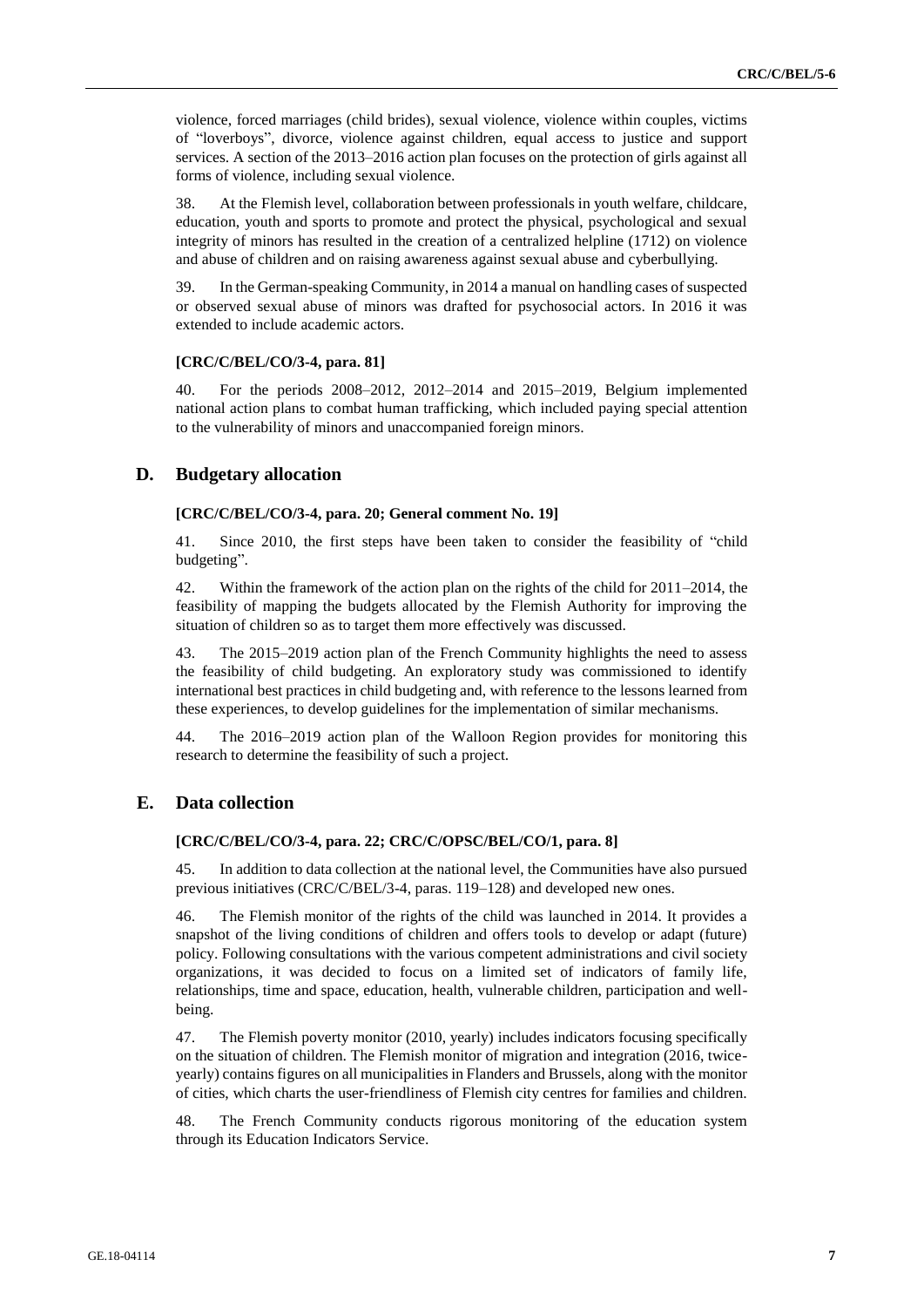## **F. Training**

### **[CRC/C/BEL/CO/3-4, para. 26]**

49. Education and information on the rights of the child has been selected as one of the priority areas of the Flemish action plan on the rights of the child for 2011–2014. In September 2010, new interdisciplinary final objectives for secondary education were introduced in the Flemish Community, giving special priority to civic education. Education on the rights of the child is also subsidized under the political decree on the rights of the child and young people. The Convention, however, is not universally known or understood. Accordingly, a number of organizations for the rights of the child worked on the issue in 2014. In 2016, at the request of the Flemish Authority, KeKi issued a strategic opinion on this subject and a broad societal debate was held on the final objectives and substance of compulsory education.

50. In the French Community, the Observatory on Children, Youth and Assistance to Young People decided in late 2013 to conduct research on the status of knowledge on education relating to democratic citizenship, human rights and children in education. There is room for improvement with regard to the latter.

51. The decree on the organization of a course and of education on philosophy and citizenship in 2015 introduced civic education into the school curriculum.

52. The German-speaking Community set up a working group on education policy to foster understanding and cooperation among young people through thematic round tables and debates on topical issues.

53. Training initiatives for professionals on the rights of the child will be referred to throughout this report.

## **G. Cooperation with civil society**

#### **[CRC/C/BEL/CO/3-4, para. 28]**

54. Belgium has continued to strengthen its cooperation with civil society (CRC/C/BEL/3-4, paras. 72–76).

55. Civil society was involved in the selection of the priority themes to be addressed in this report and in the formulation of suggestions on the draft report, through the advisory body to the Commission (supra).

56. As announced in the previous periodic report (CRC/C/BEL/3-4, para. 31), multi-year grants in the area of the rights of the child, including those of KeKi, were formally incorporated into the Flemish political decree on the rights of the child and young people. After a mapping, it was also decided to regularize the granting of a multi-year subsidy to the Flanders Coalition on the rights of the child for alternative reporting on the Convention (2012).

## **H. Business and children's rights**

#### **[General comment No. 16]**

57. The Belgian forum on Children's Rights and Business Principles was established in January 2012 with the following objectives: to invite companies, Governments, academia and civil society to reflect on the important role they can play in the promotion of the rights of the child and the implementation of their policies and strategies in Belgium and abroad, and to cooperate with the business community to develop structural solutions and harmonize existing mechanisms at all levels of government, in particular to combat child poverty.

58. Belgium began in 2013 to reflect on a national action plan on businesses and human rights. Written consultations were held among stakeholders in 2014. A first draft of the action plan, including a proposal on raising awareness among businesses of the rights of the child, is currently being drafted and should be submitted to stakeholders in the coming months with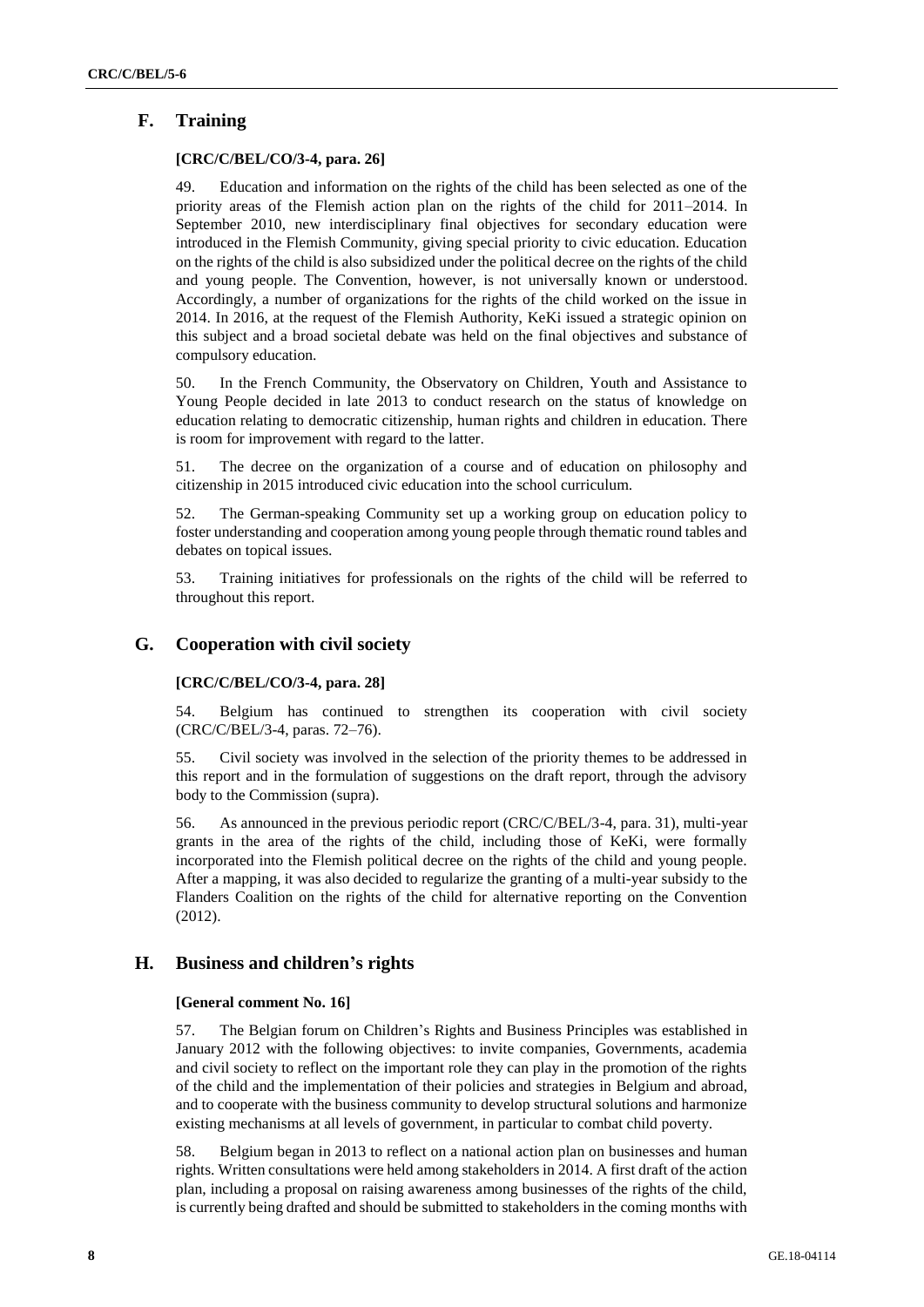a view to its publication. Belgium also supports the UNICEF initiative on Children's Rights and Business Principles.

## **II. General principles**

59. The general principles of the Convention must be the basis for any action in the area of the rights of the child; accordingly, their implementation will be addressed in a crosscutting manner in this report.

## **A. Non-discrimination: disaggregated data**

#### **[CRC/C/BEL/CO/3-4, para. 32]**

60. Data collected as part of the development of national indicators on the rights of the child are disaggregated to the extent possible by sex, age, origin, social and economic environment, language spoken, family composition and location.

## **B. Best interests of the child**

#### **[CRC/C/BEL/CO/3-4, para. 34]**

61. The principle of the best interests of the child was enshrined in the Belgian Constitution in 2009.

62. Under the Belgian presidency of the Council of Europe in 2014, Belgium organized a European conference on the best interests of the child, the goals of which included the following: to identify and develop beacons for practitioners and policymakers in recognition of that principle. In 2015, the Committee of Ministers of the Council agreed on the proposal by Belgium to make reference to the best interests of the child in its new strategy on the rights of the child for 2016–2021.

## **C. Respect for the views of the child**

#### **[CRC/C/BEL/CO/3-4, para. 38] Legal provisions that guarantee the right of the child to express his/her views in judicial and administrative proceedings**

63. In 2009, the right of the child to express his/her views on any matter that concerns him/her was enshrined in the Belgian Constitution.

64. The Act establishing a Family and Youth Court added a section to the Judicial Code on the hearing of minors. In that context, all minors have the right to be heard by the family court judge in cases that affect them. The judge must inform any minor aged 12 years or older of this possibility by means of a specific form, which explains how the child may express his/her views on the matter and how the judge shall take those views into account. Children under 12 years of age may be heard, but only at their request or at the request of the parties or of the public prosecution service, or by the decision of the judge.

## **[CRC/C/OPSC/BEL/CO/1, para. 34]**

65. Under the Act of 30 November 2011 amending legislation to improve the handling of sexual abuse and paedophilia committed by persons in a position of authority, the Crown Prosecutor or the investigating judge must make audiovisual recordings of hearings of minors who are victims of or witnesses to specific sexual offences.

#### **[CRC/C/BEL/CO/3-4, para. 36; General comment No. 12] Promoting the participation of all children at all levels of government**

66. In addition to the participatory process adopted in developing the action plans on the rights of the child, several other measures deserve mention: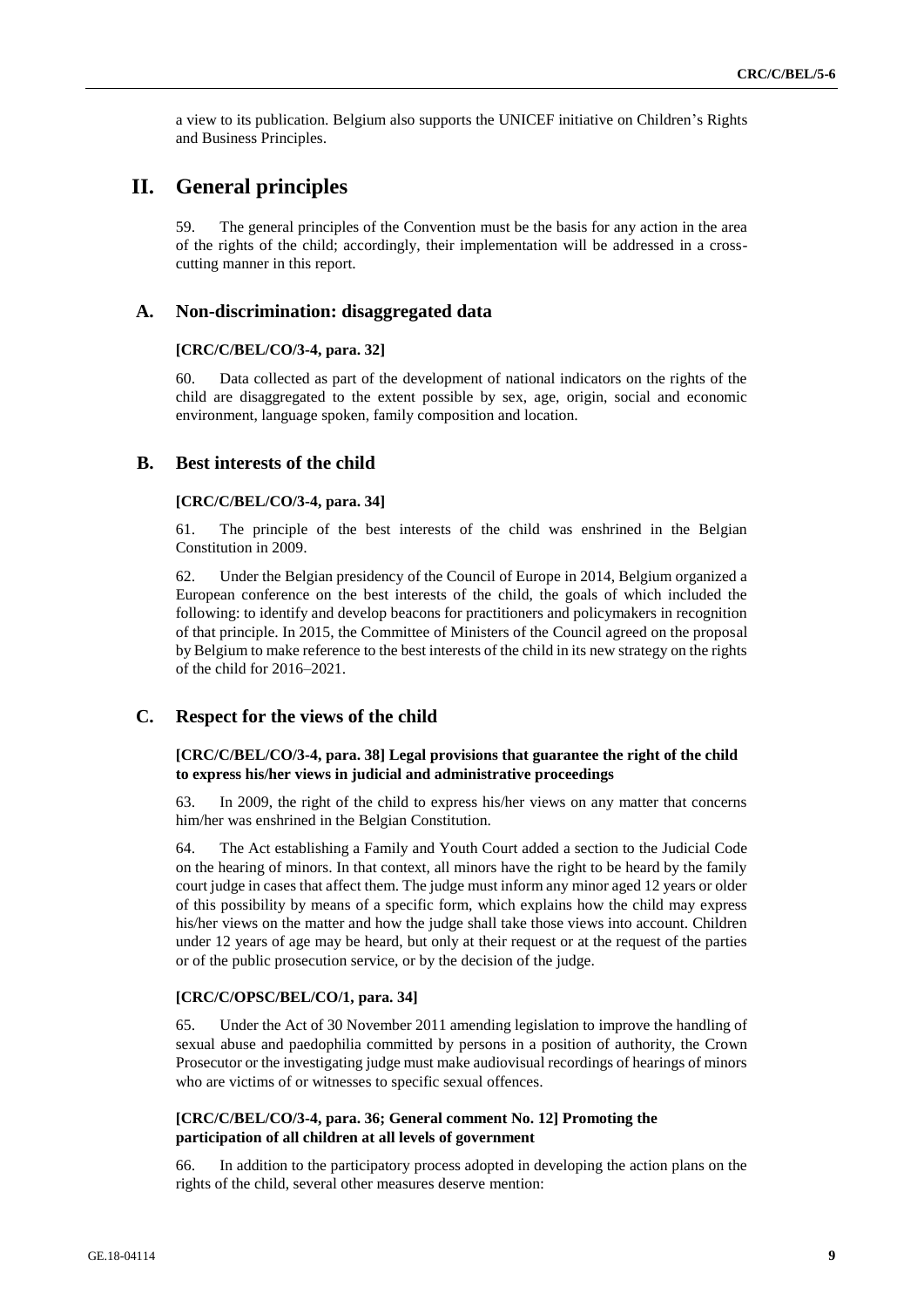- In 2012, the Flemish Government entered into the 2020 Youth Pact with young people and stakeholders after an intensive participatory process in collaboration with the Flemish Youth Council;
- At the request of the Flemish Authority, KeKi in 2015 issued an opinion on innovative ways of involving children and young people in various areas of Flemish policy. This opinion was used to create a network for children and young people to participate in politics;
- In early 2016, a number of people took part in a citizens' cabinet for youth, with concrete ideas about enhancing diversity in the work of Flemish youth. These ideas were transposed as strategic recommendations into concrete actions within the framework of the continuing trajectory of the youth work sector;
- In the German-speaking Community, the Youth Council coordinates a working group on youth organizations to create strategies on fostering their involvement in community action.

## **III. Family environment and alternative care**

## **A. Preschool**

## **F3. Availability of places**

67. In 2014, more than 40 per cent of children under 3 years of age attended formal preschool in Belgium. Several studies show that accessibility varies by locality and that attendance depends on the origin and socioeconomic status of the parents.

#### **[CRC/C/BEL/CO/3-4, para. 45]**

68. The three Communities are attempting to address the lack of available preschool places. The objective of the Flemish decree organizing the reception of babies and infants (2012) is to have enough places available by 2016 to accommodate half the number of children under 3 years of age and, by 2020, to meet the needs of all families. The objective of the Stork Plan III 2014–2022 of the French Community is to create 14,849 places by 2022 in community-care facilities and family-style settings. The German-speaking Community opened a second day nursery in 2015.

69. In order to continue to address inequalities in access to care for children from vulnerable families, the number of available places where fees are linked to income was increased in all three Communities. In the Flemish Community, facilities where the parents pay according to their income and which agree to make further efforts to reach vulnerable families receive higher subsidies. Thus, the new regulations (2013) provide that it is the responsibility of the organizer to offer a minimum percentage of places to priority groups in order to be eligible for subsidies: 20 per cent or 30 per cent, depending on the level of subsidy. This led to a number of facilities mapping their families' profiles and adapting their childcare policy accordingly. Stork Plan III aims to adjust supply to demand and to the reality on the ground, to make its places financially affordable, to make vulnerable families aware of their existence and to diversify their capacity. A new decree on childcare adopted in the Germanspeaking Community (2014) expanded the range of available childcare options in accordance with needs through a more accurate financial evaluation of the participants.

70. The three Communities have stepped up efforts to address inequalities in access to (inclusive) care for children with disabilities. The Flemish "reception" decree and order on subsidies for afterschool care (2014) laid down new regulations on subsidies leading to the establishment and subsidization of 16 inclusive childcare centres in 2014. In addition to organizing their own childcare, these centres offer coaching to other groups. In 2015, the centres helped 206 groups to organize inclusive childcare. The French Community, the Walloon Region and the French Community Commission took steps to make childcare facilities inclusive. Mobile nurse teams, whose training has been provided by the Birth and Childhood Office since 2012, are operational. In the German-speaking Community, under a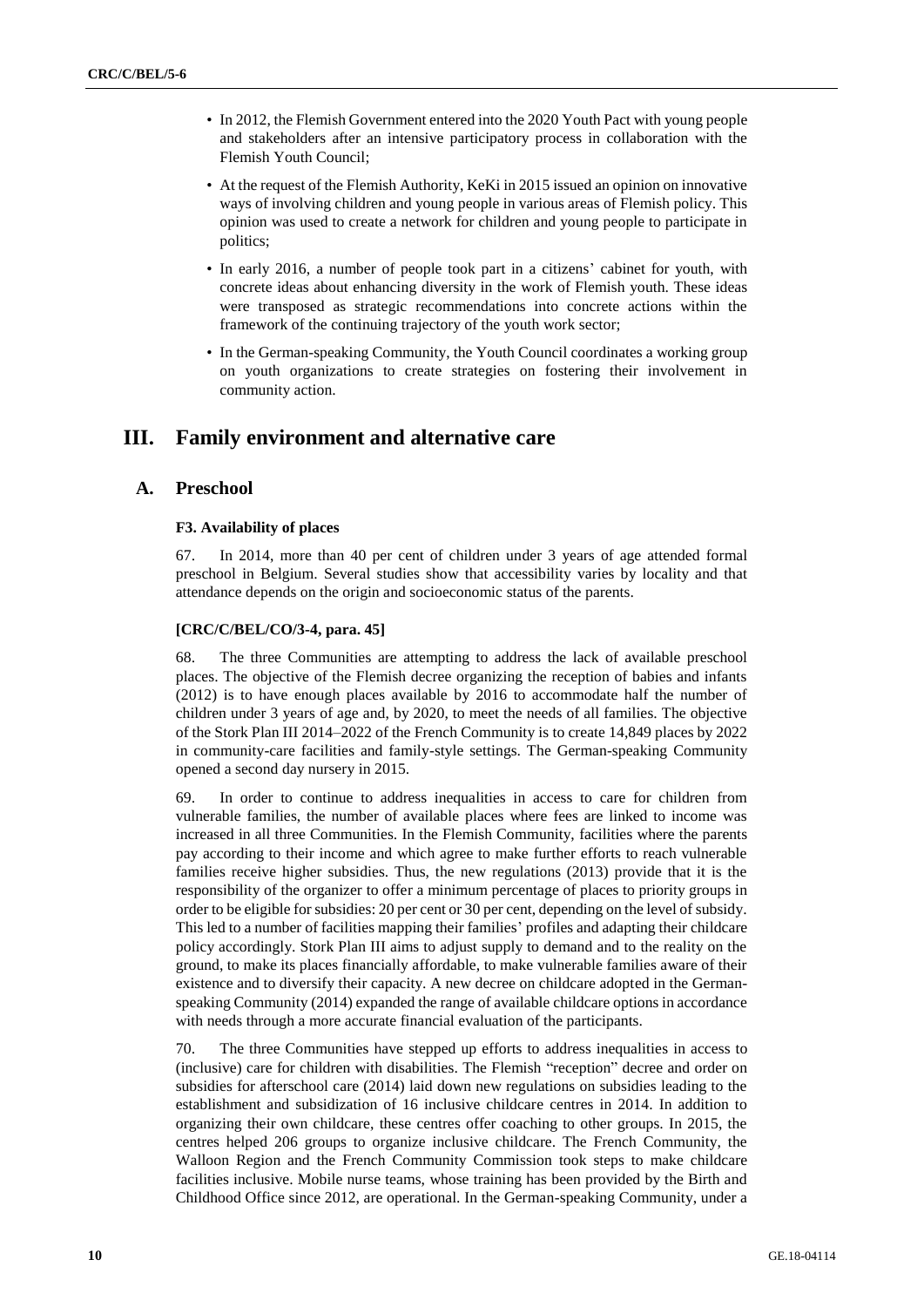decree from 2014, higher subsidies are offered to facilities that accommodate children with disabilities.

71. Further efforts are also being made for staff training. The Flemish "reception" decree makes it compulsory to authorize the opening and operation of childcare facilities for babies and infants. Obtaining the necessary staff qualifications is one of the conditions of authorization. This requirement has been in place in the French Community and Germanspeaking Community since 2003 and 2014 respectively.

## **B. Assistance to young people**

#### **[CRC/C/BEL/CO/3-4, paras. 45 and 47) Reforms**

72. Assistance to young people has changed significantly, moving towards more integrated systems that can provide services that are better adapted to needs, make the assistance more accessible, reduce waiting times and strengthen legal safeguards.

73. The new Flemish decree on integrated assistance to young people (2013) and the decree on the legal status of minors constitute the framework for the rights of the child in the provision of assistance to young people within the Flemish Community and lay the foundations for the continual observance of the Convention in doing so.

74. The reform is aimed at a thorough restructuring to achieve an integrated system of assistance through collaboration among the six main actors, namely, the Youth Welfare Agency, the Child and Family Agency, the Agency for persons with disabilities, the mental health centres, the general welfare centres and the pupil guidance centres. Existing organizations are not being replaced, but a single legislative and administrative framework is planned for them.

75. In voluntary schemes, a distinction is drawn between assistance that is directly accessible and assistance that is not. The most drastic forms of assistance are not accessible on the sole initiative of young people or their parents. This type of assistance cannot be initiated unless it provides the most appropriate response to the request for assistance. Since the entry into force of the decree on integrated assistance to young people, each Flemish province has had an intersectoral portal in place to deal with the assessment. The portal replaces the former separate portals for specialized assistance to young people and for assistance to persons with disabilities. The portal's identification and diagnostic assessment process ensures that the assistance needed is correctly evaluated and, on that basis, various forms of assistance may be provided. The possibility of intersectoral combinations helps produce a better targeted response to the needs of the child.

76. An initial discussion on the functioning of the decree was held in the Flemish Parliament in June 2015. It was clear from the discussion that the process of requesting specialized assistance through the portal was still too complex, that waiting times were still long and that there were problems of continuity. These observations led to several adaptations being made to the plan entitled "Approach 2.0 to integrated assistance in Flanders". The portal processes were simplified, there is ongoing investment in expanding capacity, and tools are being developed to avoid interruptions in assistance. A new initiative involving mediation and dialogue with the client should help ensure the continuity of assistance.

77. In 2016, the Flemish pupil guidance centres opened a chatroom accessible outside school hours.

78. In the French Community, a decree enhancing the legal safeguards granted to minors in the framework of assistance to young people entered into force in 2012. Its preliminary title states that compulsory assistance is subsidiary; that young people should be removed from their home environment only as an exception; and that young people and their families are entitled to specialized assistance and to respect for their rights and freedoms as set forth in the Convention.

79. Also in 2012, the circular on the harmonization of administrative practices and procedures in the provision of assistance to young people and judicial protection services was adopted. In addition, between 2010 and 2015, a number of cooperation agreements to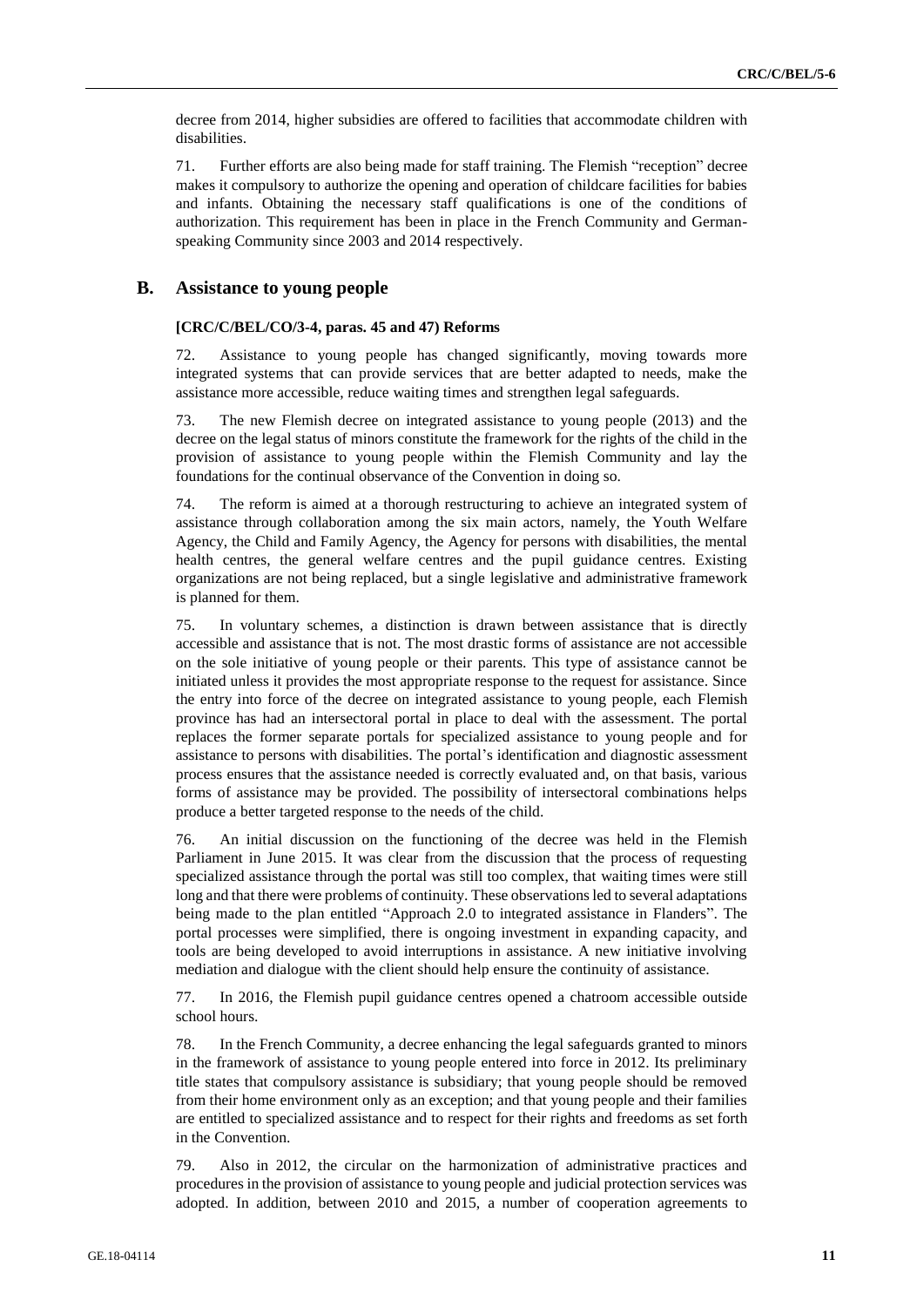reinforce the synergies between professionals working in the areas of assistance to young people, children, disabilities and child poverty were signed to provide more coherent and appropriate responses to young people and their families, while avoiding waste of human and financial resources. An assessment of these agreements confirms their substance and raises the need to be attentive to their implementation, in particular with regard to communication between relevant actors.

80. As part of the sixth State reform, a sweeping legislative reform was launched that will take the form of a code covering prevention, assistance to young persons, protection measures for young persons at risk and custodial and educational measures for young people who are being prosecuted for an offence. The draft Code, currently before Parliament, will strengthen prevention and allow for greater consideration of the best interests of the child and of the guarantees of respect for their human rights.

#### *Participation*

81. The right of minors to benefit from assistance to young persons is enshrined by decrees of both the Flemish and the French Communities (since 2012 for the latter). Assistance may be provided on a voluntary basis only if accepted by the minor (12 years of age, or from the moment he/she is able to evaluate the consequences of such acts) and his/her parents.

82. Also in the context of legal aid, the highest importance is attached to accessing such aid. The adviser of the youth court social service always meets with minors who have cases pending against them and, depending on the minor's age, a dialogue ensues.

83. In the residential facilities of the Flemish Community, each peer group must have its own users' or residents' council.

84. According to a 2014 study by the Flemish Care Inspectorate of organizations specialized in assistance to young persons that provide housing and day-care support, the minors in most of the facilities were sufficiently involved.

85. In the Flemish Community, organizations of and for young persons and their parents (Cachet, a support group run by and for young people in care, and Ouderparticipatie Jeugdhulp Vlaanderen, which seeks parental involvement in youth welfare) are involved in and consulted on the development of new strategic lines, including the development of integrated assistance to young people and new youth legislation. These organizations have collaborated on this project with young people from the public youth protection institutions and their parents.

86. In the French Community's draft Code on prevention, assistance to and the protection of young persons, the rights to information and to participation have a central place.

#### **[CRC/C/BEL/CO/3-4, para. 47] Avoiding institutionalization**

87. In Belgium, assistance to young people is seen as a continuum that includes various forms of assistance, ranging from entirely voluntary measures and ongoing assistance to, as a last resort, coercive measures (CRC/C/BEL/3-4, paras. 326–331; 341–349). Requests for assistance continue to occupy a central place. Non-voluntary measures can be imposed only after the intervention of the youth court, which, in accordance with the law, must give preference to measures that enable minors to remain in their home environment. These measures are limited in time and must be continually reassessed.

88. Initially, placement is avoided through the diversity of measures and their prioritization. The Communities have taken various initiatives.

89. The Flemish Community is trying to strengthen the network for minors and their families, concentrating on mobile work (home visits) and day-care provision and on operationalizing methods that focus on the network. Tailored training is conducted for the staff and organizations involved. Capacity has been expanded and residential assistance has been transformed into day-care provision. Most forms of mobile or day-care support have been directly accessible since 2015, so that children and their parents can themselves obtain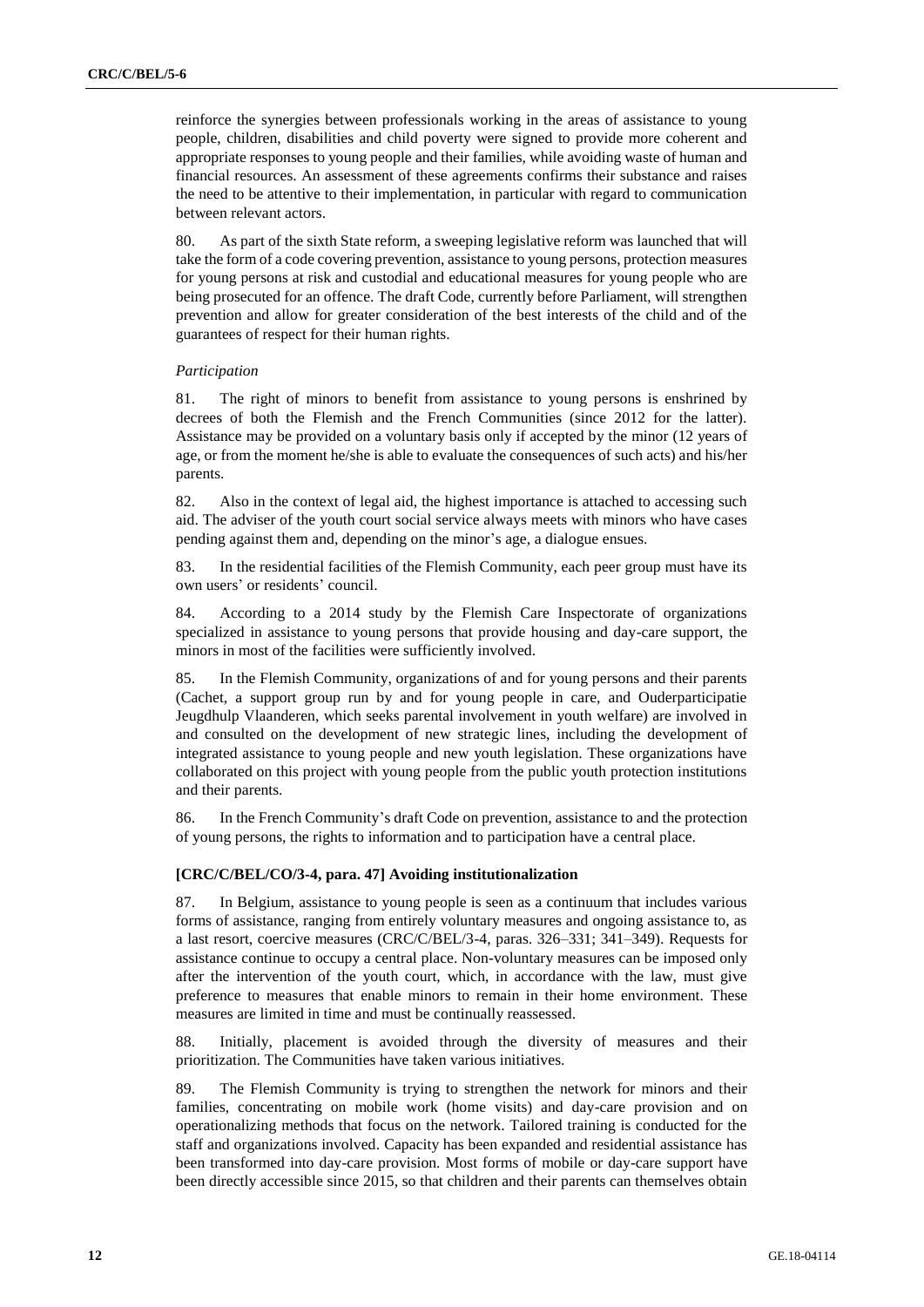such forms of assistance more easily. The youth court was recently empowered to impose day-care or mobile measures in emergency situations, so as to avoid institutionalization.

90. In addition, staff providing assistance to young people and adults are collaborating more closely on mental health care, so that fewer children have to be institutionalized because of their parents' psychological problems.

91. In 2011, the Flemish public youth protection institutions and some facilities providing assistance to young people signed a cooperation agreement on "time out". This allows for the short-term institutionalization (14 days, renewable just once) of a young person who is following an existing form of assistance when that assistance is proving problematic. The objective is to restore the client relationship and encourage the young person to return to his/her original facility in order to prevent the risk of long-term institutionalization.

92. In the implementation of the French Community action plan on the rights of the child for 2011–2014, a centre for registering claims, analysing them and then deciding whether a referral to front-line services would be appropriate has been set up in all services providing assistance to young people.

93. In addition, services providing assistance in the community have continued to take preventive measures to support families in precarious situations, and centres for teenagers, aimed at responding more effectively to the challenges young people face, are gradually being set up in the French Community.

94. In order to prevent the institutionalization of young children, in 2013 an order on assistance and educational support services in the French Community strengthened nonresidential services that could help reintegrate young people into their families. The order provides for intensive follow-up interventions within the family to care for children under 6 years of age in situations of serious, potential or actual neglect or abuse, which makes it possible to continue this mode of intervention.

95. The French Community is constantly encouraging collaboration between professionals involved in assistance to young people and those working in education, particularly where young children are concerned. The following initiatives are noteworthy:

- Assistance to Young Persons/Birth and Childhood Office/Directorate-General of Prisons Agreement on children (under 3 years of age) whose mothers are incarcerated;
- Preparation of a guide to best practices regarding children (under 6 years of age) of incarcerated mothers.

96. It should be stressed that the draft Code on prevention, assistance to and the protection of young persons provides for significant efforts to prioritize measures so as to offer a range of alternatives to removal from the family environment.

#### **[CRC/C/BEL/CO/3-4, para. 47] Prioritizing family-type care settings**

97. If, however, the youth court feels that removal from the home is appropriate, the law favours placement in a family environment.

98. In the Flemish Community, the preference given to foster care as the first option was established by decree in 2012. This involves quality foster care and a unique form of financing. The focus is on the diversity of available foster care (short-term emergency care, limited care in support of fragile family circumstances, more intensive care intended to lead to a return home and to more stable long-term placement), possibly in conjunction with other forms of assistance in order to make the care more accessible and find more foster families. Efforts are under way to make counsellors more knowledgeable about foster care. In late 2015, foster care grew by 6 per cent over the previous year. According to a qualitative survey (2017) of young people in foster care, they are generally very satisfied with this form of assistance. These children did, however, say that their knowledge of their rights and duties was inadequate.

99. The French Community is continuing its support for foster families by: simplifying administrative procedures, reducing delays in the reimbursement of expenses and providing cash advances; shortening the selection process; publishing explanatory brochures for the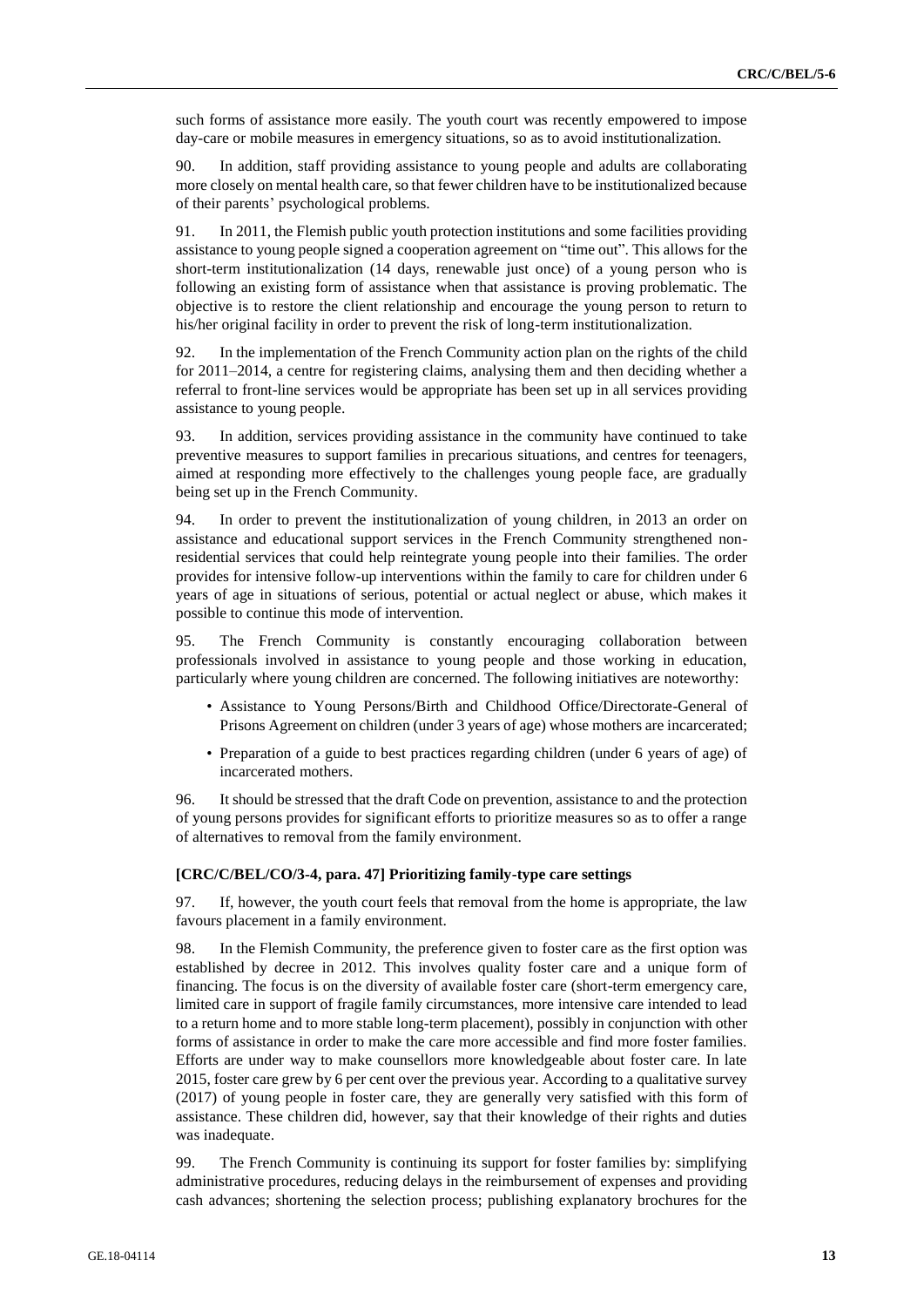public; and publishing a handbook for foster families. A comprehensive awareness-raising and recruitment campaign for foster families is also under way.

100. In the Flemish Community, under the decree on integrated assistance to young people, the youth court may, exceptionally and for a maximum of one year, place a young person at risk in an appropriate open institution at the request of the public prosecution service and, exceptionally, for a maximum of three months, place minors aged 14 years and older in an appropriate closed institution where it has been shown that such minors have repeatedly evaded less restrictive measures, and that this is necessary to maintain the individual's integrity. For their residential facilities, the Flemish public youth protection institutions work together with teams from private facilities that are committed to the return of young people who have come from different sectors of assistance.

101. In March 2017, an Act to amend the legislation by creating the status of kinship carers was adopted by the Chamber of Representatives, which allowed parental authority to be delegated to kinship carers by means of an agreement, a ruling, or in the event of an emergency.

## **[CRC/C/BEL/CO/3-4, para. 45] Reducing waiting times**

102. Reducing waiting times is still a major priority.

103. In the Flemish Community, the intersectoral portal and the centralized registration system now provide an overview of clients and their experiences with the sectors providing assistance to young people that are not directly accessible. In addition, the registration data from the different sectors are compiled into a single integrated data set. The 2015 intersectoral annual report was the first to be drawn up on this basis. The report will serve as a benchmark for tracking changes in the years to come. The registration method is not the same for all the directly accessible sectors of assistance to young people. An intersectoral approach is currently under development.

104. In 2015, the intersectoral portal registered 14,307 children and young people for whom specialized and/or intensive care was requested. Such assistance was not always readily available. Waiting times varied considerably, depending on the region and the type of assistance requested. Thus, the average for the Agency for Persons with Disabilities is higher than that for the Youth Welfare Agency and the Child and Family Agency. Some 65 per cent of minors received appropriate assistance within 60 days. However, about 535 decisions on assistance to young people have been taken for minors who have been waiting for over a year. As at 31 December 2015, 7,347 candidates were on a waiting list, compared with 7,427 a year earlier.

105. Although delays remain an obstacle, alternative solutions have been found for many young people who are waiting, and, where possible, agreements are concluded between the aid sector partners to prevent interruptions in processing. Additional resources were made available in 2015. The same will apply in the coming years. As a result of an increasingly effective regional registration system, more targeted investments can be undertaken and programmed.

106. Within the framework of the 2015–2019 action plan for the rights of the child, the French Community is taking steps to ensure adequate assistance to children in difficulty or danger by evaluating the needs for services according to geographical areas and issues. This is being achieved through the implementation of the capacity-building mechanism (2014), which aims to give decision-making bodies privileged access to a number of cases so that they can give priority to those young people who are most in need. A preliminary evaluation of its implementation (July 2014–July 2015) concluded that imbalances between districts remain, and that the expectations of beneficiaries relate mainly to assistance in the home environment. There are fewer young people waiting for a place in an institution.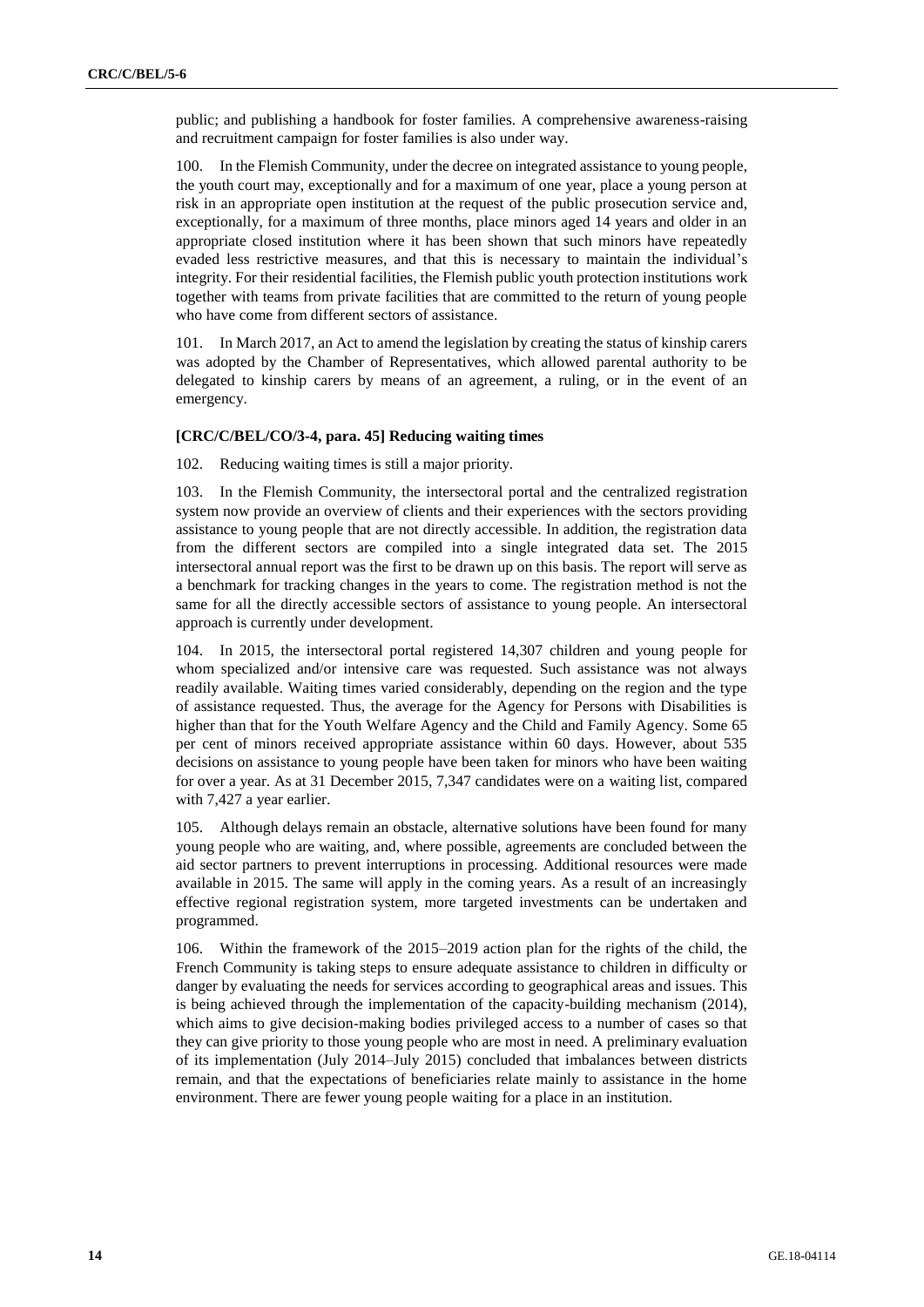## **IV. Disability, basic health and welfare**

## **A. Children with disabilities**

#### **[General comment No. 9]**

107. Conscious of the challenges in this area, Belgium has taken many steps to improve the effectiveness of the rights of children with disabilities. Although significant progress has been made, in some areas, such as access to inclusive education, there is room for improvement.

#### **[CRC/C/BEL/CO/3-4, para. 36] Information and participation**

108. In 2012, a Flemish support point for inclusion was established in order to respond to the growing need for information and support of parents who want inclusion for their child with disabilities.

109. The French-speaking Parliament of Brussels adopted a decree on the inclusion of persons with disabilities, anchoring the principle of freedom of choice and the participation of persons with disabilities, their families and those around them in all processes that affect them (2014).

#### **[CRC/C/BEL/CO/3-4, para. 55] Support measures**

110. In the Flemish Community, sectors providing integrated assistance for young people are encouraged to expand the services they offer to children with disabilities.

111. Where specific assistance is concerned, the future plan for 2020 represents the basis for a fundamental reform of how care and assistance are organized. The plan has two objectives: to ensure care for persons with disabilities who have the greatest need of assistance, and to provide demand-driven care and assistance in an inclusive society:

- Organizations offering specific care and assistance have been transformed into multifunctional centres for minors;
- The provision of directly accessible assistance has been strongly encouraged;
- "Support plan" services have been set up to help persons with disabilities and their networks clarify their requests for assistance and identify the most appropriate form of assistance.

112. The principal innovation is the introduction of "personalized finance" (decree of 2014), involving a complete reorganization of care and assistance. A two-stage system was introduced: a core support budget, and a personalized budget for assistance that is not directly accessible. For minors with disabilities, the first stage has been implemented since early 2017, while the transition to the second stage is planned for 2019.

113. The new strategy for assistance and the introduction of "personalized finance" should provide a structural response to the problem of waiting lists.

114. The Walloon and Brussels-Capital Regions and the French Community have joined forces to map the needs of families who have a child with disabilities under 12 years of age. The study suggests a number of priority areas for action: access to information, visibility and clarity of services, the support needs of parents in the long term, support to existing services, the strengthening of the network of collaboration and the creation of new initiatives, and increased awareness of the needs of families.

115. In the Walloon Region, in 2014 the regulatory framework for respite services was approved in order to sustain and expand the provision of such services. Various solutions are being proposed for children and adults with disabilities and their families: active care at home, and individual or group activities outdoors. Some 50 per cent of the beneficiaries with disabilities are under 18 years of age. Two additional mobile assistance units for home-based care have been set up.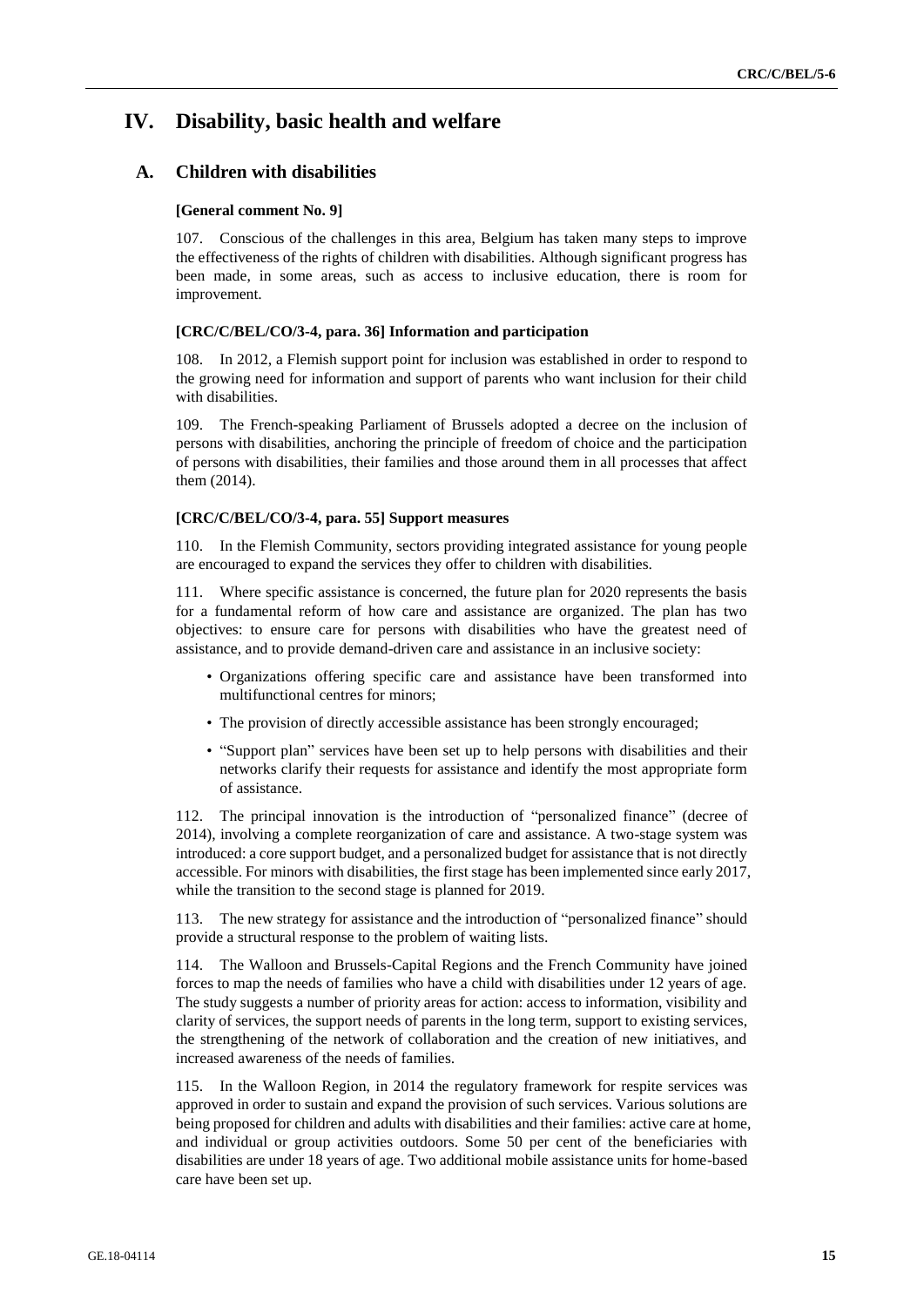116. Within the framework of the 2011–2014 action plan on the rights of the child and of a cooperation agreement with the Birth and Childhood Office, several inclusive care projects (programmes comprising specific initiatives) have been supported by the Walloon Region. Many initiatives have also been taken to sensitize and train care facilities staff about inclusion.

117. In 2016, the Walloon Region, the French Community and the Brussels-Capital Region adopted a joint cross-cutting autism plan to establish a shared proactive policy on improving care and living conditions (housing, education, training, diagnosis, sports), particularly for autistic children.

118. Through the actions included in the 2016–2019 plan, the Walloon Region intends to support the parents of children with disabilities and special needs through panel discussions, training, early intervention services and the development of respite services.

119. Similarly, in collaboration with the French Community Commission, the project on organization and coordination of early intervention for inclusion, which intervenes at the request of care facilities (and not of parents) and provides them with professionals, has been subsidized since 2013.

120. Financial assistance for modifying the living quarters is available, under certain conditions, all over the country. For example, since 1 July 2015, the Agency for a quality life may intervene financially to develop special installations that enable access to the homes of both parents if they live apart (previously limited to the child's domicile).

#### **[CRC/C/BEL/CO/3-4, para. 55] Inclusive education**

121. In comparison with other European countries, Belgium has a relatively high number of pupils with special educational needs and opts more often for a solution in special education.

122. With the decree on measures for pupils with special educational needs (Decree-M, 2014), the Flemish Community took the important first steps towards implementing the United Nations Convention on the Rights of Persons with Disabilities and gives priority to inclusive education.

123. The Decree-M ensures that students with special educational needs who follow the joint curriculum have an absolute right to enrol, as well as the right to reasonable adaptations.

124. Pupils with special educational needs who follow an individualized curriculum also have the right to enrolment in mainstream education, but the school can decide on the reasonableness of the necessary adjustments, in consultation with the parents, the pupil, the Class Council and the pupil guidance centre. If the school believes that the proposed modifications are unreasonable and wishes to cancel the enrolment on that basis, it must state its reasons in writing. There is an administrative procedure for legal protection when parents do not agree with the decision.

125. Referral to special education is based more on the educational needs of pupils than on purely medical grounds. A child may be referred to special education solely on the basis of a report by the pupil guidance centre. The Education Inspectorate will ensure quality control of the reports.

126. The decree also includes a number of measures to support teaching teams in regular schools. A safeguards regime provides for the transfer of staff, teaching hours and expertise if, as a result of Decree-M, the number of pupils in special education decreases. More training services for teaching teams, and priority redeployment, are also involved.

127. Since the approval of Decree-M, the number of pupils in special education has fallen for the first time, primarily in basic education. Secondary education is expected to follow suit. The implementation of the absolute right to enrolment still faces hurdles, and the notion of "reasonable modifications" lacks clarity. In January 2017, the Flemish Minister for Education transmitted a note on a model of support for the implementation of Decree-M to the Flemish Education Council.

128. In the French Community, a decree was adopted to extend the integration into mainstream education of all types of special education (2011). The number of integrated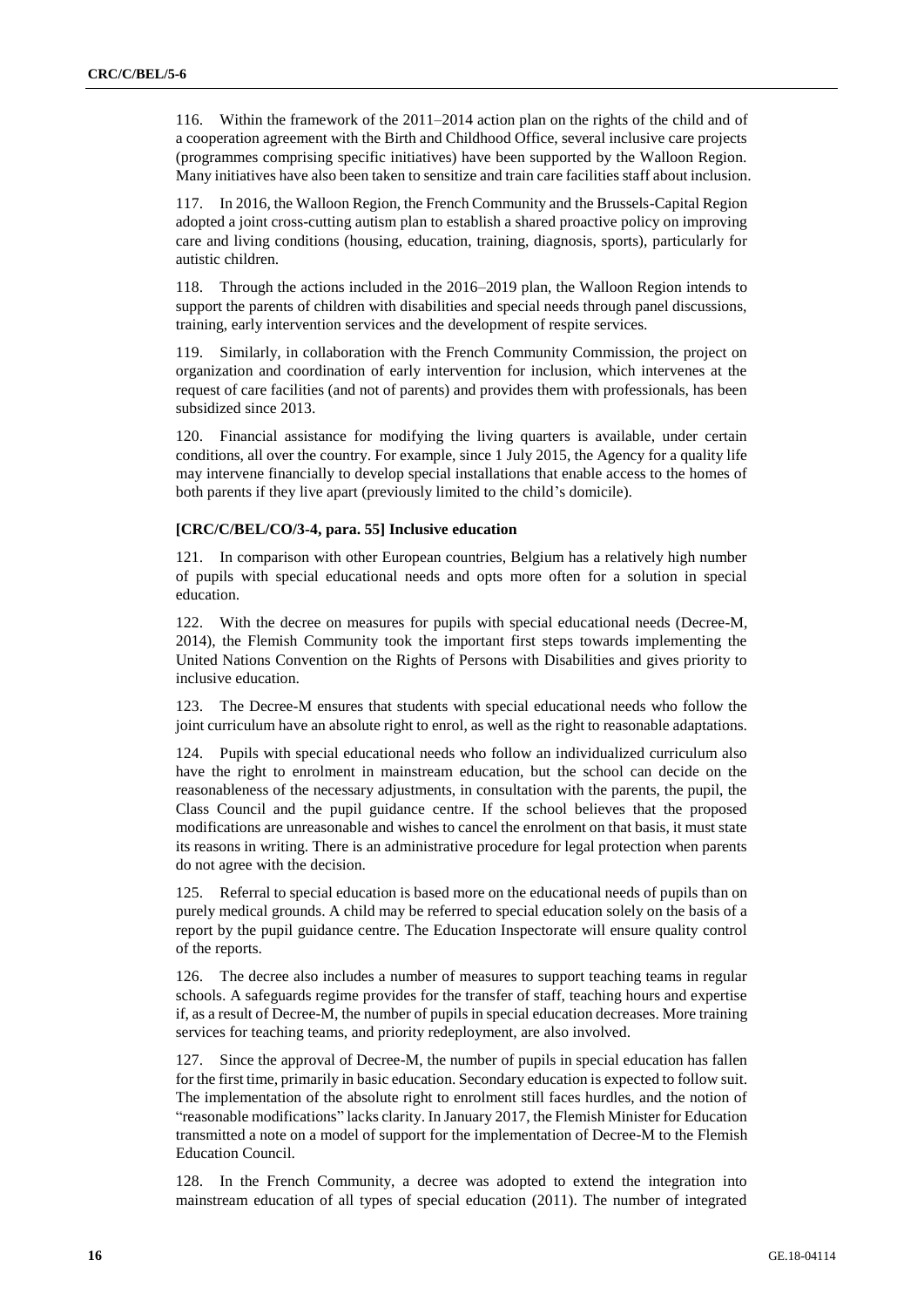students has risen significantly, from 523 in the 2009–2010 school year to 2,020 in 2013– 2014. In the same school year, 36,106 students were enrolled in special education. Inclusive education thus remains a key focus, and a project for the establishment of inclusive classes is being developed.

129. Having found that the regulatory framework on school transport in special education has become obsolete and has lost its consistency, the Flemish Government in 2015 approved a new concept note on the introduction of Decree-M (transportation of pupils with special educational needs who are enrolled in mainstream education) and the conversion or establishment of multifunctional centres (the need for more flexible transportation). Under this model, the transportation of pupils is decentralized and organized multimodally. The scope of care, transport needs and the family context will be crucial for the choice of adequate transport. The organization of extracurricular childcare is another important pillar of this new concept. Its implementation is being tested through a pilot project that will contribute in several phases to its model implementation starting with the 2018–2019 school year.

130. With regard to the inclusion of children with disabilities in childcare facilities, the French Community is working with the Walloon and Brussels-Capital Regions on maintaining the logic initiated in compulsory education. In 2016 and 2017, the Birth and Childhood Office also developed a programme for the dissemination of study kits to support the inclusion of all children with special needs.

131. The decree of the French Community Commission on the inclusion of persons with disabilities (2014) lays out the tasks of support services for inclusion both in and out of school. These services work with persons with disabilities and their families to provide individual support, both during and outside school hours, either inside or outside the school; ensure the care of persons with disabilities and the provision of educational, social, psychological, medical and paramedical benefits; and encourage increasing autonomy in all areas.

132. The new Flemish regulations on the accessibility of public buildings came into force in 2010 for both new structures and renovations. However, the findings of the five-year survey conducted in schools show that there is much room for improvement. In the French Community, the terms of reference for all new school buildings provide for modifications for children with special needs.

## **B. Harmful traditional practices**

#### **[CRC/C/BEL/CO/3-4, para. 63]**

133. Since 2010 the fight against female genital mutilation (FGM) has been an explicit part of the national action plan to combat all forms of gender-based violence. Since March 2014, multidisciplinary care has been provided in two referral centres for women who have undergone excision. Since July 2014, the law has also called for the punishment of persons who incite or advertise FGM.

134. A study was conducted in 2012 on the prevalence and risk of FGM in Belgium. The findings showed that as at 31 December 2012, 48,092 women and girls living in Belgium were citizens (at birth, or currently) of a country where FGM is practised. Of these, 13,112 women and girls have "very probably undergone FGM" and 4,084 are potentially at risk.

- 135. Several measures are noteworthy:
	- Government support to civil society organizations to carry out prevention, awarenessraising and training in Belgium for nationals of the countries concerned;
	- As part of the Coordinated Strategies against FGM, a reference framework for analysis and action in the French Community was developed in 2013. In 2017 the French Community is supporting an information and training programme for professionals in the field with the support of the Group for the Abolition of Sexual Mutilation (GAMS);
	- The Flemish Forum on Child Abuse in 2013 facilitated workshops convened and chaired by INTACT and GAMS for the key sectors of well-being, health and police-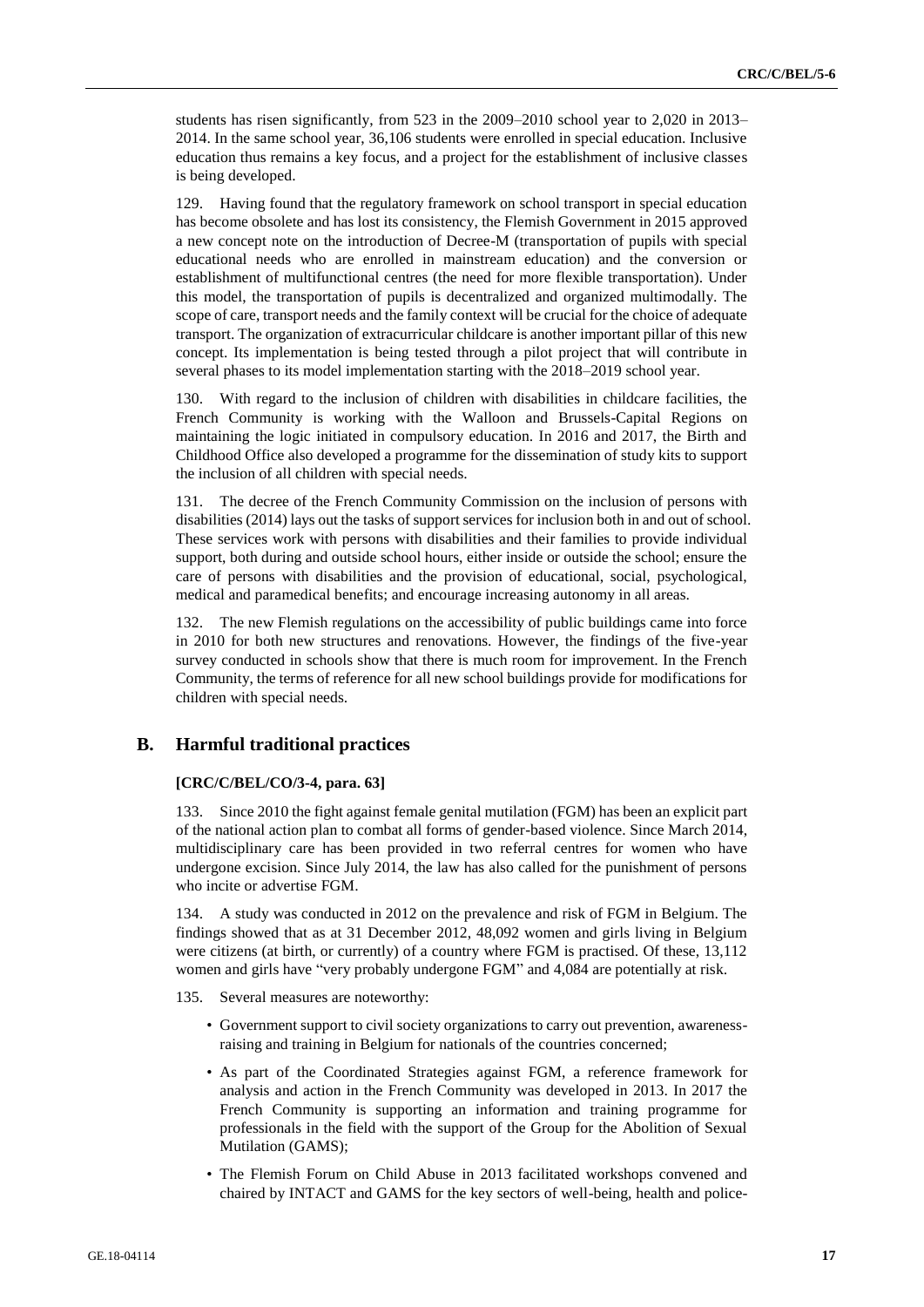justice. Since then, some sectors — such as the pupil guidance centres and the Child and Family Agencies — have taken initiatives, including modules and phasing plans;

- A multidisciplinary intervention guide for professionals was developed for each sector of activity in 2011;
- Civil society organizations have developed, with the support of the Institute for Equality between Women and Men and the Flemish Forum against Child Abuse, a national prevention kit for professionals on FGM. The kit contains, inter alia, a leaflet outlining the criteria for risk assessment, the scale of risk and the decision tree;
- Various awareness-raising campaigns focus on the criminalization of FGM.

## **C. Mental health and children in psychiatric care**

## **[CRC/C/BEL/CO/3-4, para. 59] Reform of the mental health-care system for children and adolescents**

136. Belgium is continuing its efforts with regard to the accessibility of mental health care, giving priority to quality care that is suitable for children and young people and located near their home environment.

137. In March 2015 the guidelines on a new mental health policy for children and adolescents was approved at the federal and Community levels. The guidelines contain, inter alia, a national plan for a new mental health policy for children and adolescents for 2015– 2020. The policy is based on the finding that what is available to this public is inadequate for their needs, is not integrated and does not adequately address the determinants of health and socioeconomic context. Its core mandates are early detection, screening and counselling, diagnosis, treatment, inclusion in all spheres of life, and the exchange of expertise. To that end, collaboration in the fields of assistance to young people and mental health care for children and young people is being bolstered, and regional networks have been established.

138. In the German-speaking Community, a mobile response team was set up in 2011 to provide psychiatric care for minors.

#### **[CRC/C/BEL/CO/3-4 59b, paras. 57 and 59b] Equal access to services**

139. Since the entry into force of the order on fees for mental health centres (2013), these centres have been charging uniform rates for non-medical consultations. The order sets reduced rates for patients who are dependent on their parents or a legal guardian and who, without the latter's knowledge and because of problematic relations with their parents or guardian, must travel to a mental health centre.

140. With regard to migrant children, it should be mentioned that in early 2016, nine mental health centres were reinforced so as to offer additional individual therapy and support to front-line services. Solentra, a specialized service providing diagnostic and therapeutic support to refugees, migrant children and their families, was expanded.

141. The Walloon Social Action and Health Care Code (2011) sets the fee for mental health services at €10.

#### **[CRC/C/BEL/CO/3-4, para. 59c-d] Protection in the event of institutionalization**

142. In the Flemish Community, the Care Inspectorate conducts general audits in psychiatric institutions at least once every five years. In autumn 2016, special inspections were conducted regarding restrictions of liberty in the services.

143. The Walloon Region provides for the establishment of a system adequately to inform children in psychiatric institutions of their status, including the duration of their stay.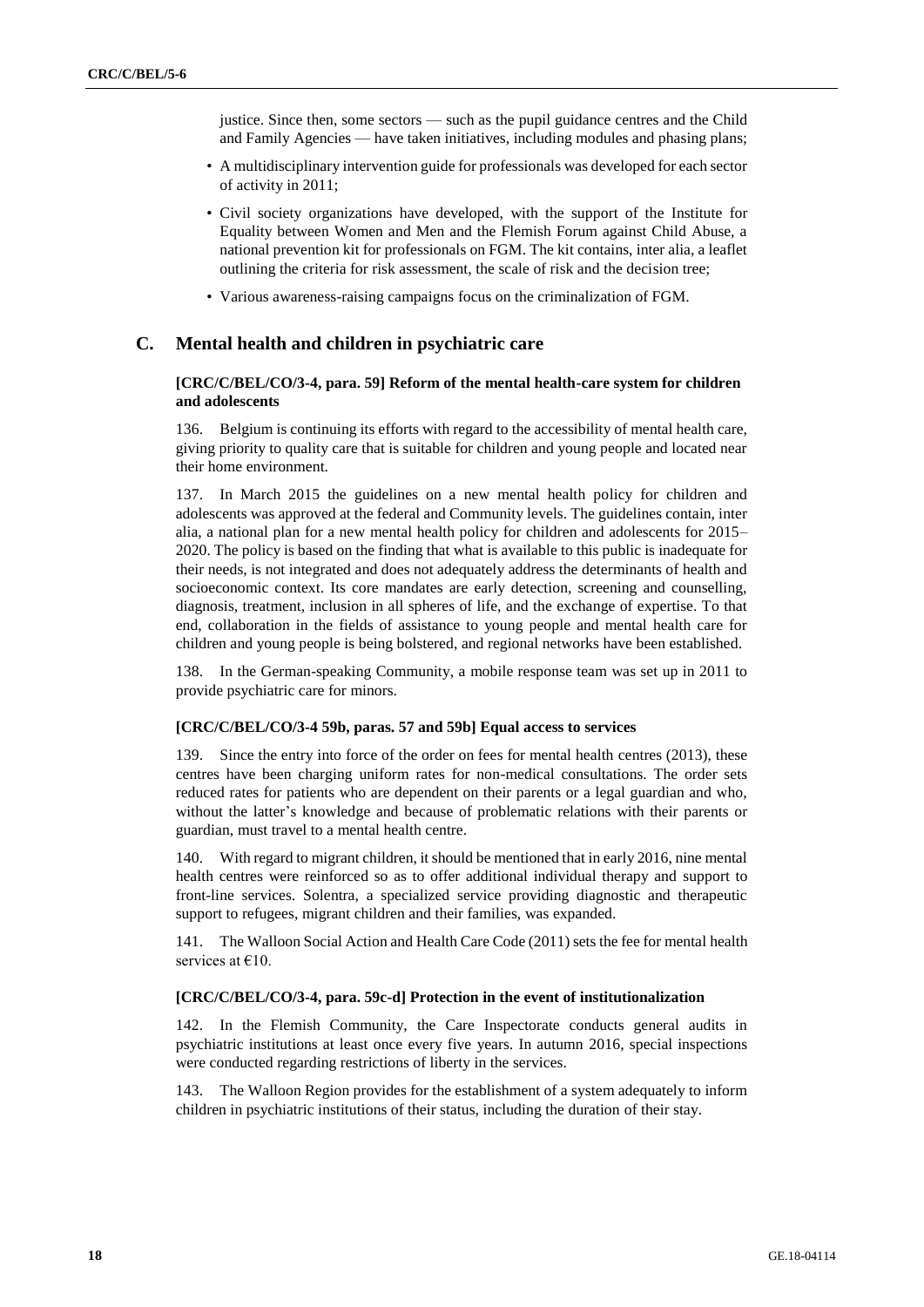## **D. Health and health care**

#### **S5. Postponement of health care**

144. Some 11.7 per cent of children in Belgium are part of a household in which health care had to be postponed in 2013.

#### **[CRC/C/BEL/CO/3-4, para. 56]**

145. The measures on increased benefits pursuant to the Royal Decree of 15 January 2014 are intended to improve access to health care for disadvantaged families by providing for larger reimbursements for health care for insured persons under a specific income threshold. In addition, certain categories of persons receiving social benefits as a result of their disadvantaged status are automatically entitled to increased benefits, as are children with disabilities, orphaned children and unaccompanied foreign minors.

146. This is also reflected in the new regulations on the third-party payment system established by the Royal Decree of 18 September 2015, which dictates that general practitioners must apply the third-party billing rule to beneficiaries of increased benefits (the policyholder pays only his/her patient contribution or co-payment). Affiliated dentists offer basic care free of charge for children.

147. In 2014, a far-reaching reform of preventive care for families was initiated by the Child and Family Agency with the entry into force of a decree on the matter. The decree explicitly refers to the objectives of the Convention and is intended to provide care, as part of efforts to combat child poverty, for prospective parents and families with vulnerable children and young people. The reform should make the service more efficient and allow for additional psychosocial and educational support for families with young children.

148. The reform was linked to the launch of the Children's Houses. These are extensive local networks of actors who can provide support to families with children, meant to engender opportunities for more integrated and comprehensive support. Meanwhile, 128 Houses are active in 182 municipalities in Flanders.

149. In the Brussels-Capital Region, through the Brussels Children's House, the Flemish Community Commission will make Dutch-speaking family services accessible by enhancing the accessibility of preventive family support and infant care and afterschool facilities and by improving perinatal health through supply coordination and support. This fits into the Brussels Plan to combat poverty, which seeks to "improve the prenatal, perinatal and postnatal health of extremely vulnerable mothers and the newborn". One priority will be to make the provision of care, which is currently fragmented and insufficiently accessible, more visible and accessible to extremely vulnerable families in the Brussels-Capital Region. Partnerships will be promoted between actors involved with women's sexual and reproductive health and households at risk.

150. With respect to promoting the realization of the rights of the child, the 2013–2018 management contract of the Birth and Childhood Office specifies that the Office prevents and combats unequal access to the right to health by providing a progressive universal service adapted to the most vulnerable, combating abuse, combating the institutionalization of children in hospital and closely monitoring children with disabilities, migrant children and those living in poverty. In order to operationalize the objectives of the management contract, the Birth and Childhood Office in 2014 adopted an action plan on vulnerability, perinatality and childhood containing 31 actions, including in the context of prenatal consultations and consultations for children, care facilities and parental support facilities.

151. In the German-speaking Community, the new centre for the healthy development of children and young people, Kaleido-DG (a child development centre), made up of the Child and Family Agency, school health centres and psycho-medical-social centres, was founded in 2014. The competencies of the perinatal centre were redefined accordingly in 2016. Kaleido-DG is counting on early prevention through the promotion of healthy physical, mental and social development of children and young people up to 20 years of age. It is composed of local offices with multidisciplinary teams and ensures full access to services for children. The centre is active among families, schools and training centres.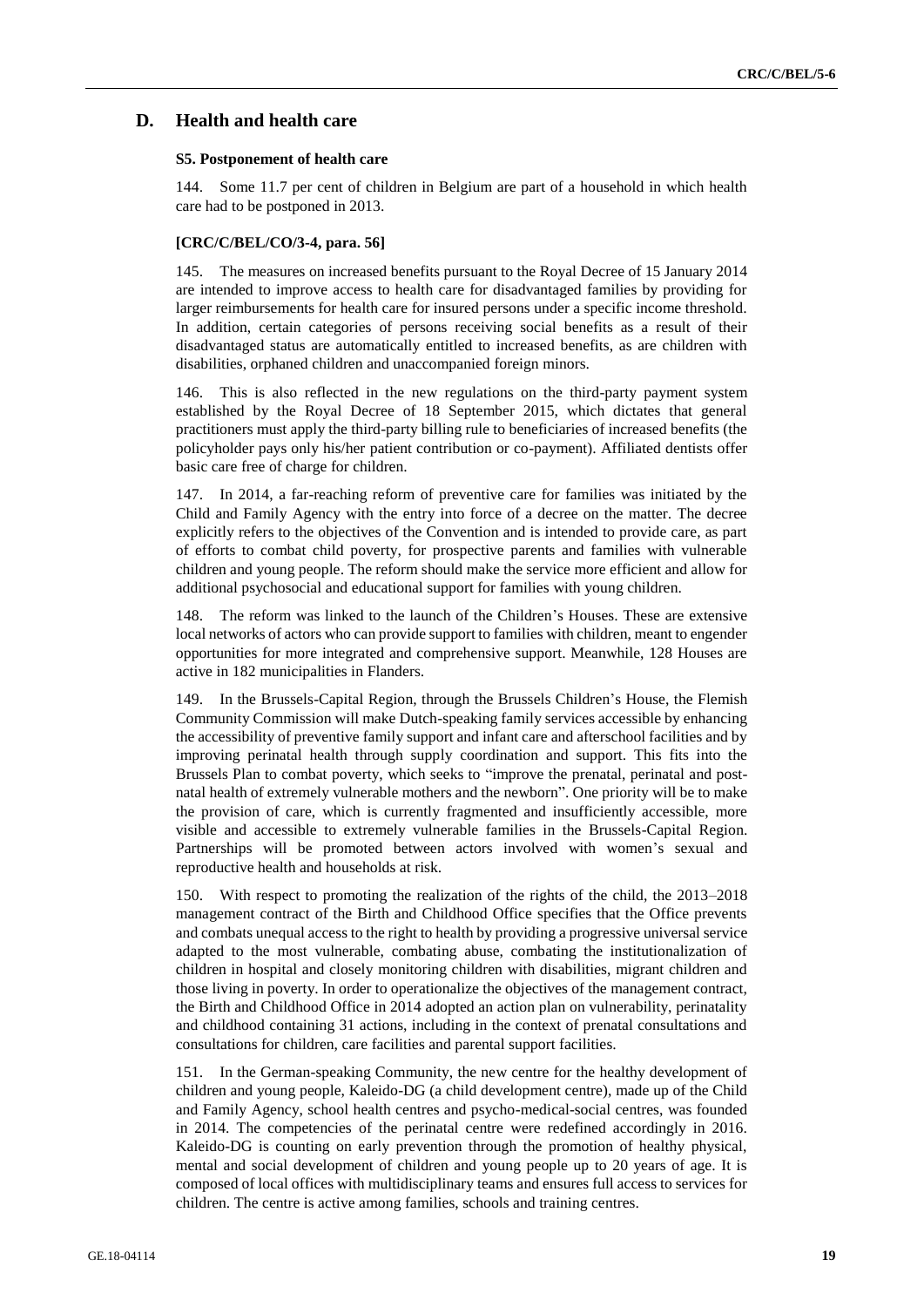152. Aware of the persistent challenges, particular attention is being paid to the accessibility of health care for migrant children. A framework agreement was concluded between the Agency for the Reception of Asylum-seekers (FEDASIL) and the Child and Family Agency to better coordinate their services. The FEDASIL vaccination policy has been adapted to the profiles of new arrivals and short-term needs. In the context of preventive health care in reception centres for asylum-seekers and refugee children, the Flemish Agency for Care and Health provides translations of newsletters and consent letters, putting priority on immunization, and the Child and Family Agency services have been strengthened. Kaleido-DG systematically examines all migrant children under 3 years of age who have been referred to crisis centres. All unaccompanied foreign minors — whether or not they are from Europe — now have a right to health insurance.

## **E. Standard of living**

#### **[CRC/C/BEL/CO/3-4, para. 65a-b] Giving priority to child poverty**

153. The inter-federal poverty barometer was revamped in 2013; a new web-based application makes it more user-friendly. Its main objective is to raise awareness of the phenomenon of poverty throughout Belgium, and it has a specific component measuring child poverty. According to the barometer, the rate of children under 18 years of age at risk of poverty or social exclusion remained almost constant from 2010 to 2015 (rising from 23.2 to 23.3 per cent), with some regional disparities. Belgium remains concerned about this figure, recognizing that poverty has an impact on the enjoyment of all rights (the rights of the child).

154. Under the first national plan to combat child poverty, the Federal Government has encouraged public social welfare centres to create platforms for local dialogue on child poverty with a view to detecting and preventing it. The target group for the platform initiative is children under 12 years of age in or at risk of poverty, with special attention to early childhood. Parents are also involved. Following its evaluation, the project was extended until 2015.

155. A declaration by the burgomasters on combating child poverty was made in early 2015. At the initiative of Belgium, the fight against child poverty has also been included in the European Urban Agenda.

156. As part of the social cohesion plan of the Walloon Region, 181 municipalities responded to a call for projects in 2013, with, for the first time, the possibility of including new actions for children's rights.

157. The German-speaking Community has defined a reference framework for creating coordinated assistance and supporting the resources of families facing multiple hardships. Social workers have jointly identified common tools to support families and evaluate the assistance. In 2014, a research project on "Poverty, hardship and social vulnerability" was commissioned by the Government, with a focus on child poverty.

## **[CRC/C/BEL/CO/3-4, para. 65c] Family allowances**

158. As from 1 July 2014, responsibility for family allowances has been transferred to the Communities and "the right to family benefits" enshrined as a fundamental right in the Constitution. This right is seen as a right of the child, regardless of the parents' social and professional status. In order not to jeopardize the granting of allowances, the Federal Agency for Family Allowances can continue to administer the payment circuit on behalf of the federated entities until 31 December 2019.

159. The Flemish Community is using this "defederalization" to simplify the existing family allowance system and make it more equitable. There are three pillars to this reform:

- Each child receives an equal and unconditional basic initial amount, which must be sufficiently high to provide additional support to young families;
- Social and health-care supplements. The supplement for children in need of special care remains unchanged. The supplement for orphans is adapted to the current situation. The lump-sum supplement for family care will be paid in full to the parent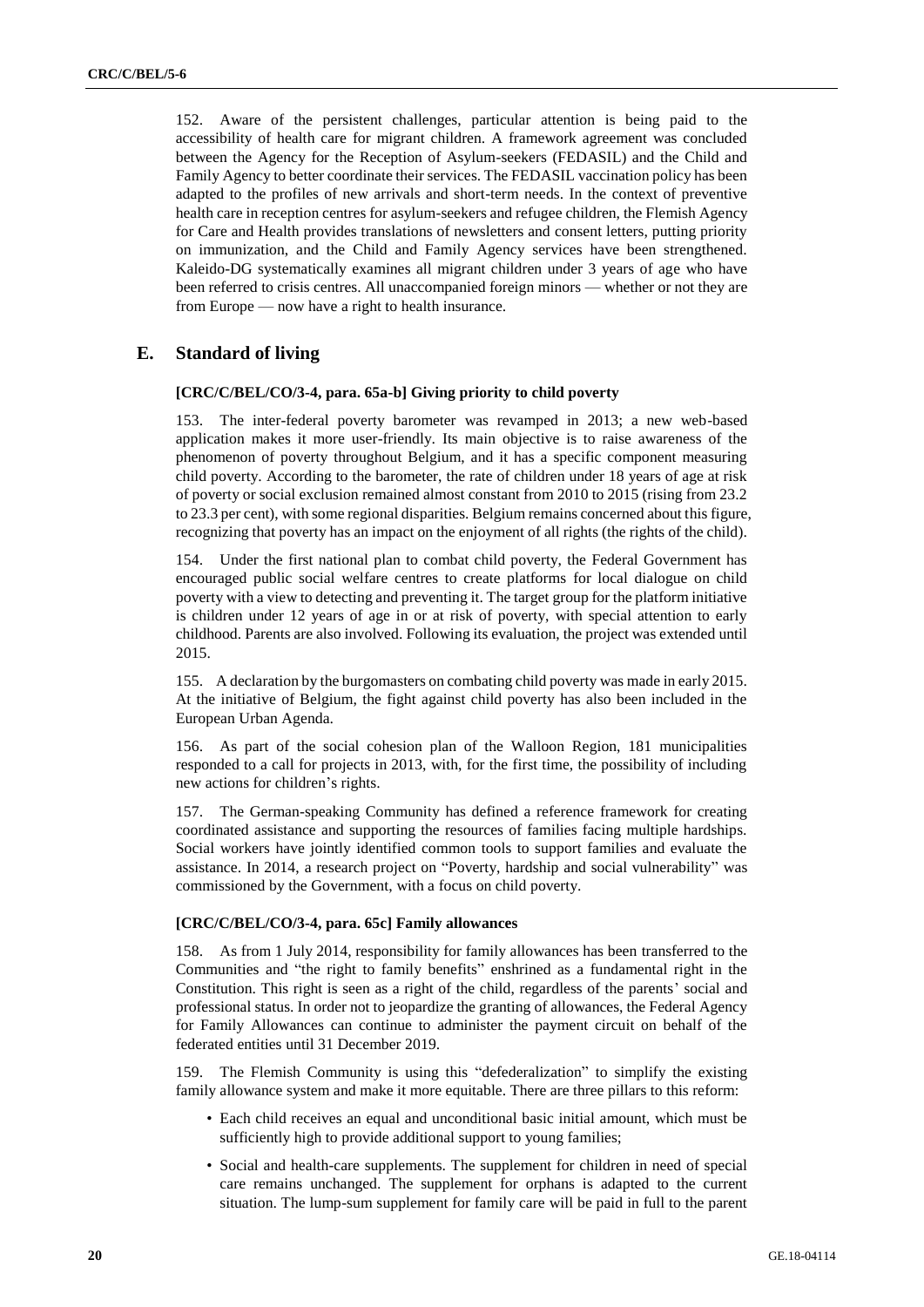if the care is likely to continue. In order to offer additional assistance to families when they are actually in need, a social supplement is provided for children who grow up in a low-income family regardless of the parents' employment status. The size of the family and income ceilings are also taken into account in calculating the amount of the supplement;

• Attendance incentives: to facilitate access to preschool that is not linked to income, a supplement is provided for. Universal supplements for participation that increase with age are planned. In order to boost school attendance by young children, a supplement will be provided for three-year-olds if they are enrolled in nursery school and for fouryear-olds, provided that they remain enrolled and have attended enough days during the first year of nursery school. School supplements are included in the "growth programme" and transformed into selective supplements for participation.

160. The Flemish Community will inaugurate the new system on 1 January 2019. Studies show that it will decrease the risk of poverty by almost 1 per cent.

161. For the Brussels-Capital Region, a study has been outsourced on the design of the future model. The results are expected in 2017.

162. In February 2017, the Government of the Walloon Region approved the new model for family allowances. For every child born on or after 1 January 2019, the family will receive a basic allowance of  $\epsilon$ 155 until the child reaches 18 years of age, and  $\epsilon$ 165 per young person from 18 to 24 years of age. The new system is intended to be simpler and more user-friendly than the current one, and supplements are planned to support the most vulnerable families, children with disabilities, and orphans. The administrative management of family allowances will be taken over by the Agency for a quality life by 1 January 2020 at the latest.

163. The German-speaking Community will use the optional transition period to analyse the situation of families and their needs in order to develop a balanced child support system. The decree on family allowances is currently being drafted.

#### **[CRC/C/BEL/CO/3-4, para. 65d] Right to housing**

#### **S9. Housing conditions**

164. In 2013, 20 per cent of children under 15 years of age were living in a household where inadequate comfort was reported.

165. Aware of the challenges in this regard, the Regions have taken numerous steps to improve access to the right to housing and to combat homelessness, including among children.

166. The Flemish action plan on combating poverty 2015–2019 refers to a recent study which showed that 3,019 adults and 1,675 children were registered for assistance to the homeless between 15 January and 15 February 2014.

167. The plan calls for a comprehensive approach to the homeless with a long-term vision, including the following actions and priorities:

- Increase in early 2014 of the allowance and the rental subsidy;
- Focus on the follow-up arrangements for those leaving institutions (psychiatric or special institutions providing assistance to young people);
- Prevention of evictions;
- Additional support for young adults who are taking their first steps in the housing market.

168. In December 2016, the Flemish Government approved the comprehensive plan for the homeless, the implementation of which will be followed by a shared platform.

169. With the decree on land and property policy (2009), each municipality has been assigned a binding social objective. The policy was modified in 2016. Since then, it has provided for an additional 50,000 social housing units to be completed by 2025.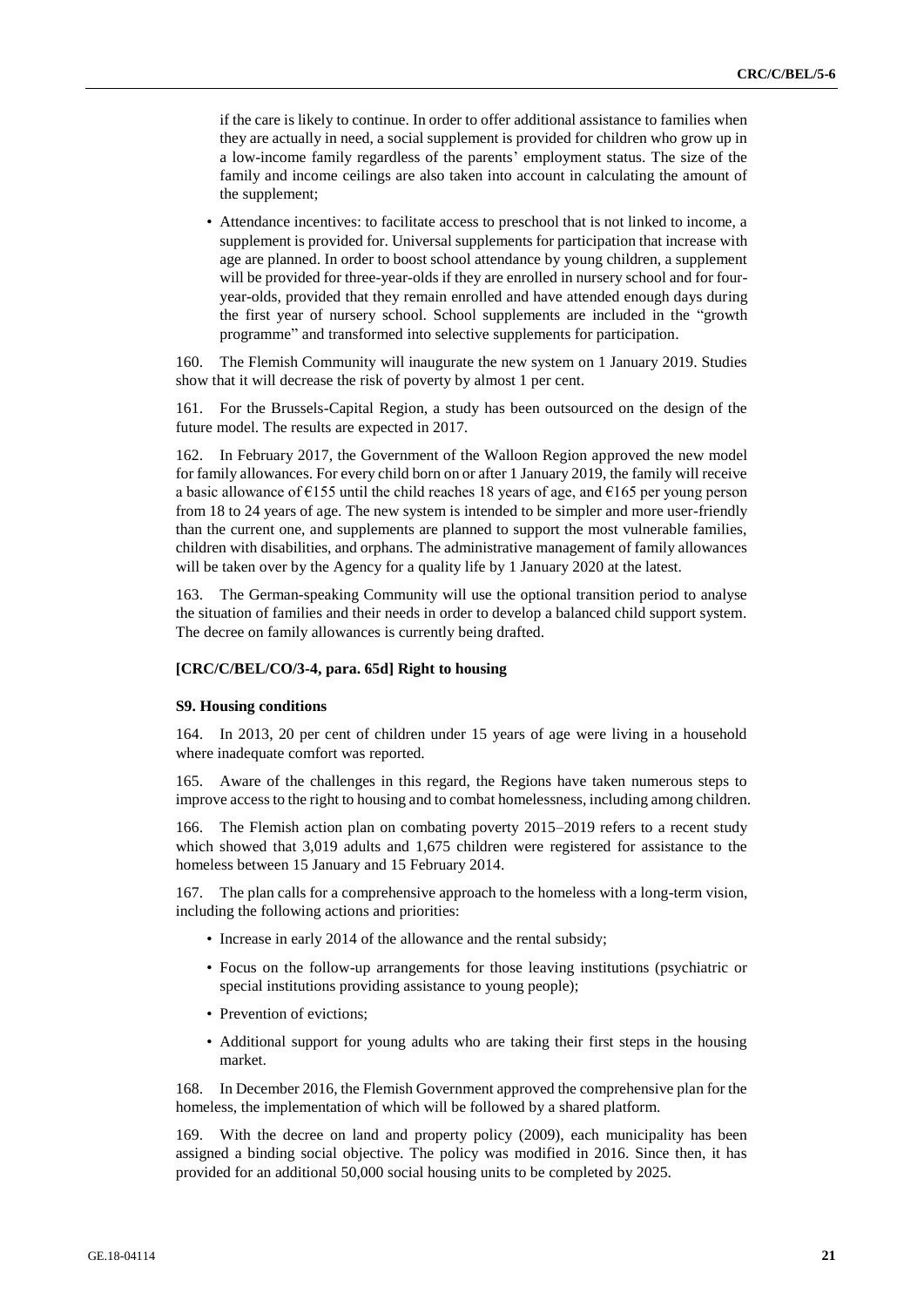170. Minors who are declared of full age and capacity, and young people who are assisted by an accredited autonomous residential service (accelerated allocation), may be assigned a social housing rental.

171. In order to respond to the influx of applicants for social housing rentals and the need to adapt the rules of access to such housing in response to evolving family situations, the Walloon Sustainable Housing and Habitat Code has undergone several changes.

172. Thus, the right to housing was guaranteed for tenants who moved in as of 2012, allowing them to benefit from the right to social housing in another dwelling if the one they occupy is no longer appropriate to the composition of their household. Similarly, the rules on household composition have been made more flexible to enable easier access by the largest families. The Municipal Housing Foothold Plan 2014–2016 specifies that 20 per cent of dwellings must have at least four bedrooms. Parents exercising the right to accommodation can be granted social housing that can accommodate children. The best interests of the child are taken into account, and applicants may choose the municipalities in which they wish to be allocated housing, based on the child's needs (place of schooling or care, proximity of other family members).

173. It should be stressed that in calculating the number of points needed to establish a priority right to housing, specific points are awarded to households with a disabled member and to minors living on their own. Since 2014 the latter have been entitled to removal and housing allowances.

174. Since 2012, the Walloon Housing Code has allowed households in difficulty to receive personalized assistance from a social worker. The Code also allows local companies, as an exception to the usual rule, to rent housing to households in dire social straits or in situations that endanger social cohesion. This applies particularly to situations where children are likely to be endangered by the lack of housing or the poor quality of housing. Some 45 per cent of tenant households have one or more children, and two thirds of them are singleparent families. The rules for the allocation of housing stipulate that 50 per cent of all vacant dwellings should be allocated to households in vulnerable situations.

175. In the Brussels Region, the upward trend in the number of families in social housing continues. The percentage of households with children rose from 34.6 per cent in 2010 to 36.5 per cent in 2014. Similarly, the percentage of large families with more than three children rose from 11.3 per cent in 2010 to 12.8 per cent in 2014.

176. The Brussels legislature has always paid particular attention to children from families experiencing difficulties. Since 1 January 2016, social housing agencies have been obliged to sign agreements on the priority allocation of housing in accredited care homes to victims of spousal or domestic violence, which applies to at least 3 per cent of all the allocations made in the previous year.

177. The Regions closely monitor the energy performance of social rental housing.

## **V. Education, leisure and cultural activities**

## **A. Right to education**

#### **[CRC/C/BEL/CO/3-4, para. 67a] Maintaining the abolition of school fees**

178. The Belgian Constitution provides for free compulsory education. However, school fees do exist, with an impact on equal opportunities.

179. The Flemish Community in 2008 introduced a cap on fees for nursery and primary education (CRC/C/BEL/3-4, paras. 622–624). For secondary education, parental contributions are not subject to a cap, but schools are encouraged to be reasonable about the fees they charge. Each year they must give parents information on financial contributions, and if the parents so wish, authorize staggered payments. The association SOS School Debts is subsidized to provide schools with cost control tools. The authorities are also trying to ensure that school allowances are granted more quickly, in accordance with income, and that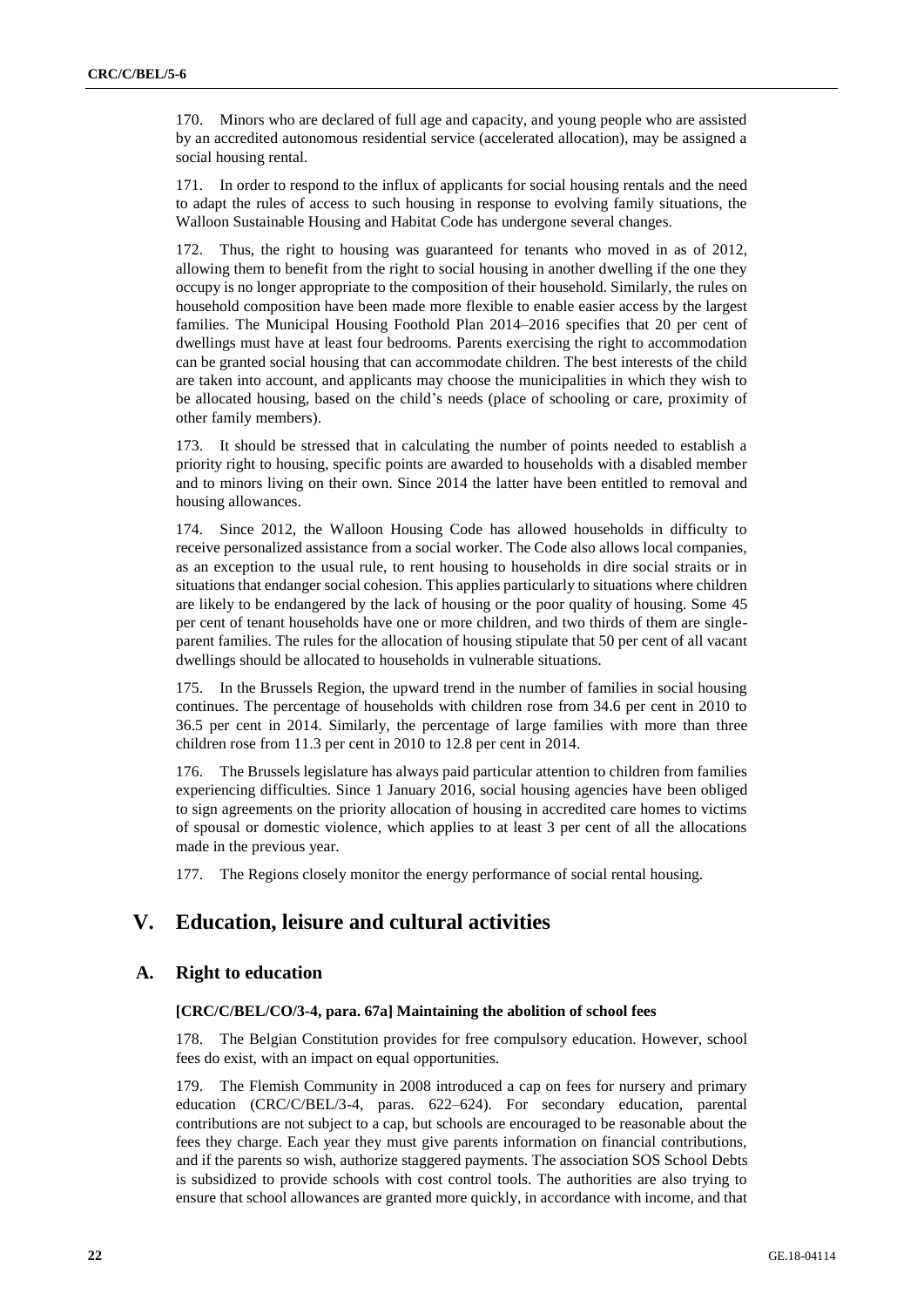they reach their beneficiaries as efficiently as possible. A monitor of tuition fees (2016) was developed to measure, by level of studies, the actual amount of tuition fees and to determine whether current educational funding covers developments in this area.

180. French Community circulars from 2015 indicate that school fees are divided into four categories: expenses which the school may not require to be paid (enrolment fees or staff costs, heating or cleaning), expenses which the school may require to be paid (access to the pool and cultural activities, excursions, childcare fees, hot meals), expenses which the school may propose without making them obligatory (joint procurement of educational resources and voluntary subscriptions to journals), and other costs that may be subject to parental participation (extracurricular activities).

181. In the German-speaking Community, a decree to reduce school fees in primary education was drafted in 2014.

### **[CRC/C/BEL/CO/3-4, para. 67b] Ensuring the right to education for all children, regardless of their socioeconomic status**

182. Belgium is aware of the challenges it faces with regard to equal access to education, and numerous measures are being taken in this regard:

#### *Nursery school attendance*

183. The Flemish Community continues to count on the early involvement of young children from 3 years of age, especially in socially vulnerable families. Through local consultation platforms, Child and Family Agencies, education shops, integration services and community centres, attempts are being made to increase enrolment by promoting the importance of nursery education. In early 2016, all teacher training for nursery education and educational support services were focused on training future nursery school teachers to manage precariousness and diversity, inter alia by incorporating these skills into their training (rather than treating them as an isolated subject) through individualized plans. All of the training is supported by a network that links up primary and secondary teacher training. As part of the reform of family allowances, a supplement is planned for nursery school attendance. In the French Community, discussions about the Compact for excellence in education resulted in a collective commitment to strengthen investment in quality nursery education for all. The Compact will be the occasion to mark out the frame of reference for nursery school.

184. In addition, the Flemish Community intends through regulation to: give schools additional teaching hours for young children just starting school and in order to provide equal educational opportunities; make minimum attendance figures a condition for receiving a school allowance; establish a contact point on "participation of young children" in community schools; and encourage schools to develop an active, integrated policy on the participation of young children. The pupil guidance centres are also mandated to provide support to schools for the participation of young children. The minimum attendance requirements have been extended from 220 to 250 half-days in order to be eligible for primary school. In the French Community, discussions are under way on lowering the age of compulsory education and the feasibility of establishing a minimum for nursery school attendance as a condition for enrolment in the first year of primary school. Awareness-raising projects for parents on the importance of regular nursery school attendance are being conducted.

#### *Capacity*

185. In the Flemish Community plans have been made to increase capacity in primary education, particularly in the city of Antwerp, Brussels-Capital Region and the "Flemish Rim" or periphery, but also in other cities, such as Ghent and Mechelen. In the French Community as well, additional budgetary resources have been allocated since 2013 to increasing capacity in areas or parts of areas where there is demographic tension in the Walloon Region and Brussels.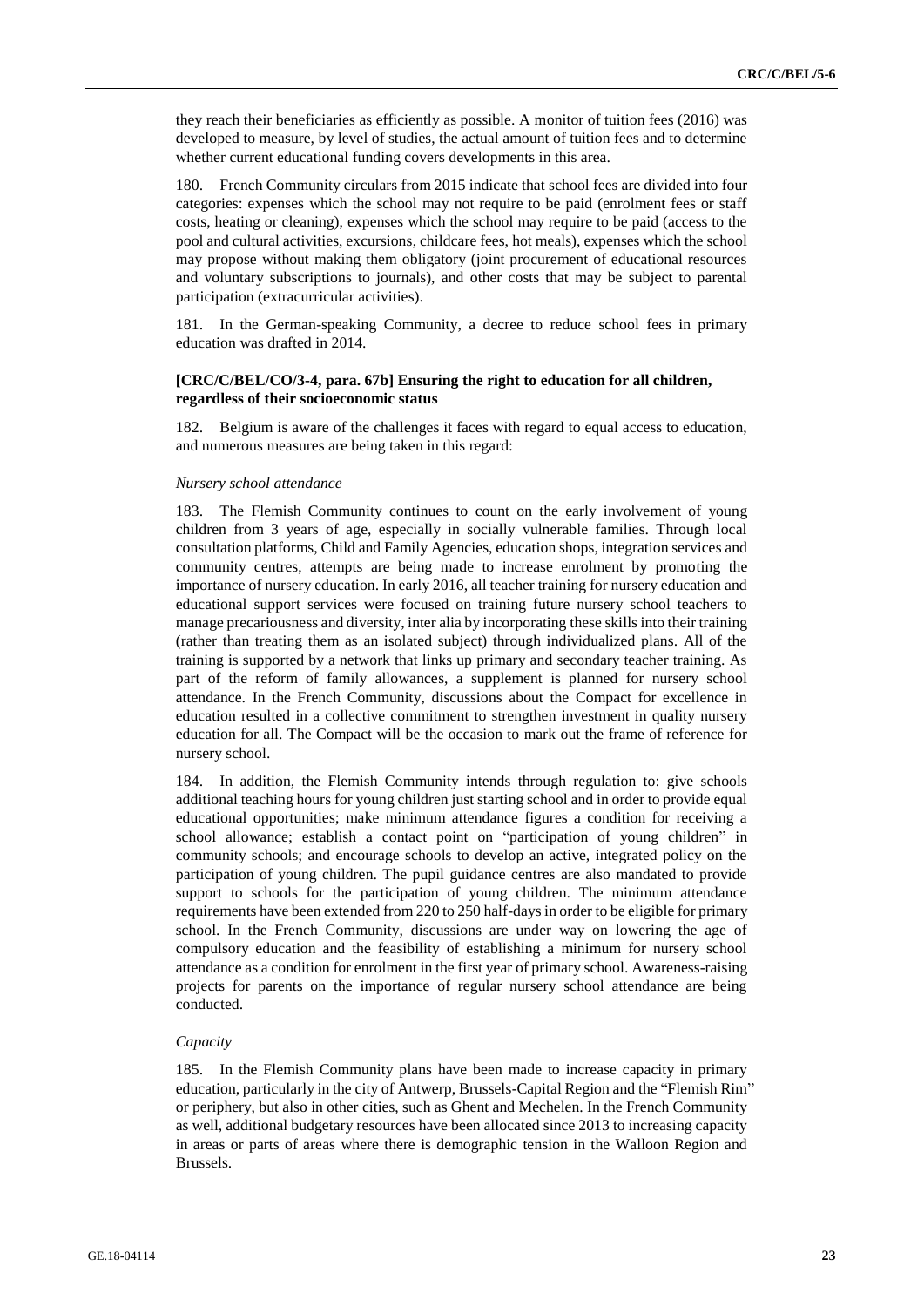#### *Specialized supervision*

186. The Flemish and French Communities have adopted legislative measures to increase the supervision and operating resources assigned to schools that have greater needs because of the socioeconomic characteristics of their populations.

#### *The Compact for excellence in education*

187. In 2015, in recognition of the fact that despite funding beyond the European average and significant progress in mastering basic knowledge and combating repetition, the quality of education is still inadequate, and that there is still considerable room for improvement in education, particularly in terms of equity, performance, modernity and efficiency, the French Community decided to draft a compact for excellence in education. This extensive process of reflection is part of a participatory approach, involving children. In March 2017, the Government of the French Community approved the third version of the Compact, drafted jointly by actors in the education system.

188. The Compact is intended as a cross-cutting approach to significantly enhancing the quality of education around four goals: to match skills and knowledge with the needs of the school of the twenty-first century; to improve students' progress through school and combat school failure and inequalities; to support and invest in teaching staff; and to adapt the governance of the education system with a view to empowering its various stakeholders and improving the management of the school system and its performance. In particular, its objective is to create the conditions for implementing more personalized progress through school.

## **[CRC/C/BEL/CO/3-4, para. 67b] Stopping the referral of children from poor families to special education programmes**

#### **E3. Distribution of pupils in special and mainstream education**

189. Socioeconomic status has a very strong influence on educational options in general.

190. The criteria on referral of Decree-M (supra) explicitly mention that if educational needs are based solely on the pupil's sociocultural or socioeconomic background, this must not result in a referral to special education.

191. In July 2015, the Parliament of the French Community decided "that a lack of knowledge of the language of instruction, or coming from a socially disadvantaged background, will no longer in itself constitute valid grounds for referral to special education".

192. The implementation of these provisions remains a major priority.

#### **[CRC/C/BEL/CO/3-4, para. 67c] Promoting the education of children of foreign origin**

#### **E8. Inequality of academic achievements**

193. In Belgium, origin and socioeconomic status have an influence on mathematical test scores.

194. Socioeconomic status, and the migration context in particular, has a clear impact in Belgium on school performance. This comes in for close scrutiny. Children of immigrant origin are offered reception classes and/or additional guidance in the three Communities.

195. The generally favourable ratings given to Flemish education policy do not constitute an excuse for inaction. Classes for newcomers speaking a foreign language are organized for young people who do not have Belgian or Dutch nationality, who have just arrived in Belgium and who have insufficient knowledge of Dutch. In basic education, additional teaching hours can be allocated to all schools for reception classes if the schools have a sufficient number of newcomers enrolled who speak a foreign language. In secondary education, such students are often sent to schools that offer reception classes specifically for people in their situation. Teaching hours set aside for "equal educational opportunities" are also provided for children in need of additional support.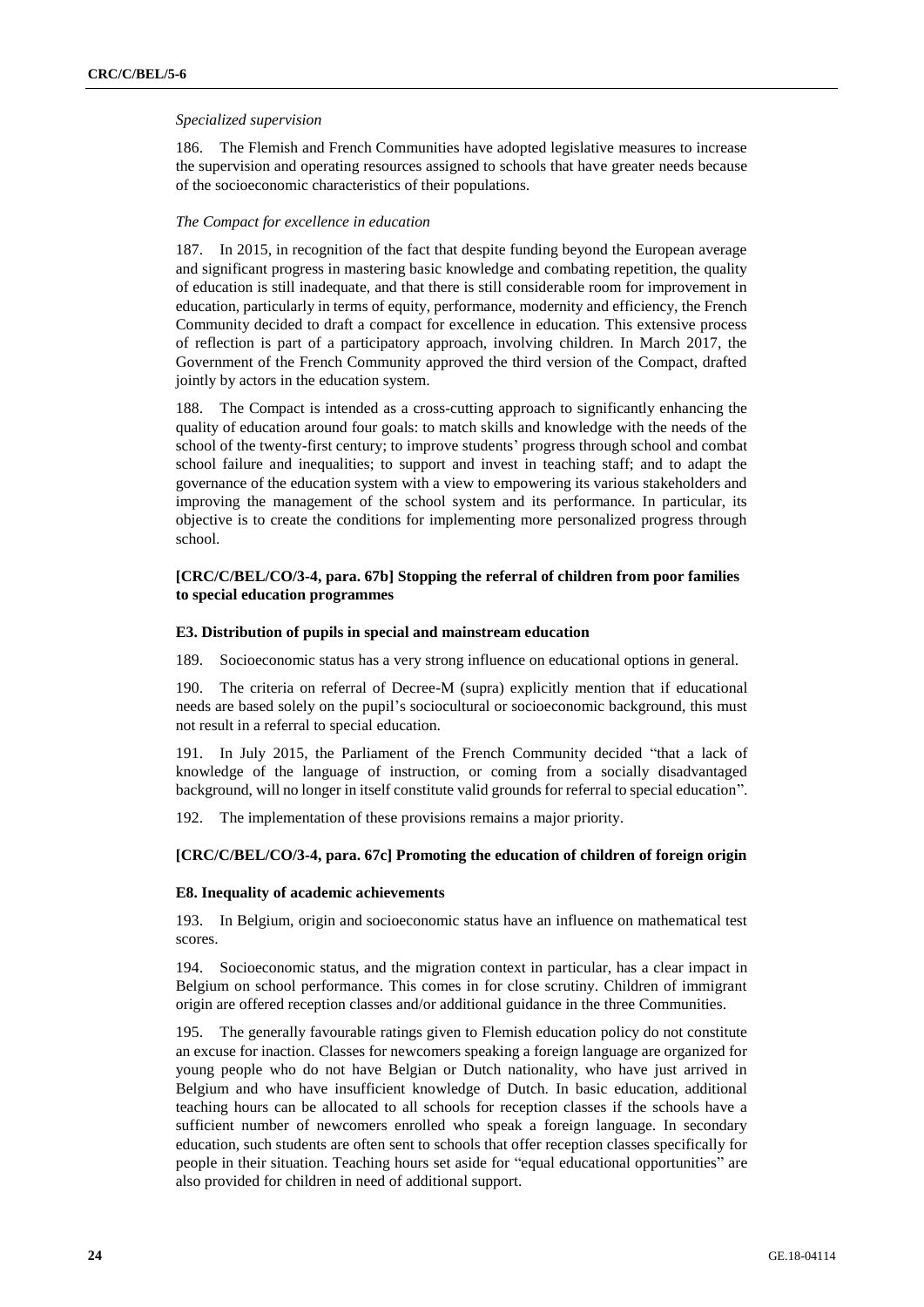196. The Flemish civic integration policy for foreign minors and young children speaking a foreign language, which is executed by the Flemish Agency for integration and civic integration, established in 2015, is aimed primarily at referring these children to the most appropriate school. Thanks to the exchange of information between the education data bank and the central data bank on civic integration, targeted actions may also be undertaken with respect to young people who are not registered. Referrals to medical and social services are possible. Social interpretation and translation services are planned, and priority is given to supporting the young people in their transition to adulthood.

197. In the French Community, DASPA, a reception and school enrolment scheme for newly arrived students, was made permanent by decree in 2012. Since then the schemes have been automatically renewed from year to year unless they fail to comply with the standards for continuing. They offer an intermediate stage of schooling for a limited period of time that is intended to provide coaching and learning support adapted to the difficulties of the language of instruction and of school culture. In-service training and educational support for teaching staff are also provided by decree.

The social cohesion programme of the French Community Commission maintains numerous support and assistance structures for schooling which look after children and young people from an immigrant background and/or who have recently arrived in Brussels. These structures offer activities for learning about citizenship. The programme also supports sociolegal clinics dealing with issues of interest to migrants, including one clinic intended specifically for unaccompanied foreign minors.

199. In the German-speaking Community, schools receive specific assistance to support newcomers (in terms of additional teaching hours). Students receive a practical education and as a matter of priority learn the language of instruction. In municipalities where reception centres for asylum-seekers exist, nursery and primary school classes are organized and subsidized. In secondary education, a reception class for newcomers is organized and subsidized, as needed. In order to promote educational integration, educational material is available to facilitate the learning of the German language.

200. The increase in the number of refugees in Belgium is reflected in the considerable growth in the number of newcomers in compulsory education who speak other languages.

201. In the Flemish Community, the number of students rose from 4,919 in April 2015 to 8,170 in April 2016. Additional measures have been taken to support schools. Resources have been allocated for temporary modular units for schools, which increase their capacity in the short term, and for transporting students from collective reception facilities to primary schools. Measures have also been taken to make secondary education more flexible in support of newcomers who speak other languages. As from 1 November 2015, additional places may be offered these students during the school year as well. The number of schools offering the reception classes increased from 49 in September 2014 to 90 in June 2016.

202. In the French Community, 1,295 additional teaching hours were granted to different schools for organizing DASPA schemes. Some 29 new such schemes were added to the existing 74 that had been running since the decree of 2012. It was also decided to fund an additional 28,000 hours for courses in French as a foreign language and literacy as a tool for social advancement.

203. In the German-speaking Community, the number of teaching hours was doubled for admission to secondary school. Primary education for pupils housed at Elsenborn was dispensed at the reception centre. To date, all the pupils have been integrated into the mainstream education system.

#### **[CRC/C/BE/CO/3-4, para. 66c] Preventing school failure and dropout**

#### **E9. Early school dropout**

204. Some 11 per cent of young people aged 18–24 years in Belgium have not completed secondary school and do not attend any school or training programme.

205. In order to address the dropout problem, the three Communities have developed a set of mechanisms based on a non-punitive approach.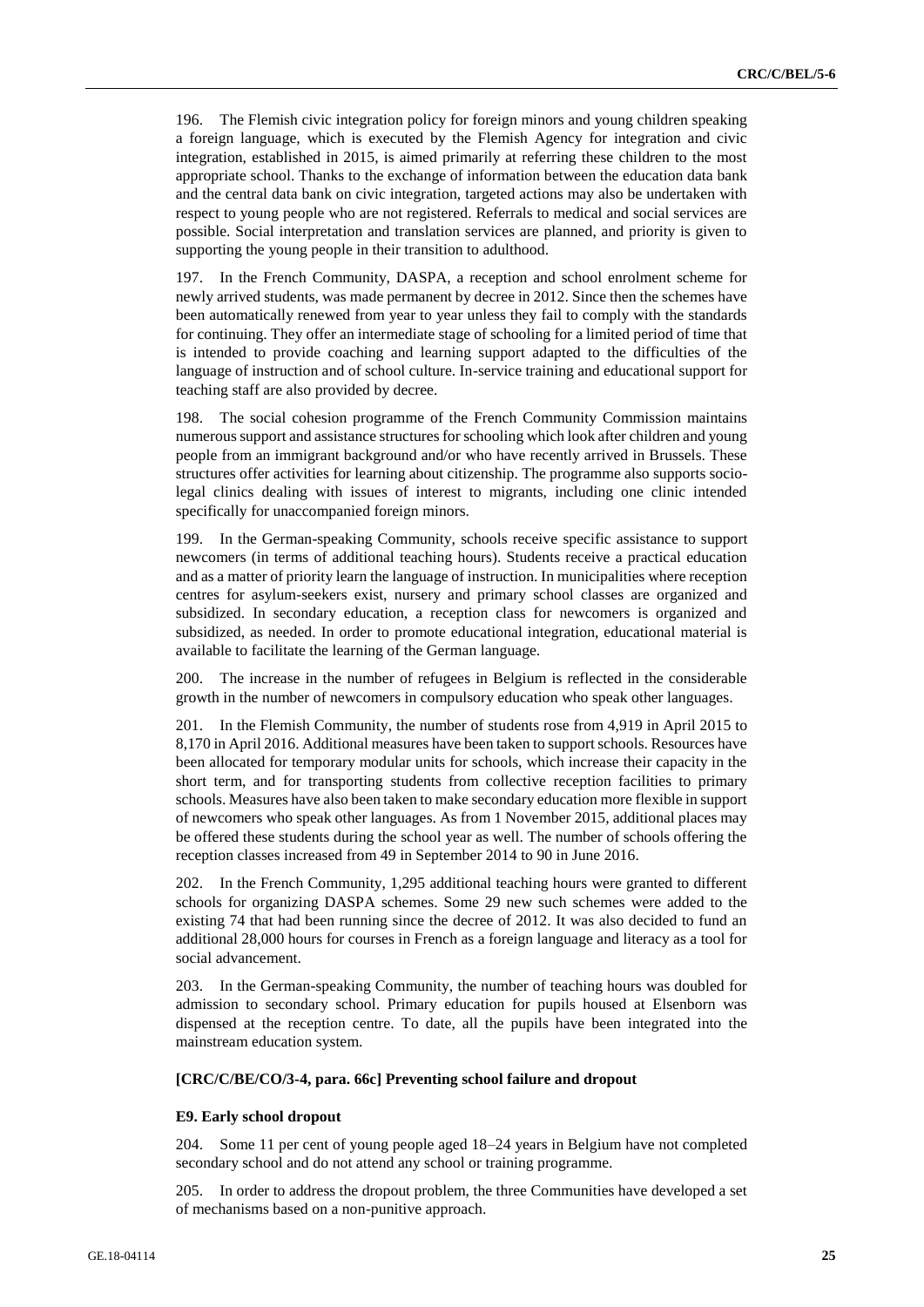206. In the Flemish Community, the number of school leavers has fallen in recent years; the apprenticeship and work system has the highest such percentage. The first action plan to prevent school-leaving was launched in 2013 with a preventive approach, to be followed by interventions whenever a student is at risk of abandoning compulsory education. These measures are complemented by compensatory actions when young people drop out without finishing their studies. In 2015, a concept note on "United against school-leaving" was published with specific actions on absenteeism and young people's right to education. An analysis of the effectiveness of linking school attendance to educational funding is under way.

207. In order to combat the practices of staying back or repeating the transitional year between nursery school and primary school, the project "Décolâge!" (a play on words, roughly translatable as "Takeoff") was launched in the French Community in 2012, giving priority to apprenticeships rather than to selection and reorientation. Initially the project targeted children aged 2.5–8 years and the adults around them; since 2014–2015, it has been extended to children up to 12 years of age. An extension to the first year of secondary school is also under way.

208. The French Community adopted a decree establishing joint policies on compulsory education and assistance to young people for the well-being of young people at school, school dropout prevention, the prevention of violence and support for counselling procedures (2013). These measures include mobile teams and the school's ombudsperson service; the internal school dropout prevention system; the personalized plan; and the school dropout prevention service.

209. Similarly, the first year of secondary school has been reformed (2014), adding another year after the first or second standard year for students experiencing learning difficulties. By devising an individual learning plan, the complementary year (not a repetition) should help them fill knowledge gaps and take ownership of effective learning strategies.

210. The German-speaking Community has added 25 new counsellors on educational integration to devise better training on the detection, prevention and handling of learning difficulties.

## **[CRC/C/BEL/CO/3-4, para. 69] Combating bullying and other forms of violence in schools**

#### **B4. Peer violence**

211. About 7 out of 10 young people reported that they had not been provoked or "stalked" by another student in the two months preceding the survey; 7.0 per cent reported that they had been, at least once a week.

212. In June 2015, Belgium organized the first panel discussion on (cyber)harassment. At the international level, in 2016 Belgium supported the Call for Action of UNESCO on Inclusive and equitable education for all learners. The "No Hate Speech" campaign of the Council of Europe was launched in Belgium and Flanders. The Belgian Committee of the No Hate Speech Movement set up a training cycle for teachers and youth leaders. In 2016 a meeting was held of the new No Hate Speech-Flanders Movement 2016–2018. More than 80 organizations — mainly from the youth sector — have already joined. Also in the French Community, various partners of the No Hate Speech Movement formed a steering committee for the youth sector. The International Youth Office was tasked with pursuing and expanding the campaign, in cooperation with associations in the field. An action plan was drawn up, the first section of which deals with awareness-raising and prevention, and the second with cybersolutions.

213. In the 2015–2016 school year, the Flemish Education Council established a platform on harassment and welfare, comprising experts, school representatives, parents and students, researchers and the Flemish ministries of education and welfare. The platform drew up an action plan.

- 214. The following initiatives are also noteworthy:
	- Since 2012, schools may call on the Flemish "media scientist" knowledge resource centre. In 2016, in collaboration with the Department of Education, the centre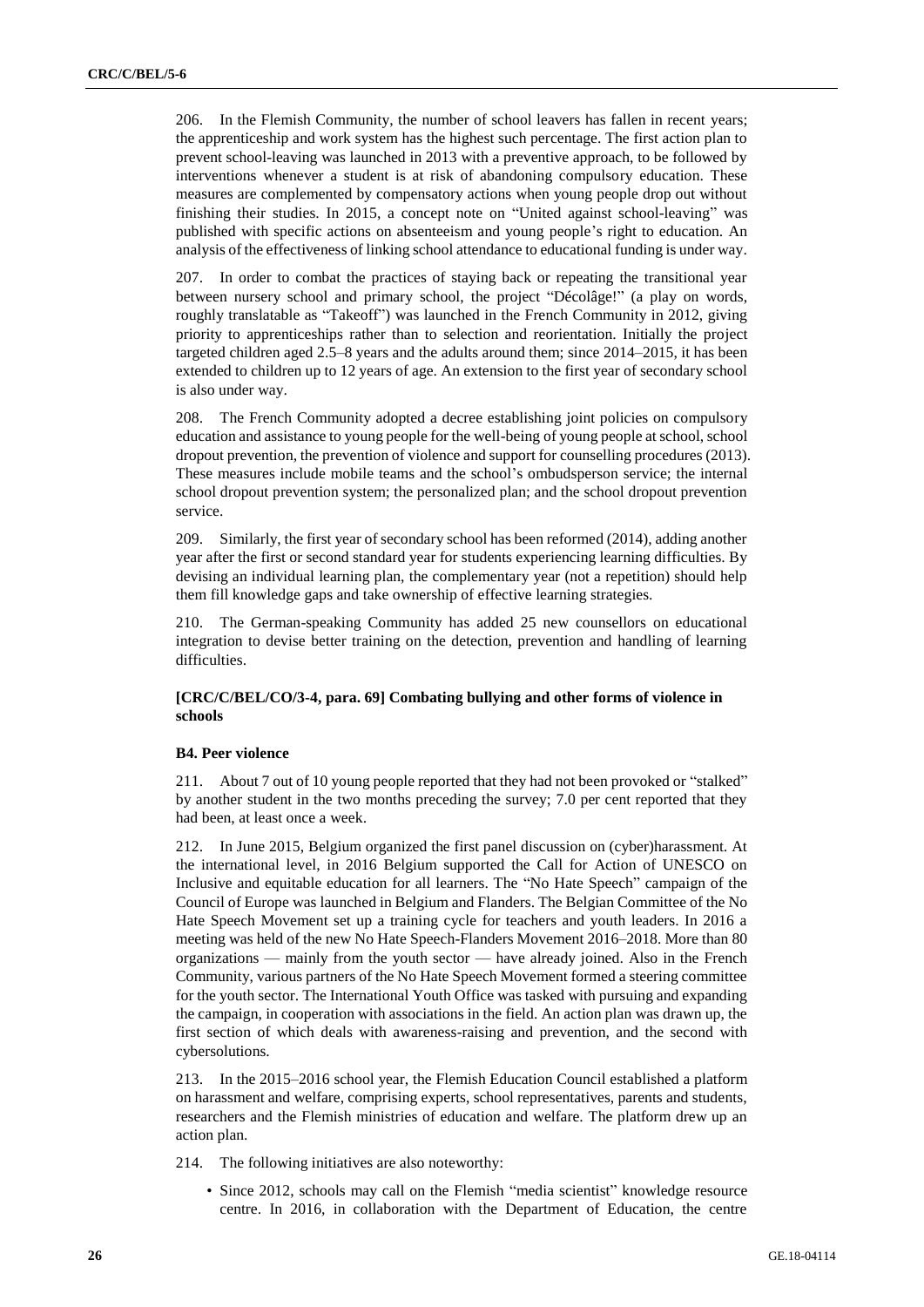launched a digital platform on which teachers and educators can address all aspects of cyberbullying;

- In collaboration with such organizations as the Vlaamse Scholierenkoepel (a coordinating organization of Flemish school students) and Jong & Van Zin (which deals with the protection of children against sexual abuse), peer mediation and support is encouraged in schools to combat bullying;
- "Re:pest" a series of courses aimed at reducing harassment in secondary schools — continued to be deployed.

215. In the autumn of 2016, follow-up began on a scientific study on violence against children in the family, in school and in leisure activities.

216. In 2012, the action plan of the French Community to guarantee untroubled conditions for learning was revised for the second time. Several steps were taken in that connection, including:

- Two toll-free helplines: "School assistance" for teaching staff facing situations of violence or emergencies, and "School and parents" to inform the parents of students who have witnessed or been the victims of violence in schools;
- Training of students on peer mediation and student representation;
- Creation of the Observatory on violence in schools and dropping out;
- Publication in 2013 of a practical guide on the prevention and management of violence in schools.

217. In 2015, a circular was adopted in the French Community on new arrangements for interested schools on preventing and dealing with bullying in schools.

## **B. Rest, leisure, recreation and cultural activities**

#### **[CRC/C/BEL/CO/3-4, para. 71; General comment No. 17]**

218. Efforts intensified in 2010 to ensure the right of all children to leisure.

219. In the Walloon Region geographical accessibility to leisure activities is also supported by the establishment of village and rural houses. These houses frequently host activities for young people with the aid of libraries, play centres and homework clubs. Supplementary fundraising has been planned by the French Community between 2016 and 2018 to help schools with childcare duties outside school hours and with holiday centres.

220. Particular attention is being paid to access by disadvantaged families to leisure activities. The Regions reinforce mobility through the tariff structures of public transport companies, taking age and social insurance income into account.

221. Thanks to the local networks for promoting the participation in leisure activities of persons living in poverty, more people in the Flemish Community have been encouraged to take part in activities related to culture, sport and youth work. The leisure activities available are adapted to the needs of children living in poverty through the "Uitpas" leisure card.

222. Additional resources for training youth leaders were allocated until 2015 for 54 municipalities for which seven sociogeographic indicators of social vulnerability among children and young people were relevant. These resources have been directly and automatically allocated to these municipalities by the municipal fund since 2016.

223. Special organizations for children living in poverty are supported and encouraged to collaborate more with other youth work structures. To that end the Embassy promotes coaches who establish communication between youth work organizations and people living in poverty. A call for proposals was launched in 2016 to encourage collaboration between organizations that cater to destitute children, sports clubs and youth groups in order to get children and young people living in poverty to participate in leisure activities over the long term.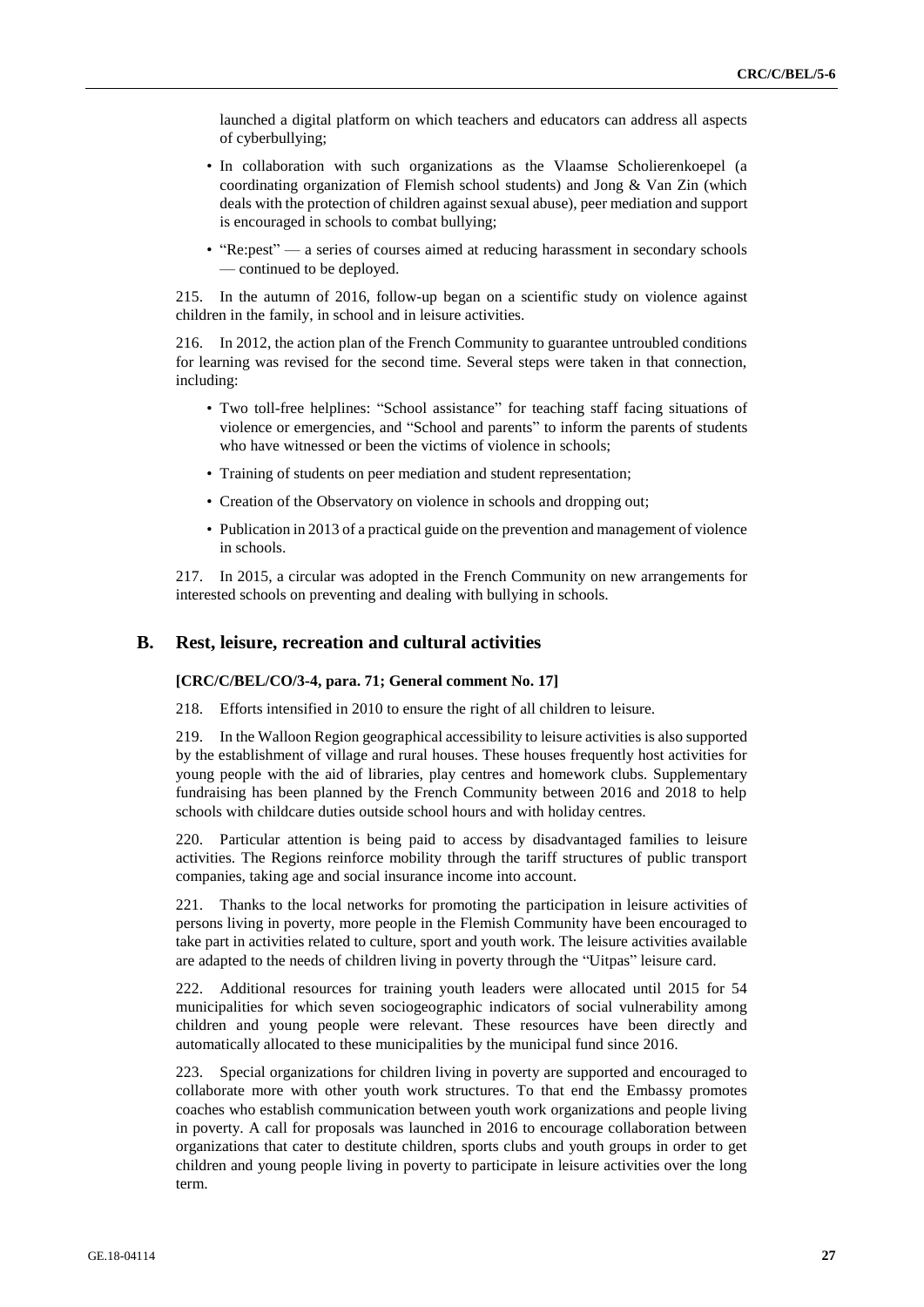224. The Flemish Authority also supports paying special attention to the leisure activities of refugee children. Time is set aside to get together and exchange information on "Art, culture, and youth work with refugees". The organization Vlaanderen Vluchtelingenwerk (Flemish Refugee Council) brings together young people who fled to Belgium with their parents to listen to their stories and meet their needs for leisure activities through its "Altochtones du futur" (another play on words, roughly translatable as "Tomorrow's foreignlanguage-speaking natives") programme (2013–2016).

225. In addition, many Sport Vlaanderen (the Flemish sports organization) activities are either free or offered at reduced prices. The neighbourhood sports expertise centre has been supporting initiatives geared at vulnerable groups since 2014. The "holiday participation" support unit ensures that low-income individuals can sign up for holidays through local social organizations.

226. Socioeconomically disadvantaged neighbourhoods or municipalities in the Walloon Region receive additional subsidies to increase the availability of leisure activities for young people. The "street sports" programme funds the creation of sports facilities in socially disadvantaged neighbourhoods. The participation of residents and children is the priority in the choice of activities and arrangements.

227. More activities are becoming available through social cohesion plans both in and outside social housing neighbourhoods in the Brussels Region.

228. The National Tourism Office is mandated under the first national anti-poverty plan 2015 of the Walloon Region to create a "tourism for all" project and develop a public-private partnership between tour operators and social partners, raising awareness among the former of the benefits of offering reduced rates to persons living in vulnerable situations, and among the latter of acting as go-betweens. The National Tourism Office subsidizes the Birth and Childhood Office to support social tourism for young people  $(\text{\textsterling}225,000 \text{ in } 2015)$ .

229. In the German-speaking Community a decree to support youth clubs is the basis for a structured subsidy (2011).

230. Guaranteeing the right to recreation for children with disabilities is another specific policy goal.

231. Research commissioned in 2015 by the Flemish Authority that involved interviewing more than 100 children in groups shows that children with disabilities are not easily included in existing leisure activities and youth work. They often feel unwelcome and are quicker to drop out. They are frequently referred to a limited number of leisure activities developed specifically for children with disabilities or to activities organized by the school.

232. In the Flemish Community there are youth organizations that work specifically with children with disabilities or that look after such children as part of their overall operations. In addition, sports federations are encouraged by decree to develop their activities in such a way as to enable children with disabilities to have access to sports. Preparations were begun in 2016 for a new decree, which would promote the work of such organizations.

233. In youth centres, the equal opportunities service of the French Community supports associations working on behalf of persons with disabilities and socioeconomically disadvantaged persons through the provision of employment assistance. Structural support is also given to associations to facilitate access to culture for persons with disabilities.

234. The Walloon Region ensures that sports and playground facilities are made more widely accessible for both children and accompanying adults. From 2011 to 2015, total investment amounted to €14,207,270. In addition, municipal playgrounds organized inclusive sports camp weeks.

235. The Directorate for Physical Education, Sports and Outdoor Living promotes appropriate physical activities and sports. Several sports camps for young people with disabilities are organized in collaboration with the French-speaking Handisport League, always promoting an inclusive approach. Training programmes for senior staff sponsored by the Directorate currently incorporate the notions of disability and the necessary adaptations.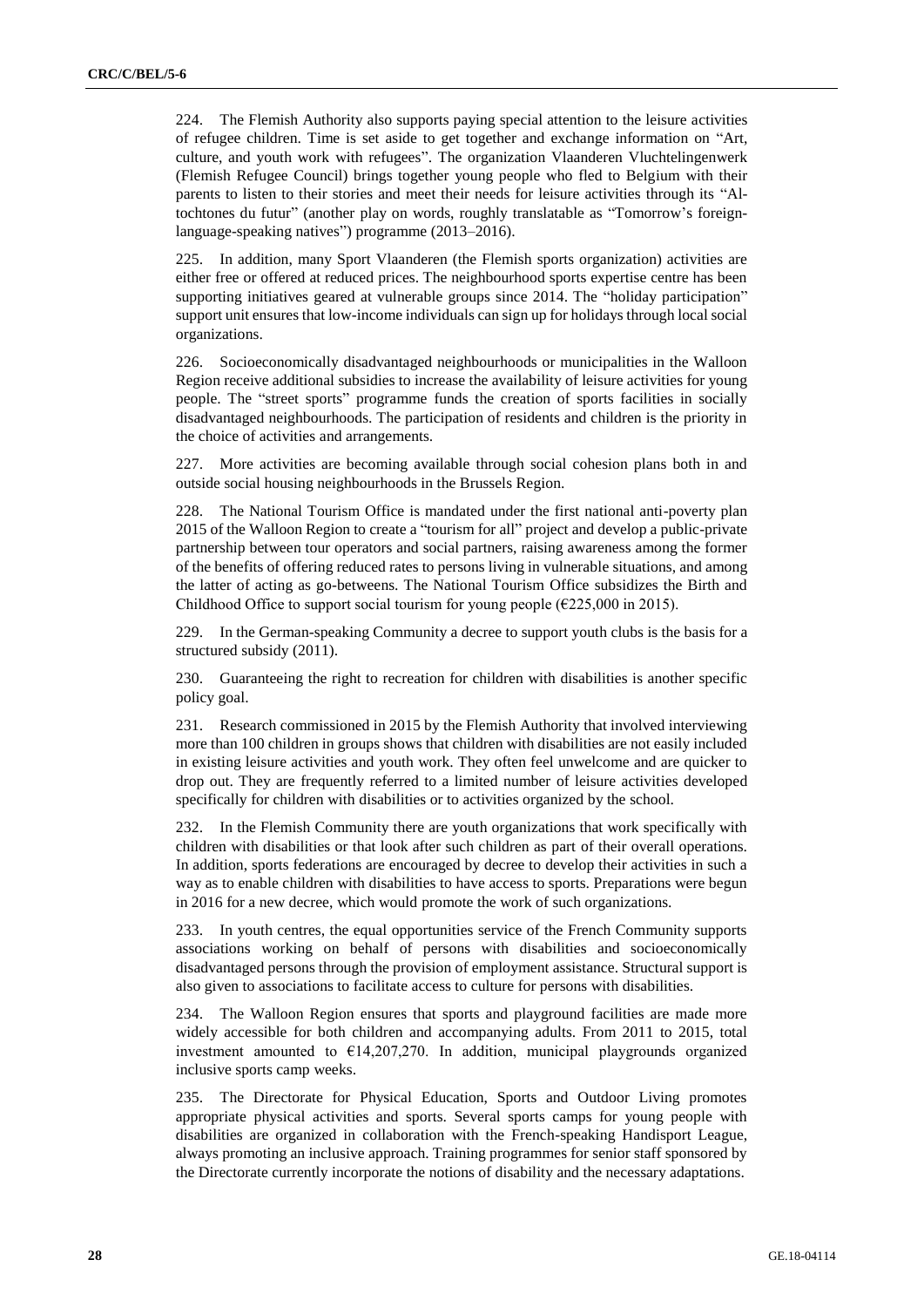## **VI. Special measures of protection**

## **A. Children in migration situations**

## **[CRC/C/BEL/CO/3-4, para. 38] The right to be heard**

236. The Government submitted to the Council of State its draft proposals for the transposition of directives 2013/32/EU (asylum procedures) and 2013/33/EU (reception). Several measures have been taken to enhance the rights of minors, whether accompanied or unaccompanied. Accompanied minors will now be able to file a separate request for asylum from that of their parents and/or to ask to be heard separately from their parents by the Office of the Commissioner General for Refugees and Stateless Persons. The Office is explicitly called upon to give weight to the statements of minors in accordance with their age, maturity and vulnerability, and to give primary consideration to the best interests of the child as a guiding principle in the examination of asylum applications.

237. The 2007 "Reception" Act specifies the factors to be used in assessing the best interests of the child: possibilities of family reunification, well-being and social development of the minor, safety and security, and the minor's opinion in accordance with his/her age, maturity and vulnerability.

## **[CRC/C/BEL/CO/3-4, para. 77] Putting an end to the detention of children in closed centres**

#### **ME1. Residential accommodation in a place fit for children**

238. In 2014, 22 young people claiming to be unaccompanied foreign minors were placed in a closed centre while their age was being determined (up to 3 days, which may be extended by an additional 3 days). In 2015, 54 families with children were held in closed centres for up to 48 hours.

239. The Act of 16 November 2011 enshrines the principle of non-detention of families with children in closed centres and stipulates that a family with minor children that does not meet the requirements for entry and stay, and whose stay has ceased to be regular or is irregular, should be housed in separate accommodation or in an open accommodation structure adapted to the needs of families with children (a "return house"). Since 2009, families that are denied access to Belgium and that cannot be sent back within 48 hours have also been lodged in return houses. Efforts are made in all the accommodations to separate minor children and their families from other occupants.

240. When families with minors are kept in a closed centre, this is only for a few hours and in a specific bedroom: either pending their transfer on the day of their arrival to a place of accommodation, or pending their removal to avoid an early-morning transfer to the airport.

241. In April 2016, the Council of State quashed the legal provisions authorizing an adult member of a family with minor children to be held in a closed centre until the family's return, and authorizing a family with minor children to be held prior to their removal in a closed centre which is not appropriate to their specific needs.

242. Because of the open structure of return houses, the runaway rate is high (38 per cent). In order to reduce that rate, five housing facilities adapted to the families' needs and taking account of the age of minor children were expected to be built inside closed centre No. 127 bis in 2017. These family houses will be used exclusively for families who have already been held in open accommodation facilities and who have run away. This measure will be used solely as a last resort after finding that less coercive measures have not worked, and will be limited to the time strictly necessary for removal.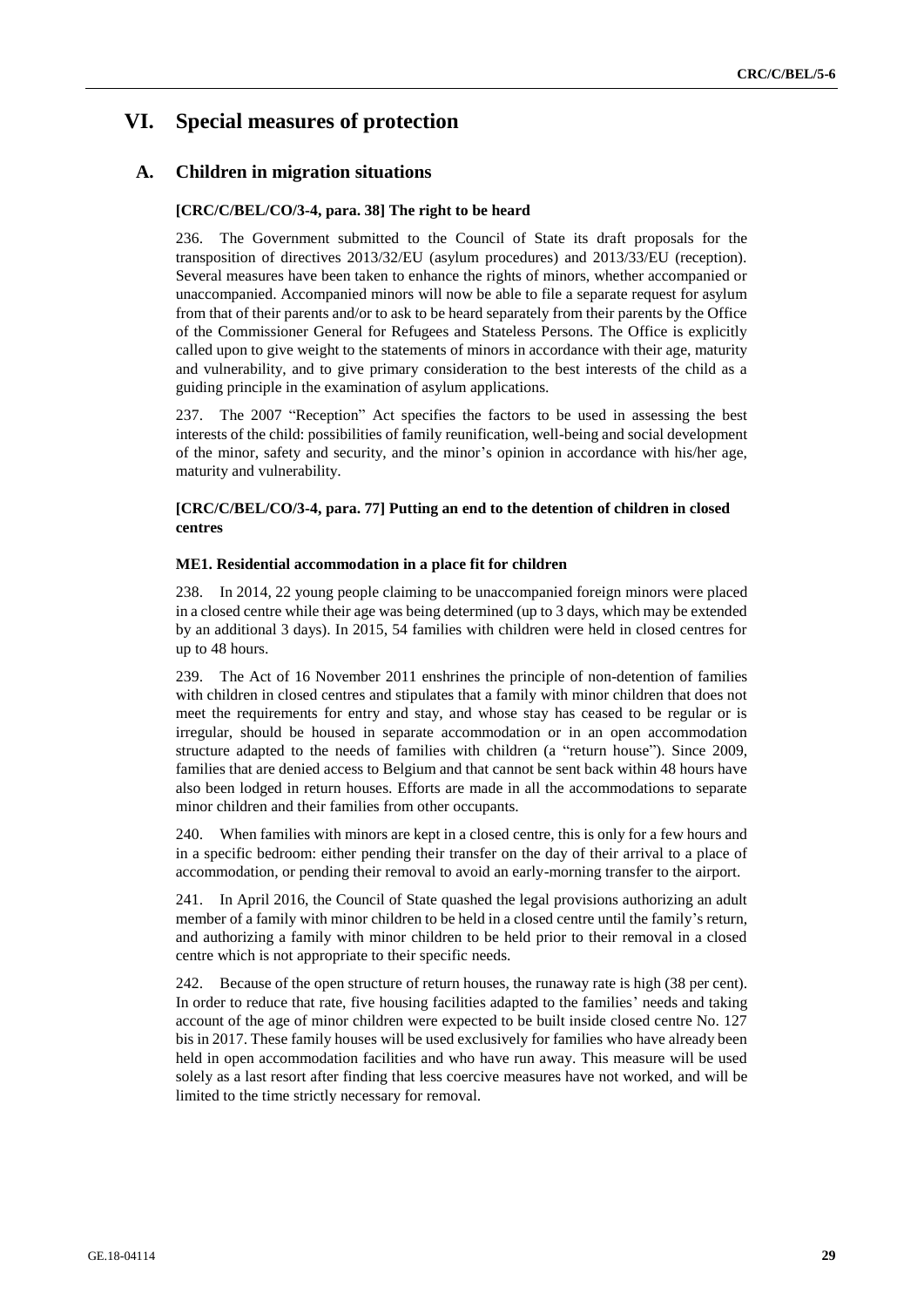## **B. Unaccompanied children**

## **[CRC/C/BEL/CO/3-4, para. 75b; CRC/C/OPSC/BEL/CO/1, para. 36b; General comment No. 6] Guardianship**

243. In 2014, the Act on guardianship was amended so that the guardianship system for unaccompanied foreign minors is now also applicable to minors from the European Economic Area (EEA) and Switzerland. To be considered for guardianship, minors must have applied for a residence permit as a result of human trafficking/smuggling or find themselves in a vulnerable situation (illegal residence, unstable social situation, pregnancy, infirmity, physical or mental disability, being a victim of human trafficking/smuggling or begging). The Guardianship Service assesses vulnerability on the basis of available information.

244. From January to December 2016, the Service received 130 reports of minors entering the country from the EEA; a guardian was appointed for 36 of them. In several cases, a domestic problem was at the root of the vulnerable situation. The appointed guardians are specialists and have received advanced training. Moreover, a working group involving all relevant authorities was launched and entrusted with drafting recommendations to ensure that these vulnerable situations are reported and monitored as efficiently as possible.

## **[CRC/C/BEL/CO/3-4, para. 75a; CRC/C/OPSC/BEL/CO/1, para. 36c] Extending particular care to all unaccompanied children**

245. There are currently four residence procedures for unaccompanied foreign minors: application for asylum, application for a residence permit for humanitarian reasons or on medical grounds, a special residence procedure for victims of human trafficking/smuggling, and a special residence procedure for unaccompanied foreign minors, introduced by law in 2011. It should be noted that the 2011 Act is not applicable to unaccompanied foreign minors from the EEA. All unaccompanied foreign minors are now registered, whether or not they request asylum.

246. Under the procedure for unaccompanied foreign minors, the guardian can request a residence permit for his/her ward in order to find a lasting solution for an unaccompanied foreign minor who did not apply for asylum or whose asylum request was rejected. Since March 2015, the law has provided that this request may be made whether or not there is a different procedure under way for protection, authorization of residence or admission to an establishment.

247. Under the 2011 Act for the issuance of temporary residence permits to unaccompanied foreign minors, a "lasting solution" means: family reunification in the country where the parents are located, voluntary return to the country of origin or the country where the minor is authorized to reside, with all the safeguards of reception and/or care, and permission to reside in Belgium. The Act provides that in the search for a lasting solution, safeguarding the family unit is a priority. In practice, with regard to family reunification, there is always a case-by-case examination of the situation, taking into account the vulnerability of minors and article 10 of the Convention.

248. The 2011 Act provides that a lasting solution must always be sought in the best interests of the child. To that end, a constructive dialogue is established with the guardian, the young person and the lawyer. All of the relevant elements that apply specifically to the situation of unaccompanied foreign minors are taken into account. During their training guardians are informed of the possibility of finding a lasting solution.

249. If a lasting solution has not been found, a temporary residence permit is issued for a period of six months, which may be extended. Every effort is made to find a lasting solution before the minor reaches the age of majority. Problems may arise if the minor arrives in Belgium a few months before reaching that age, when the remaining time may be too short to allow for a comprehensive review.

250. In September 2014, FEDASIL launched a pilot project, "My Future", for unaccompanied foreign minors with no prospects of residing in Belgium in order to prepare them for possible scenarios at the end of their time in reception facilities.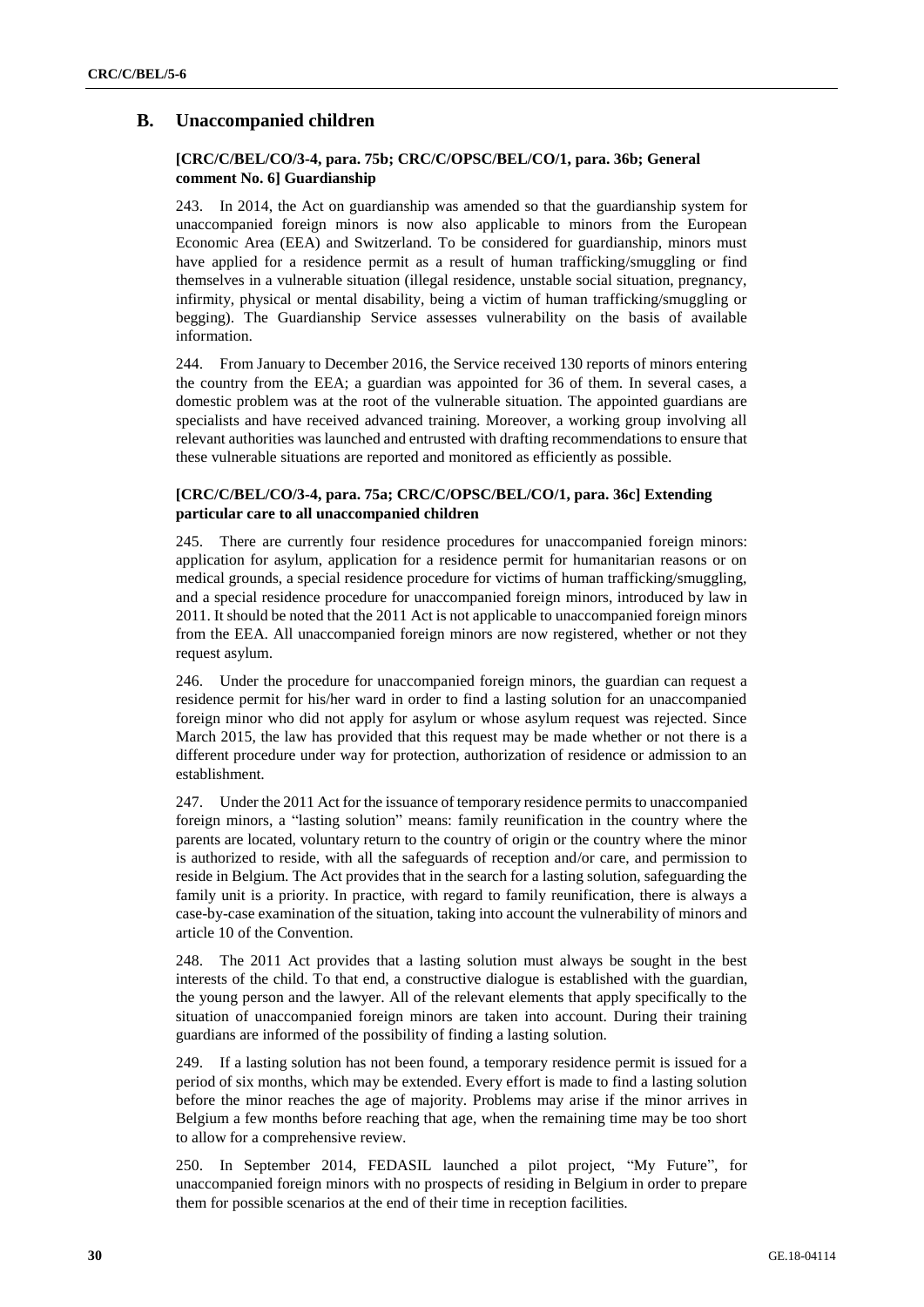251. To ensure that better account is taken of the concept of the best interests of the child, the Office of the Commissioner-General for Refugees and Stateless Persons launched the project through a consultative approach, proposing to analyse and respond to possible discrepancies between the best interests of the child and the right to asylum.

#### **Enhancing capacities for care and protection**

#### *The Guardianship Service and guardians*

252. From 2010 to 2015, approximately 240 guardians were sufficient to place all unaccompanied foreign minors under guardianship. In order to meet the needs generated by the sharply increased inflows of mid-2015, the Guardianship Service set up an intensive selection process. By the end of 2016, there were 633 active guardians. The Service, and the associations with which it had an agreement on guardianships, jointly agreed to recruit more guardians. Six additional full-time guardians were recruited in 2016, with the costs to be borne by the Federal Government.

253. In 2015 and 2016, the budget and staffing of the Guardianship Service were also boosted. It was decided to recruit 20 additional staff members. The budget rose from 3.1 million in 2010 to 6.5 million in 2017.

#### *Available places*

254. The number of places available specifically for unaccompanied foreign minors has also increased, from 800 to nearly 3,000 in mid-2015.

255. In the initial reception phase, unaccompanied foreign minors are accommodated in monitoring and guidance centres (CRC/C/BEL/3-4, paras. 756–769). Capacity in these specialized centres has risen from 115 to 495 places. In addition, since 2012, the reception centre in Sugny offers initial reception of up to four months for unaccompanied foreign minors who have not requested asylum.

256. In the second phase, unaccompanied foreign minors are referred to the collective reception facilities of the FEDASIL network, where the number of places available for unaccompanied foreign minors has also increased significantly, from 585 in 2015 to 2,162 places in 2016. FEDASIL also supports projects to house very young unaccompanied foreign minors with foster families.

257. In response to the large influx of unaccompanied foreign minors, the Communities, through their structures providing assistance to young persons, have taken several steps to receive and assist vulnerable young people, and has signed agreements in this area with FEDASIL.

258. In 2016, 145 additional places were created for unaccompanied foreign minors through joint financing by FEDASIL and the Flemish Authority.

259. The agreement between the French Community and FEDASIL made 130 places available for unaccompanied foreign minors in collective reception facilities. A unit for these minors was established in the administrative centre for assistance to young persons, which was responsible for managing the unaccompanied foreign minors plan. The plan is based on the implementation of a foster family system for 40 unaccompanied foreign minors and has also led to an increase in socioeducational support and assistance to these minors in their transition to autonomy, who are housed in supervised flats for 10 additional young people.

260. Assistance to young persons in the Flemish Community includes multipronged assistance. Special places are reserved for unaccompanied foreign minors and provide specialized assistance. In the autumn of 2015, the existing multipronged capacity was increased by 18 residential places and 40 ambulatory places, for a total of 152. Between August 2015 and March 2016, 58 unaccompanied foreign minors under 12 years of age were registered. Family placement is the most suitable option for these children. Since November 2015, the staff of the provincial family placement service has been strengthened and is supported by specialized services to create places for this group. There are also crisis networks, organized by province. Crisis assistance is directly accessible through a focal point who is available 24 hours a day, 7 days a week. "Support teams for non-nationals" arrange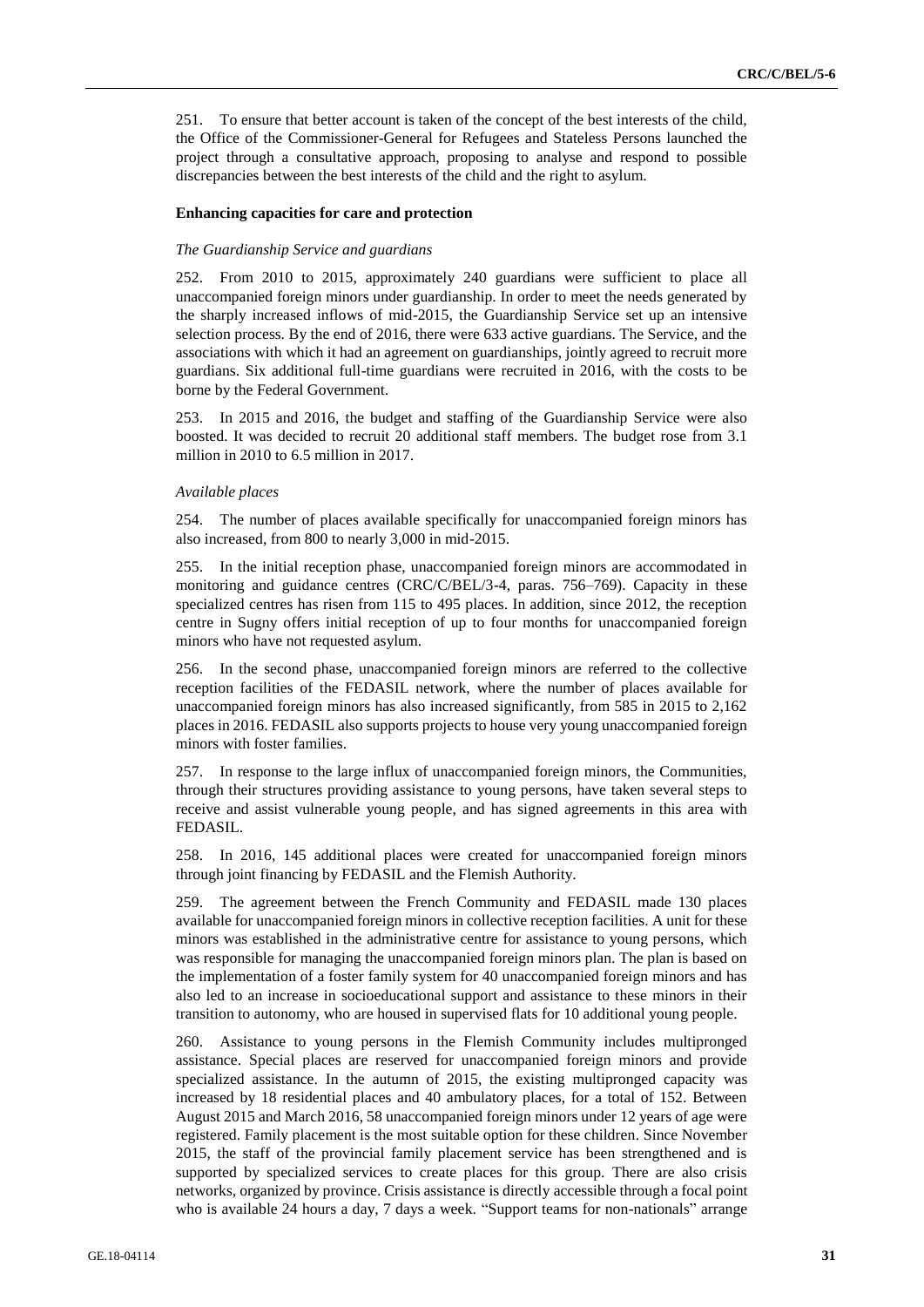for the provision of support services in the context of integrated assistance for young persons in the Flemish Community, with interpreters working both remotely and on site in the Flemish social services.

261. Several other specialized facilities have also been set up by FEDASIL. In addition to the existing places for pregnant girls, places have been created in the context of projects for minors with psychological problems. "Time-out" places and special places for unaccompanied foreign minors whose applications have been turned down and who are receiving "My Future" support have also been designed.

## **C. Minors in conflict with the law**

#### **[CRC/C/BEL/CO/3-4, para. 83b] The right to a lawyer at all stages of the proceedings**

262. The Act on the rights of persons brought in for questioning (the so-called Salduz+ Act, 2016) significantly changed the legislation on private consultations. All minors, whether or not they have been deprived of their liberty, who have been questioned about offences punishable by custodial sentences have the right to private consultations before their first hearing. To that end, the Duty Lawyer Service (made up of lawyers specializing in youth matters) is always contacted or, failing that, the president of the bar association or the president's delegate. Finally, if the minor being questioned cannot understand or speak the language of the proceedings, or if he/she suffers from hearing or speech impairments, and if the lawyer does not understand or speak the language of the minor, the 2016 Act provides that a sworn interpreter should be used. For any (minor) suspect being questioned by the police, the law requires the presence of a lawyer.

263. Minors, who are presumed to be vulnerable, may not waive the right to legal counsel.

### **[CRC/C/BEL/CO/3-4, para. 83d, f] Minors who have committed an act categorized as an offence**

#### **MJ2. Hierarchy of measures**

264. Some 55 per cent of the measures taken by a youth court are ambulatory measures.

265. In Belgium, minors who commit an act categorized as an offence and who are 12 years of age or older may be subjected to measures imposed by specialized youth courts, of which the main objective is to provide them with assistance. The Act on the protection of young people lays down the principle of subsidiarity in relation to these measures (CRC/C/BEL/3- 4, paras. 792–793).

266. Established in 2011 in the French Community, the intensive guidance, mobilization and observation units offer an alternative to placement in public institutions for the protection of young people aged 14–18 years (and exceptionally from 12 years of age) who are being prosecuted for an act categorized as an offence. The units conduct (1) intensive observation and mobilization, as ordered by the youth court during a provisional phase (three months, renewable once), and (2) intensive educative guidance and individualized mentoring, as ordered by the youth court on the basis of a judgement (12 months maximum).

267. The sixth State reform makes the Communities responsible for defining the nature of the measures that may be taken in respect of minors who have committed acts categorized as an offence, and for defining rules for relinquishment of jurisdiction, rules of placement in a closed institution and rules for closed institutions, in a manner to be determined. The organization of family and youth courts remains a federal matter. The juvenile justice system is currently being evaluated in the Communities.

268. The first Flemish decree on juvenile delinquency is currently being drafted. This process began with a situational analysis, followed by a discussion with stakeholders. At the same time, a parallel process was conducted with parents and young people. In the summer of 2016 a poverty test was conducted on the avenues proposed. The idea is for the new decree to enter into force in early 2018.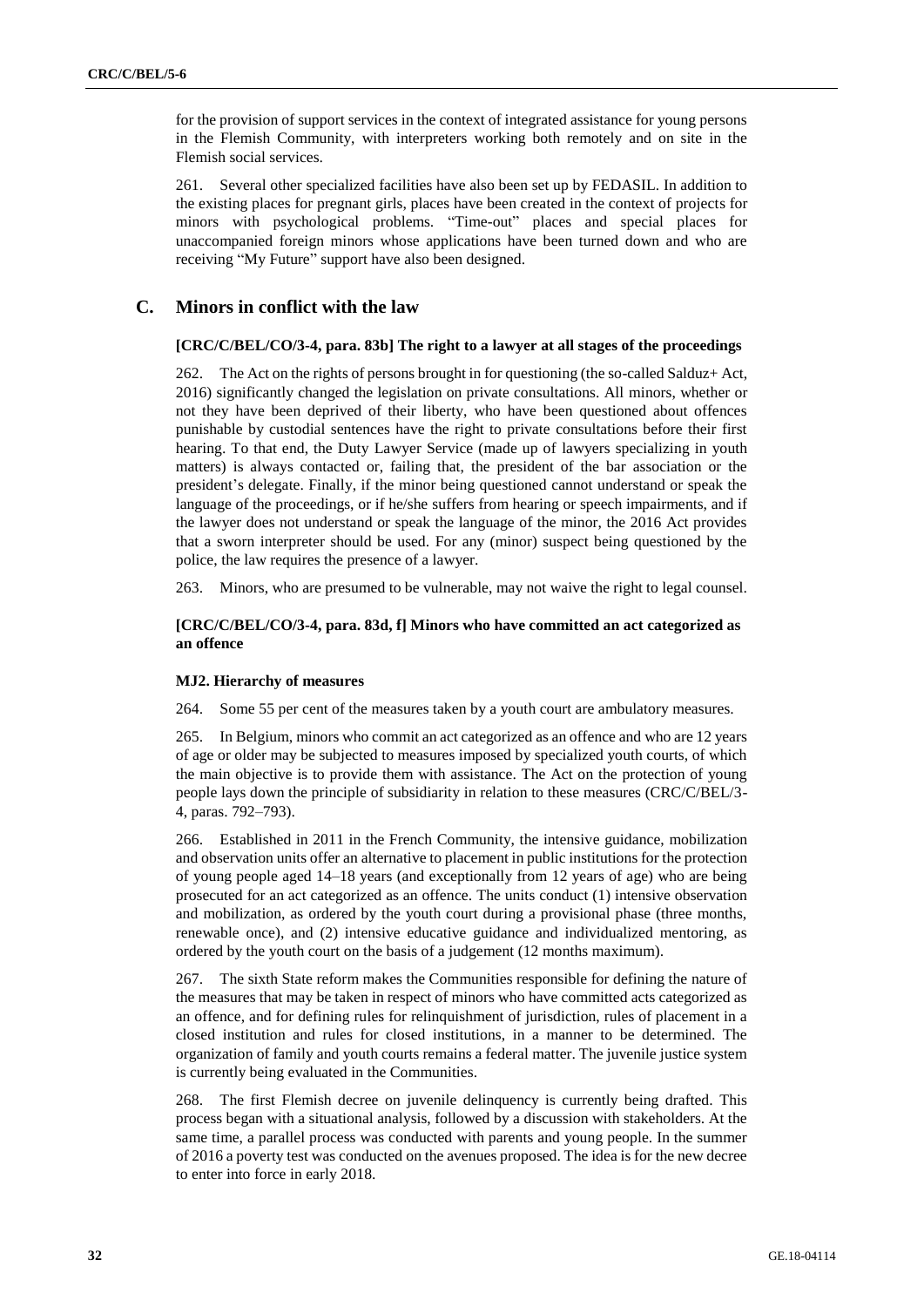#### **[CRC/C/BEL/CO/3-4, para. 83a] Relinquishment of jurisdiction**

269. In exceptional cases, minors aged 16 years and older who commit a serious crime or who have already been sentenced may, as a last resort, be referred either to a specific chamber of the youth court or to an assize court (CRC/C/BEL/3-4, para. 793).

270. The Act to amend criminal law and criminal procedure, which contains various provisions in the area of justice (2016), establishes that all crimes are punishable; consequently, only the special chamber of the youth court is competent to try a young person who is no longer under the court's jurisdiction.

271. Following the transfer to the Communities of certain aspects of juvenile justice, the policy on relinquishment of jurisdiction has also been transferred. The agreement of the Flemish Government outlines the contours of a new juvenile justice system that maintains the relinquishment of jurisdiction. The modalities for this are currently being clarified. In the French Community, the draft Code on prevention, assistance to and the protection of young persons provides for the maintenance of relinquishment of jurisdiction but under stricter conditions. The intergovernmental body of the National Commission on the Rights of the Child has been apprised of the public notice issued in that regard by the Commission's advisory body.

#### **[CRC/C/BEL/CO/3-4, para. 83a] Children deprived of their liberty**

### **MJ5. Participation within the framework of placement in an open or closed system**

#### *Minors who have committed an act categorized as an offence*

272. No data are currently available on the effectiveness of the right to participation.

273. Minors who have committed an act categorized as an offence may be sentenced by the youth court to forced placement in an open institution (from 12 years of age) or closed institution (from 14 years of age and, in exceptional cases, from 12 years of age). Placement is a measure of protection, which, in accordance with article 25 of the Convention, is limited in time and reviewed periodically. An order for placement in an open or closed system must be reviewed within six months. The competent authorities transmit quarterly evaluation reports to the youth court on individuals who have undergone custodial measures in a closed educational system.

274. In the French Community, with the adoption of the Public Youth Protection Institutions Code in 2014, the actions of these institutions are anchored in respect for the rights of the child, in particular articles 37 and 40 of the Convention, recalling that the educational efforts of the public youth protection institutions are aimed above all at the social reintegration of the young person, in which the socioeducational approach should take precedence. The Code lays down a specific framework for the school work plan of each institution. The training of professionals working with minors in custody is another of the priorities set forth in the Code.

275. In the German-speaking Community, the support system for children in custody in public youth protection institutions has been reorganized, intensified and made more flexible through collaboration with private individuals approved by the Community.

#### *Minors who are no longer under the jurisdiction of the youth court*

276. Following the sixth State reform, the closed federal centres were transferred to the Communities. Minors who have been given a custodial sentence after the relinquishment of jurisdiction are held in such facilities.

277. In the French Community, a new project has been initiated to take care of young people subject to relinquishment of jurisdiction. A new decree framework will be submitted to Parliament on that basis. The establishment of a supervisory committee and a complaints mechanism to monitor the rights of these young people is also planned.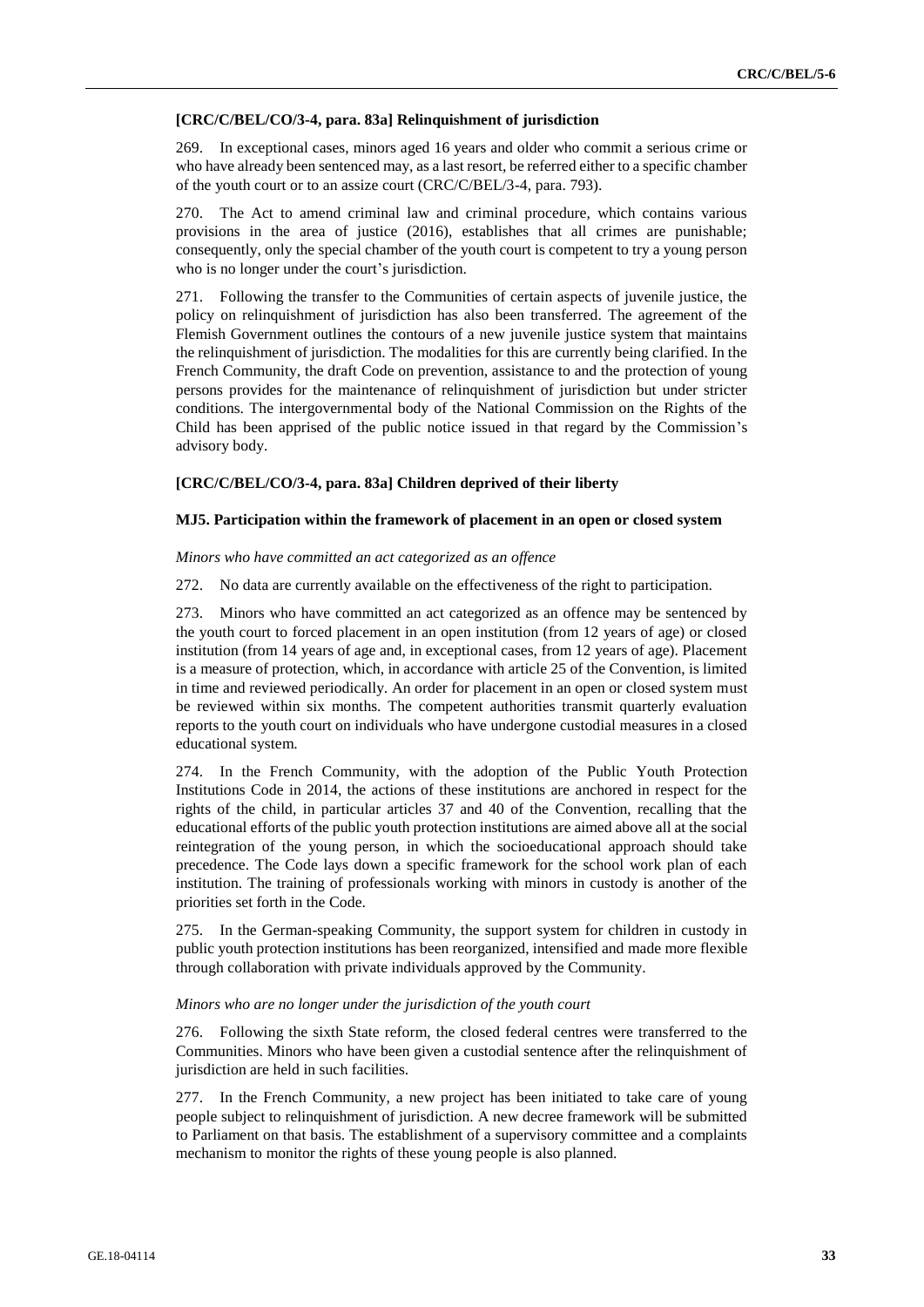#### **[CRC/C/BEL/CO/3-4, para. 83g] Solitary confinement**

278. In the Flemish Community, the decree on the status of minors provides that solitary confinement or temporary restriction of liberty is possible only if and as long as the minor's behaviour poses risks to his/her own physical integrity or to that of other residents or staff, or if it results in the destruction of equipment. As recommended by the Care Inspectorate, a code of conduct relating to solitary confinement was drafted for the public youth protection institutions in 2015. The code provides guidelines on the possible grounds for solitary confinement, the conditions of solitary confinement, how it should be carried out and how to communicate with young people and their parents on its use and modalities. The code further provides that, if solitary confinement exceeds one hour, the head of the facility, a member of the staff, the educational director or one of their agents must be actively involved in ordering, registering and monitoring the measure. All minors (and their parents) receive, upon admission, a brochure with accessible information about the possibility of being placed in solitary confinement.

279. With regard to the French Community, a solitary confinement measure may be taken "only within the framework of placement in an open or closed system in a public youth protection institution, and only if the young person is jeopardizing his/her own physical safety or that of other young people, staff or visitors". The Public Youth Protection Institutions Code clearly stipulates the modalities and guarantees that govern this measure of protection. Under no circumstances may management order solitary confinement as a form of punishment, and it must, if solitary confinement becomes necessary for security reasons, immediately inform the youth court handling the young person's case, along with his/her lawyer. A young person subjected to solitary confinement is visited daily by a member of the senior management team and of the psycho-medical-social team and, every two hours between 8 a.m. and 10 p.m., a member of the educational team. Each institution must keep a register of solitary confinement measures that may be consulted at any time by representatives of the competent authorities, the Delegate-General for Children's Rights and the lawyer of the young person.

#### *Monitoring*

280. In 2009 and 2010, the Flemish Care Inspectorate and Education Inspectorate conducted inspections regarding the implementation of the rights of minors in all facilities providing assistance to young persons, except the public youth protection institutions. After this specific inspection tour, monitoring the observance of the rights of the child was incorporated into periodic inspections. Sectoral inspections focused on the rights of the minor are also conducted periodically.

281. Since 2012, the Care Inspectorate has also been inspecting the public youth protection institutions and interviewing minors in this regard. After an initial inspection, the institutions concerned drew up a joint action plan. In 2015–2016, another inspection showed that much progress had been made. All of the institutions began addressing the effects of the decree on the status of minors; their staff received additional training on learning from experience and crisis intervention, and procedures were developed for ensuring the participation of young people. Each facility and each sector has also established a complaints procedure.

282. In January 2017 the Flemish Parliament approved a new decree to regulate the external monitoring and handling of complaints regarding the deprivation of liberty of children and young people. Complaints are handled by "commissioners of the month" and by a monitoring Committee, which will be headed by the Office of the Commissioner for Children's Rights. The commissioners of the month maintain contact on-site with minors and employees of the institution. They can serve as mediators, but also help young people to lodge formal complaints which will still be processed under the supervision of the Commissioner for Children's Rights.

283. In the French Community, the decree on assistance to young persons has, since 2012, provided that the Government should conduct an external scientific assessment of the relevance and effectiveness of the measures implemented by the sector as a whole to fulfil the principles of the decree, including respect for the rights set forth in the Convention.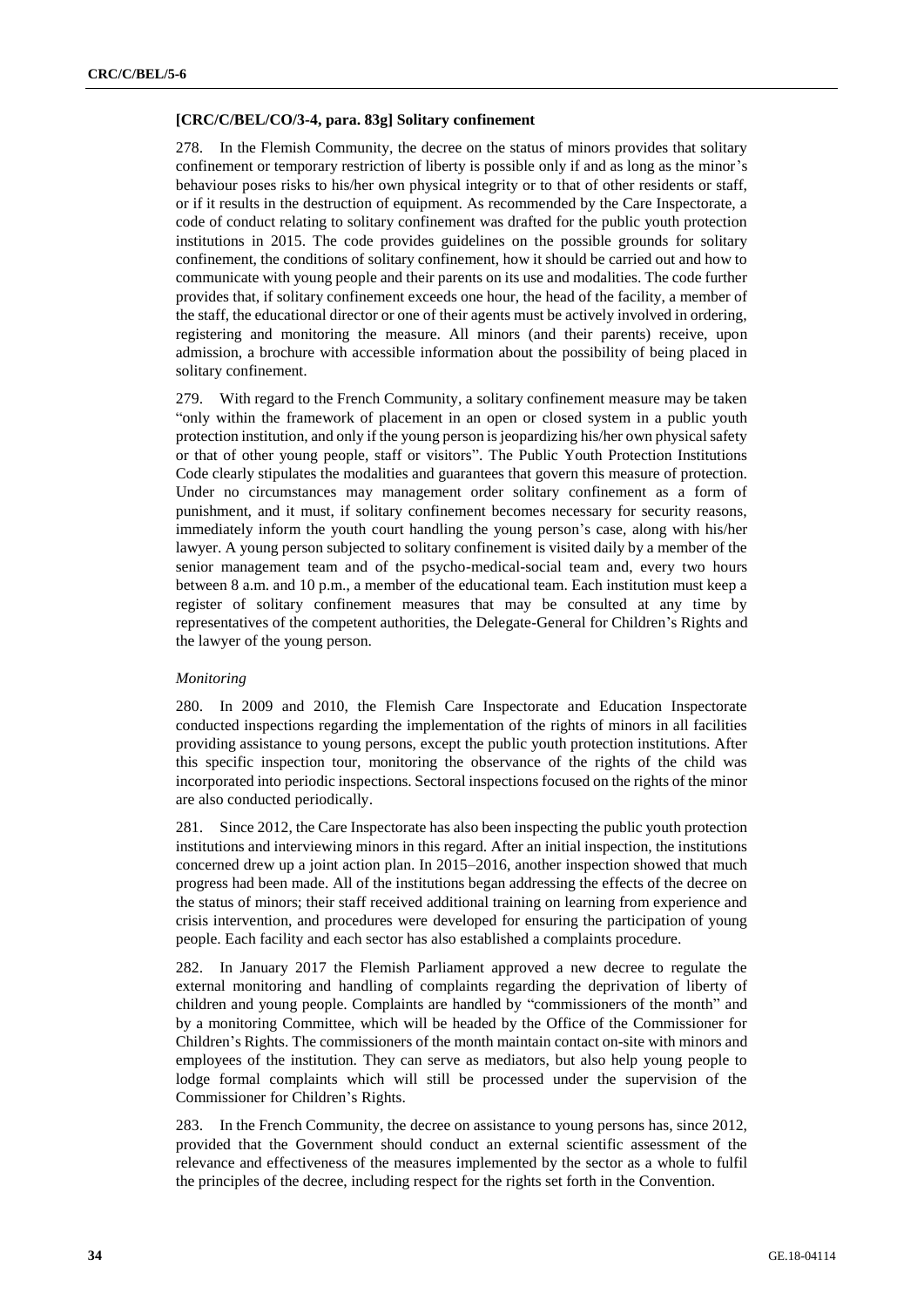284. The draft Code on prevention, assistance to and the protection of young persons will have a specific new component on monitoring and complaints mechanisms made available to young people placed in public youth protection institutions. It provides for the following: the establishment of an independent monitoring body, the creation of mechanisms for dealing with complaints from young people wishing to challenge any decision taken against them and/or to allege a possible violation of their human rights, and the establishment of an external review process by an independent body. The need for support for minors in filing their complaints is also taken into account.

#### **[CRC/C/BEL/CO/3-4, para. 83h] Municipal administrative penalties**

285. The legislation on municipal administrative penalties was amended (2013) and provides for support for minors:

- During the drafting of a regulation on administrative penalties, the municipalities are obliged to seek the advice of the local youth council;
- The official handing down the penalty may, before initiating the administrative procedure, inform the parents or guardian of the facts and ask that the appropriate educational measures should be taken (parental involvement procedure). If appropriate measures are proposed, the procedure may be stopped at this stage;
- The official is required to propose mediation. A penalty may be imposed only if the mediation is overlooked or if it fails;
- In imposing an administrative fine, the competent authority must first notify the president of the bar association so that the minor may be assisted by a lawyer. The lawyer may also be present during the mediation process;
- The minor may appeal to the youth court, free of charge, against the imposition of an administrative fine.

286. However, the municipal authorities may still impose administrative penalties on minors outside the framework of the youth courts. In addition, the amendment to the Act lowers the minimum age for imposing a municipal administrative penalty from 16 years to 14 years and expands the possible sanctions to include temporary banishment and up to 15 hours of community service. These maximum penalties are much lighter than those for adults. It is not the minor, but the parents or guardian, who are civilly liable for the administrative fine.

287. In practice, the municipalities are careful about their work with minors. Consultations with the federal authorities in 2015 show that 73.4 per cent of Belgian municipalities plan to legalize the imposition of fines on minors. Of these, only 15 per cent have lowered the minimum age to 14 years. Less than 1 per cent of all administrative penalties were imposed on minors.

288. Following an appeal, the Constitutional Court debated whether the rights of such minors were not disproportionately restricted by the lowering of the minimum age. The Court held that this provision (and the law in general) was not contrary to the Constitution, in conformity with the provisions of the Convention. This is because of the above-mentioned measures of protection that are part of the law, and the provision that the minor must always be heard, irrespective of the amount of the penalty.

## **VII. Implementation of the Optional Protocol to the Convention on the Rights of the Child on the sale of children, child prostitution and child pornography**

#### **[CRC/C/BEL/CO/3-4, para. 81; General comment No. 6]**

289. Within the framework of the national action plans to combat human trafficking, Belgium is strengthening measures to prevent and combat trafficking in children, including unaccompanied foreign minors.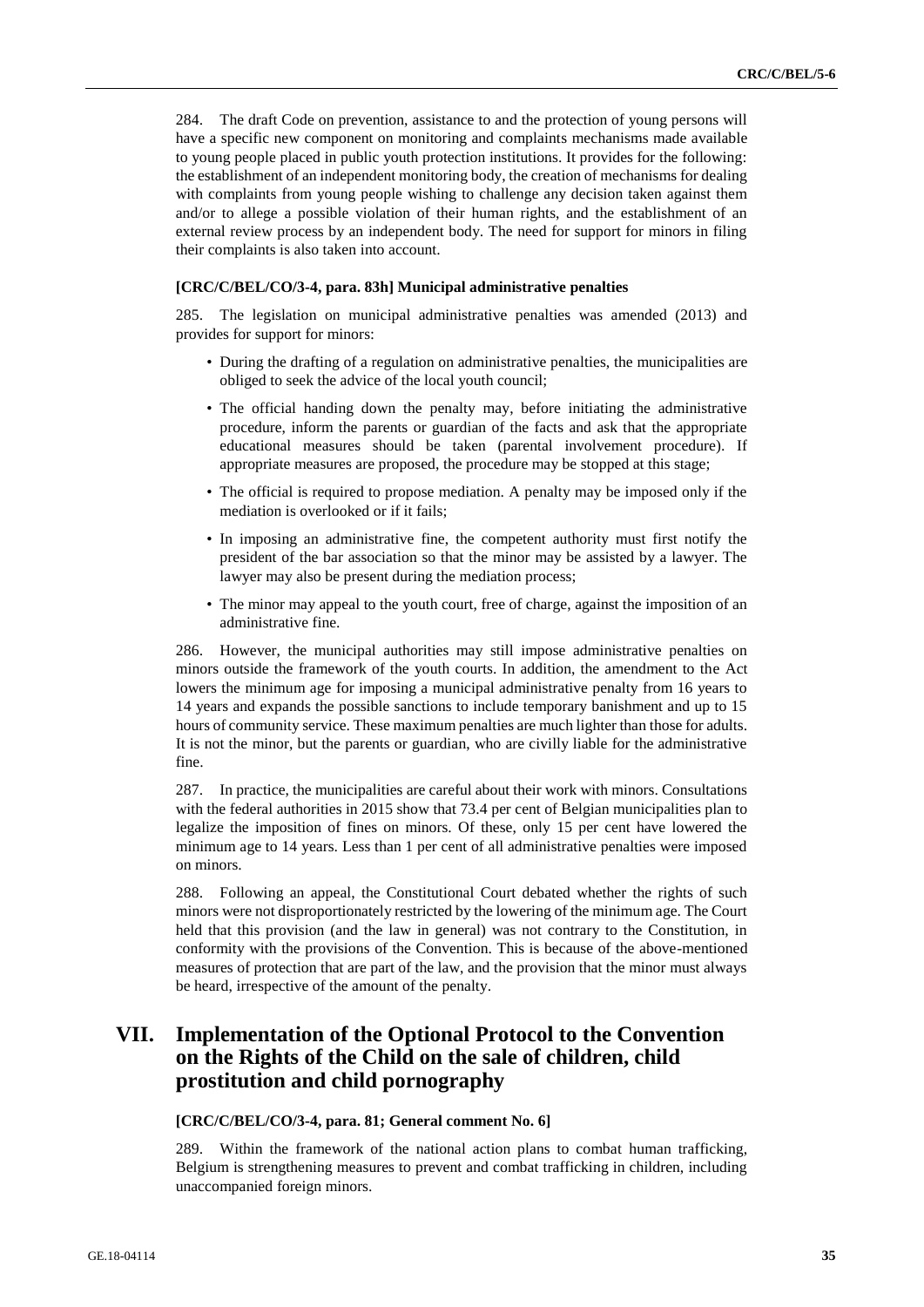290. The Act of 31 May 2016 supplementing the implementation of European obligations in relation to sexual exploitation of children, child pornography, human trafficking and the facilitation of unauthorized entry, transit and residence, and the Act of 30 November 2011 amending legislation to improve the handling of sexual abuse and acts of paedophilia committed by persons in a position of authority amended the Criminal Code to bring it into line with the latest technologies. Legislative amendments have also been adopted periodically to enable extraterritoriality and extradition for sexual crimes committed against a minor.

291. The definition of human trafficking was clarified and expanded in the Criminal Code in 2013, particularly with regard to some interpretations by the courts in which they recognized that trafficking could be alleged only when a trafficking network existed, and not in cases of personal exploitation. This meant that "loverboys" were outside the scope of the law. Another legal amendment in 2013 calls for multiplying the amount of the fine by the number of victims.

292. Following an evaluation in 2014 of multidisciplinary cooperation on unaccompanied foreign minors who are the victims of human trafficking, the investigation and prosecution policy on human trafficking was modified in 2015. A public prosecutor from the youth court must now be included in biannual local coordination meetings organized by judges specializing in trafficking in conjunction with other monitoring services. This new element should make it possible to better identify and assist in situations where minors are the victims of trafficking. In 2016, the circular on multidisciplinary cooperation was adapted also to draw attention to Belgian minors who are victims and to victims of loverboys.

293. In addition, training was planned in 2012, 2014 and 2016 for FEDASIL staff to improve the detection and protection of victims who are minors by front-line actors and develop a mechanism of referral to specialized accredited shelters for trafficked victims. Training has also been planned for guardians (2015) and the staff of the Immigration Office (2016). In 2016, the handbook on the interdisciplinary care of unaccompanied foreign minors (explanatory note for front-line actors) was approved.

294. In November 2014, the awareness-raising campaign "I say STOP!" was launched as part of a broad collaborative effort among the parties concerned. The objective is to sensitize the general public on child victims of sexual abuse and to inform the public of the importance of reporting suspicious situations to the authorities via the website www.jedisstop.be. The Belgian police will then transmit the information to their counterparts in the country concerned, as well as to Europol and Interpol, if necessary.

## **VIII. Implementation of the Optional Protocol on the involvement of children in armed conflict**

### **[CRC/C/BEL/CO/3-4, para. 79, and CRC/C/OPAC/BEL/CO/1, para. 11]**

295. The Act establishing the status of military personnel and military candidates on the active list of the Armed Forces was amended in 2013. Since then, the law has provided that military candidate status shall be withdrawn automatically from candidates under 18 years of age when war has been declared and that, in times of peace, soldiers under 18 years of age may neither assist nor support certain military missions that could put them at any risk.

## **IX. Ratification of international human rights instruments**

#### **[CRC/C/BEL/CO/3-4, para. 84]**

296. Belgium ratified the International Convention for the Protection of All Persons from Enforced Disappearance in 2011, and the Optional Protocol to the International Covenant on Economic, Social and Cultural Rights, as well as the Optional Protocol to the Convention on the Rights of the Child on a communications procedure, in 2014.

297. In 2016, Belgium ratified the Council of Europe Convention on Preventing and Combating Violence against Women and Domestic Violence.